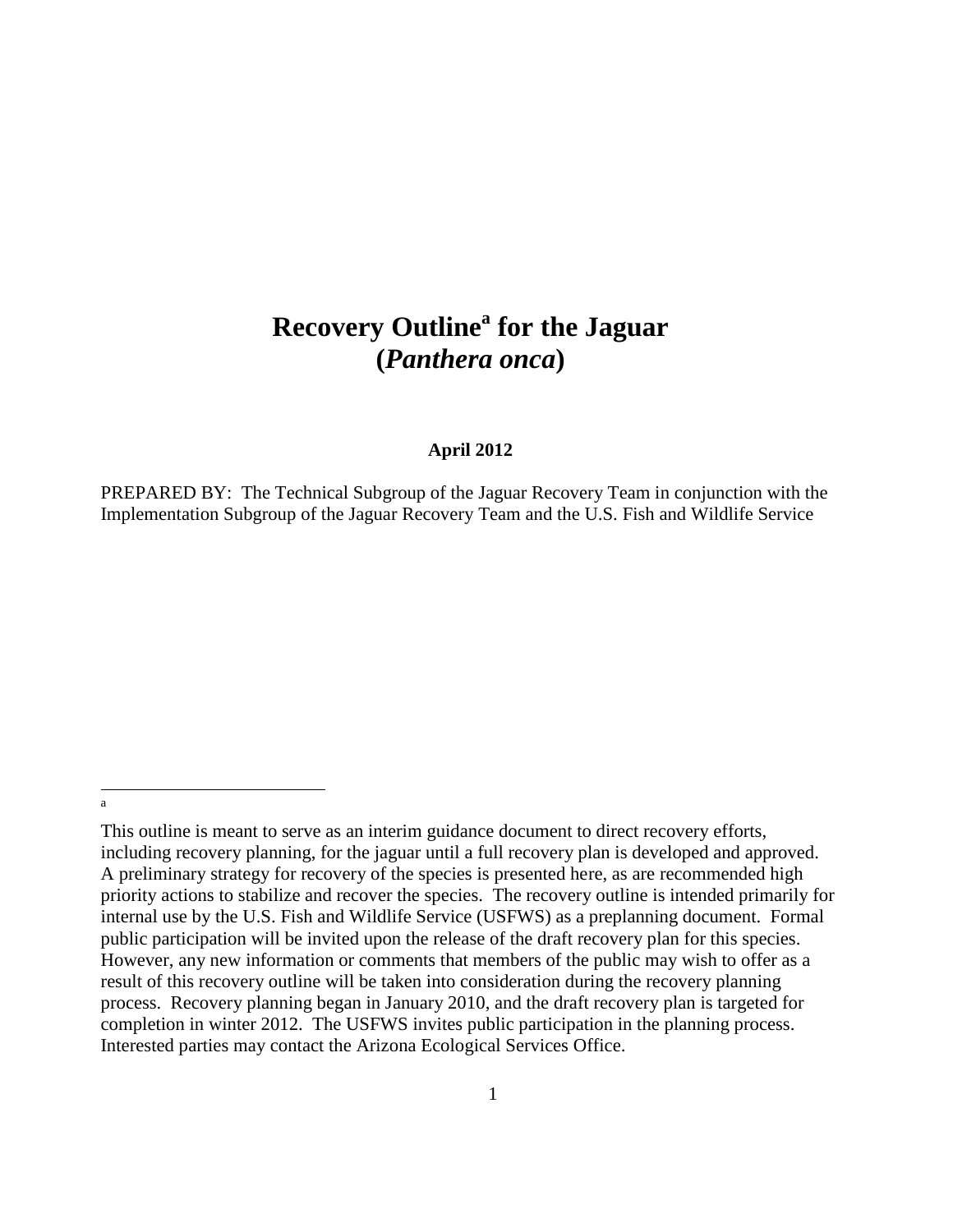# **Recovery Outline for the Jaguar (***Panthera onca***) April 2012**

PREPARED BY: The Technical Subgroup of the Jaguar Recovery Team in conjunction with the Implementation Subgroup of the Jaguar Recovery Team and the U.S. Fish and Wildlife Service

# **I. INTRODUCTION**

# **A. Species Name:** Jaguar (*Panthera onca*)

**B. Listing Status and Date:** Prior to the current listing rule (62 FR 39147), the jaguar was listed as endangered from the United States (U.S.) and Mexico international border southward to include Mexico and Central and South America (37 FR 6476, March 30, 1972; 50 CFR 17.11, August 20, 1994). The species was originally listed as endangered under the Endangered Species Conservation Act (ESCA) of 1969. Under the ESCA, two separate lists of endangered wildlife were maintained, one for foreign species and one for the U.S. The jaguar appeared only on the "List of Endangered Foreign Wildlife". In 1973, the Endangered Species Act (ESA) replaced the ESCA. The foreign and native lists were replaced by a single ''List of Endangered and Threatened Wildlife,'' which was first published in the Federal Register on September 26, 1975 (40 FR 44412). On July 25, 1979, the U.S. Fish and Wildlife Service (USFWS) published a notice (44 FR 43705) stating that, although the jaguar was originally listed as endangered in accordance with the Endangered Species Conservation Act of 1969 (ESCA), when the 1973 Endangered Species Act superseded the ESCA, through an oversight the jaguar (and six other endangered species) remained listed on the List of Endangered Foreign Wildlife, but populations in the U.S. were not protected by the ESA. The notice asserted that it was always the intent of the USFWS that all populations of jaguars warranted listing as endangered, whether they occurred in the U.S. or in foreign countries; however, endangered status was not extended to the jaguar in the U.S. until July 22, 1997 (62 FR 39147) (see 62 FR 39147 for a complete listing history of the jaguar [\[http://www.fws.gov/southwest/es/arizona/Documents/SpeciesDocs/Jaguar/Jaguar\\_finalrule.pdf\]](http://www.fws.gov/southwest/es/arizona/Documents/SpeciesDocs/Jaguar/Jaguar_finalrule.pdf)). Historically, the jaguar inhabited 21 countries throughout the Americas, from the United States south into Argentina, but currently the jaguar is found in 19 of those countries (no longer in El Salvador and Uruguay).

# Recovery Planning History

The jaguar was addressed in "Listed Cats of Texas and Arizona Recovery Plan (with Emphasis on the Ocelot)" (U.S. Fish and Wildlife Service 1990), but only general information and recommendations to assess jaguar status in the U.S. and Mexico, and protect and manage occupied and potential habitat in the U.S. were presented. No specific recovery recommendations or objectives for the jaguar were presented. In 2007, the USFWS made a 4(f)(1) determination that development of a formal recovery plan at this time would not promote the conservation of the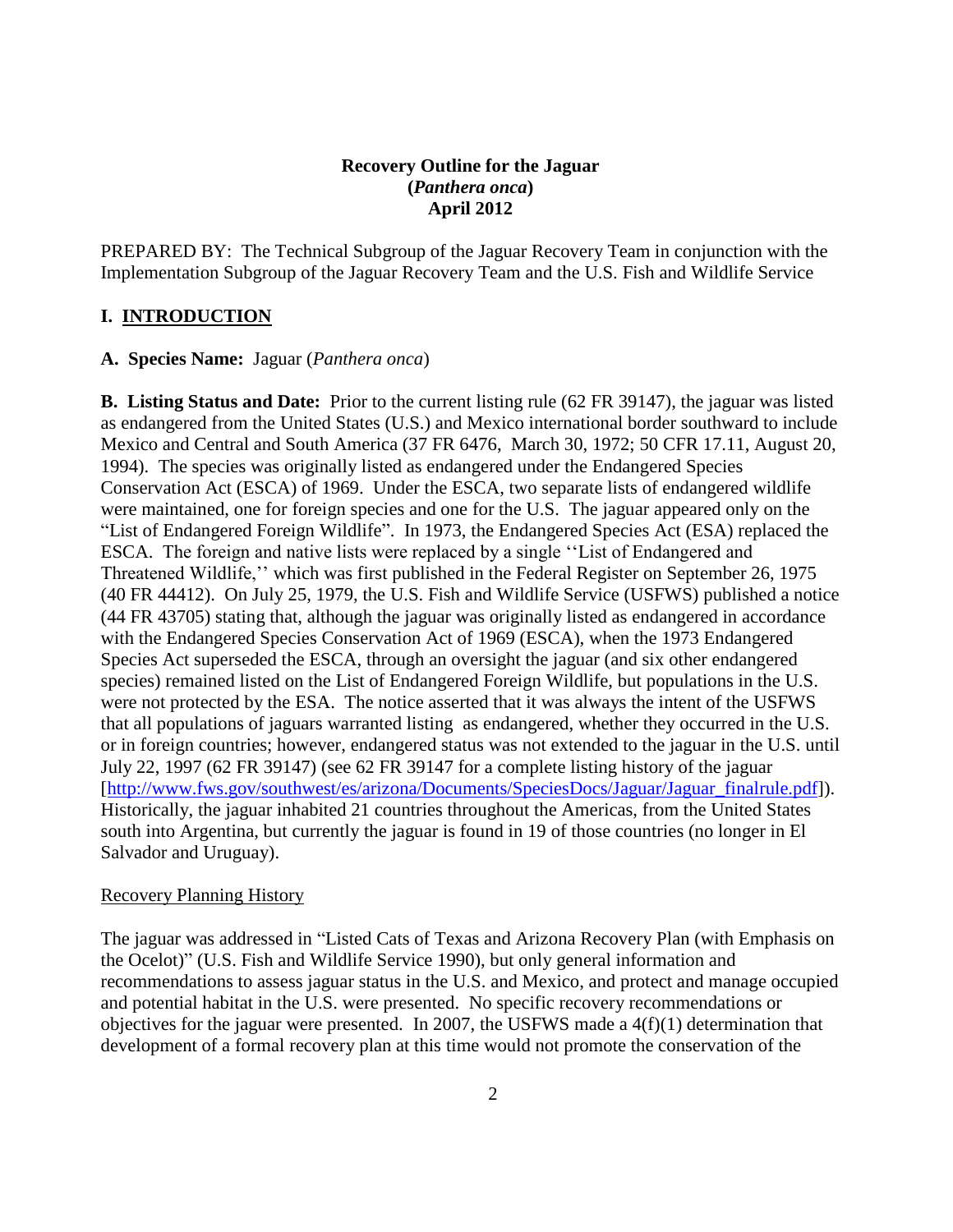jaguar. The rationale for this determination was that for the purposes of formal recovery planning, the jaguar qualifies as an exclusively foreign species (see Memorandum for details at [http://www.fws.gov/southwest/es/arizona/Documents/SpeciesDocs/Jaguar/Exclusion%20from%2](http://www.fws.gov/southwest/es/arizona/Documents/SpeciesDocs/Jaguar/Exclusion%20from%20Recovery%20Planning.pdf) [0Recovery%20Planning.pdf\)](http://www.fws.gov/southwest/es/arizona/Documents/SpeciesDocs/Jaguar/Exclusion%20from%20Recovery%20Planning.pdf). The USFWS was subsequently litigated on this determination and the presiding judge remanded the decision regarding recovery planning back to the USFWS. Subsequently, in 2010, the USFWS made a new determination that development of a recovery plan would contribute to jaguar conservation and that, therefore the USFWS should prepare a recovery plan

[\(http://www.fws.gov/southwest/es/arizona/Documents/SpeciesDocs/Jaguar/JaguarRPmemo1-12-](http://www.fws.gov/southwest/es/arizona/Documents/SpeciesDocs/Jaguar/JaguarRPmemo1-12-10.pdf) [10.pdf\)](http://www.fws.gov/southwest/es/arizona/Documents/SpeciesDocs/Jaguar/JaguarRPmemo1-12-10.pdf).

**C. Lead Region, Field Office, and Contact Biologists:** Region 2, the Southwest Region, of the USFWS is the lead for recovery of the jaguar. Arizona Ecological Services Office is the lead Field Office for the species. Lead biologists for the species are Marit Alanen of the Arizona Ecological Services Office (Tucson - 520/670-6150 x238) and Michelle Christman of the New Mexico Ecological Services Office (Albuquerque – 505/761-4715).

**D. Level of available information and treatment of uncertainties:** The Service convened the jaguar recovery team in 2010. By bringing together experts on the species, conservation biology, and other relevant topics on the recovery team, we hope to access the best information possible to develop a recovery plan. Open and free discussions and debate during team meetings will be needed to explore and sort all recovery options. However, we have much to learn about the conservation ecology of the jaguar, and recovery strategies and actions will need to be fine-tuned via research and adaptive management.

**E. Purpose and Use of the Recovery Outline:** This recovery outline has been prepared using the National Marine Fisheries Service's Interim Endangered and Threatened Species Recovery Planning Guidance Version 1.3, recently adopted by the USFWS (a copy may be obtained at [http://www.nmfs.noaa.gov/pr/pdfs/recovery/guidance.pdf\)](http://www.nmfs.noaa.gov/pr/pdfs/recovery/guidance.pdf). As this guidance describes, recovery outlines are typically completed by the USFWS in consultation with other biologists, species experts, and stakeholders. This recovery outline, however, was prepared by the Jaguar Recovery Team (see section IV.F. below for more information on the Jaguar Recovery Team) with guidance and coordination by the USFWS. Based on the best currently available information, it provides a preliminary strategy for the jaguar that will guide recovery actions until a recovery plan is available. Although it includes interim recovery goals, objectives, and actions for the species, these will be further developed and presented in the draft recovery plan, which will undergo both public and peer review before the plan is finalized.

The USFWS is responsible for identifying and designating critical habitat for endangered species. For the jaguar this action is currently in review; the decision will be made in spring 2012. Documents developed by the Jaguar Recovery Team, including this recovery outline, and other relevant literature will be relied upon for the analysis. By law, if critical habitat is proposed, it can only be within the United States.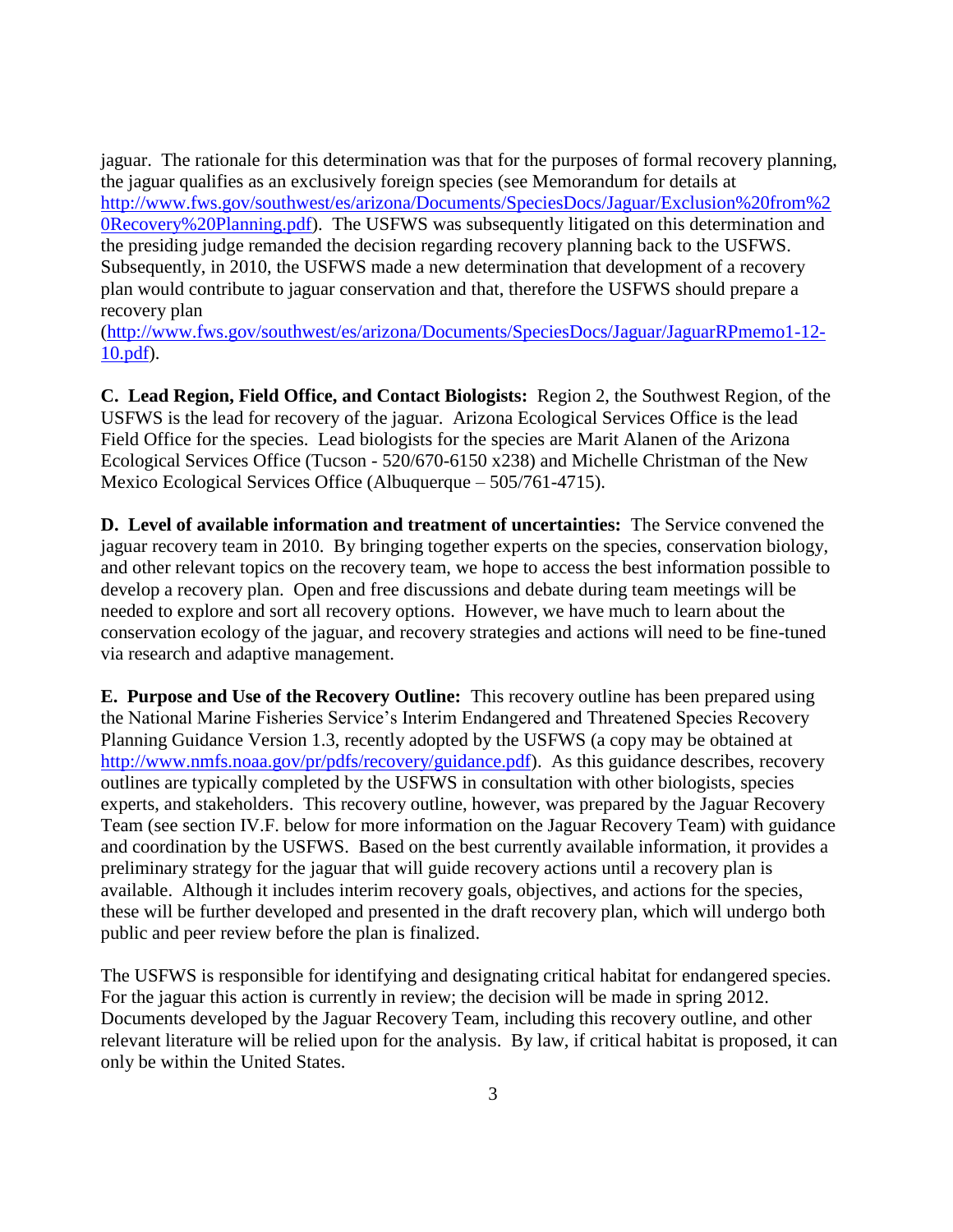# **II. RECOVERY STATUS ASSESSMENT <sup>b</sup>**

#### **A. Biological Assessment:**

#### **Description**

The jaguar is the largest felid in the New World (Seymour 1989). Rangewide, jaguars measure about 1.5 to 2.4 meters (m) (5 to 8 feet [ft]) from nose to tip of tail and weigh from 36 to 158 kilograms (kg) (80 to 348 pounds [lb]), although the 80 and 348 lb weights are exceptional (Nowak 1999, Seymour 1989). Males are typically larger than females, with reports of males being 10 to 25 percent larger than females (Emmons 1999, Wildlife Conservation Society 2007) and up to 20 to 30 percent larger (Sunquist and Sunquist 2007). In the southern part of the range, females tend toward 45 to 68 kg (100 to 150 lb) and males toward 77 to 100 kg (170 to 220 lb). In Central America and southern Mexico, both sexes trend slightly larger than they do to the north or south. Leopold (1959) listed a weight range in Mexico of 63 to 113 kg (140 to 250 lb) for males and 45 to 82 kg (100 to 180 lb) for females. Jaguars have a relatively robust head, compact but muscular body, short limbs and tail, and powerfully built chest and forelegs (Leopold 1959, Nowak 1999, Seymour 1989, Tewes and Schmidly 1987, Wildlife Conservation Society 2007). They have the strongest teeth and jaws of any American cat, and their skulls are more massive than those of mountain lions (Brown and López-González 2001). Their canines are well developed (Seymour 1989) and effectively deployed. The overall coat of a jaguar is typically pale yellow, tan, or reddish yellow above, and generally whitish on the throat, belly, insides of the limbs, and underside of the tail, with prominent dark rosettes or blotches throughout (Seymour 1989).

### Subspecies

 $\overline{a}$ 

The jaguar was divided into a number of subspecies based on physical characteristics, like skull morphology (Mearns 1901, Nelson and Goldman 1933, Hall 1981, Seymour 1989, Wozencraft 2005). Pocock (1939) as cited by Larson (1997), described eight subspecies of jaguars, including five North American subspecies (Brown and López-González 2001): *Panthera onca arizonensis*, ranging from Arizona southward to southern Sonora; *P. o. hernandesii*, ranging from southern Sonoran southward to the state of Guerrero, Mexico; *P. o. centralis*, ranging from south of the Isthmus of Tehuantepec down through Central America and into Colombia; *P .o. goldmani*, ranging from the Yucatan Peninsula; and *P. o. veraecrucis*, ranged from southern Texas and eastern Tamaulipas southward to Tabasco. Yet, Larson's (1997) analysis of 11 skull characters (used historically to define subspecies) of jaguar specimens did not indicate distinct taxonomic groups, and found more variation within the previously-recognized subspecies than between them. More recently, molecular genetic analyses have revealed that subspecies recognition may not be warranted in jaguars (Eizirik et al. 2001). Ruiz-Garcia et al. (2006) reported that the genetic

<sup>&</sup>lt;sup>b</sup> Passages throughout the assessment have been taken from and adapted, with the authors' permission, from Johnson et al. (2011).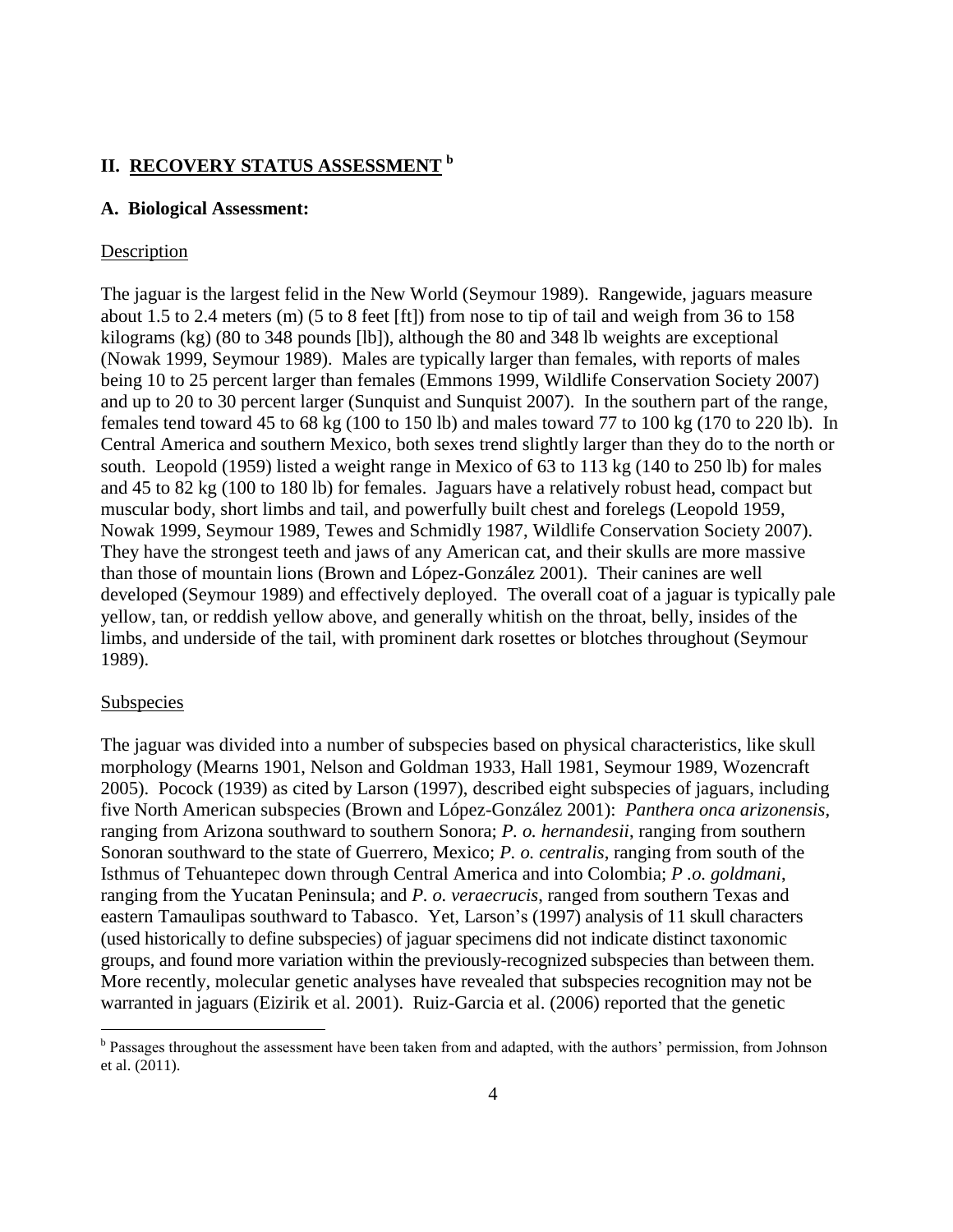heterogeneity between the two subspecies previously recognized by Pocock (1939) in Colombia (*Panthera onca centralis* and *P*.*o*. *onca*) and considered in their DNA microsatellite analysis was small, and therefore casts some doubt on the morphologically proposed subspecies separation. Johnson et al. (2002) found that mitochondrial DNA (mtDNA) analysis weakly supported two phylogeographic groups of jaguars, one north and one south of the Amazon River, South America, although there was evidence of continued gene flow between the two groups. Similarly, Eizirik et al. (2001) report that the Amazon River may represent a historical barrier to gene flow predominantly in females; though it appears to have been less of an impediment for male dispersal as inferred from microsatellite data.

The Larson and Eizirik studies had relatively small sample sizes, particularly in the northwesternmost portion of their range. Larson (1997) examined 170 skulls, but confined his study to data from 115 complete skulls; of these, four were from the *P. o. arizonensis* group. The Eizirik study included 44 jaguar samples, of which 42 were typed only for microsatellites and 37 for mtDNA. Of the 44 samples, none were from Sonora, Chihuahua, or the U.S.; one was from Sinaloa; and two were from Jalisco. Furthermore, it is unclear where specifically the Sinaloan sample and two of the Mexican zoos samples were from. Because these studies had limited sample sizes, further studies may be warranted to determine if real genetic differences among jaguar populations exist. Culver, of the Arizona Cooperative Fish and Wildlife Research Unit, U.S. Geological Survey, is currently working to assess the molecular taxonomy of northern jaguars (from Arizona and Sonora) compared to data from jaguars rangewide. The results from this analysis should be available in 2012.

#### Life History and Ecology

#### *Reproduction and Lifespan*

The life history of the jaguar has been summarized by Seymour (1989), among others. Jaguars may breed year-round rangewide; however, at the southern and northern ends of their range there is evidence for a breeding season (Seymour 1989). On average, gestation is 101 days with cubs being born in a sheltered place (Seymour 1989). Litters range from one to four although usually consists of two cubs (Seymour 1989). Cubs remain with their mother for 1.5 to 2 years (Seymour 1989). Sexual maturity ranges from 2 to just over 3 years for females and 3 to 4 years for males (Seymour 1989). According to Seymour (1989), in Belize, Rabinowitz (1986) found few wild jaguars over 11 years of age. A wild male jaguar in Arizona was documented to be at least 15 years of age (Johnson et al. 2011). In Jalisco, two wild females were documented to be at least 12 and 13 (Núñez-Pérez, August 2, 2011, email to FWS). Therefore, the lifespan of the jaguar in the wild is estimated to be approximately 10-15 years; however this estimation is based on limited information.

#### *Diet*

Cats are specialized ambush hunters with the stalk being the most important and least variable part of the prey capture sequence (Kitchener 1991, as cited by Cavalcanti 2008). Like other large cats, jaguars rely on a combination of cover, surprise, acceleration, and body weight to capture their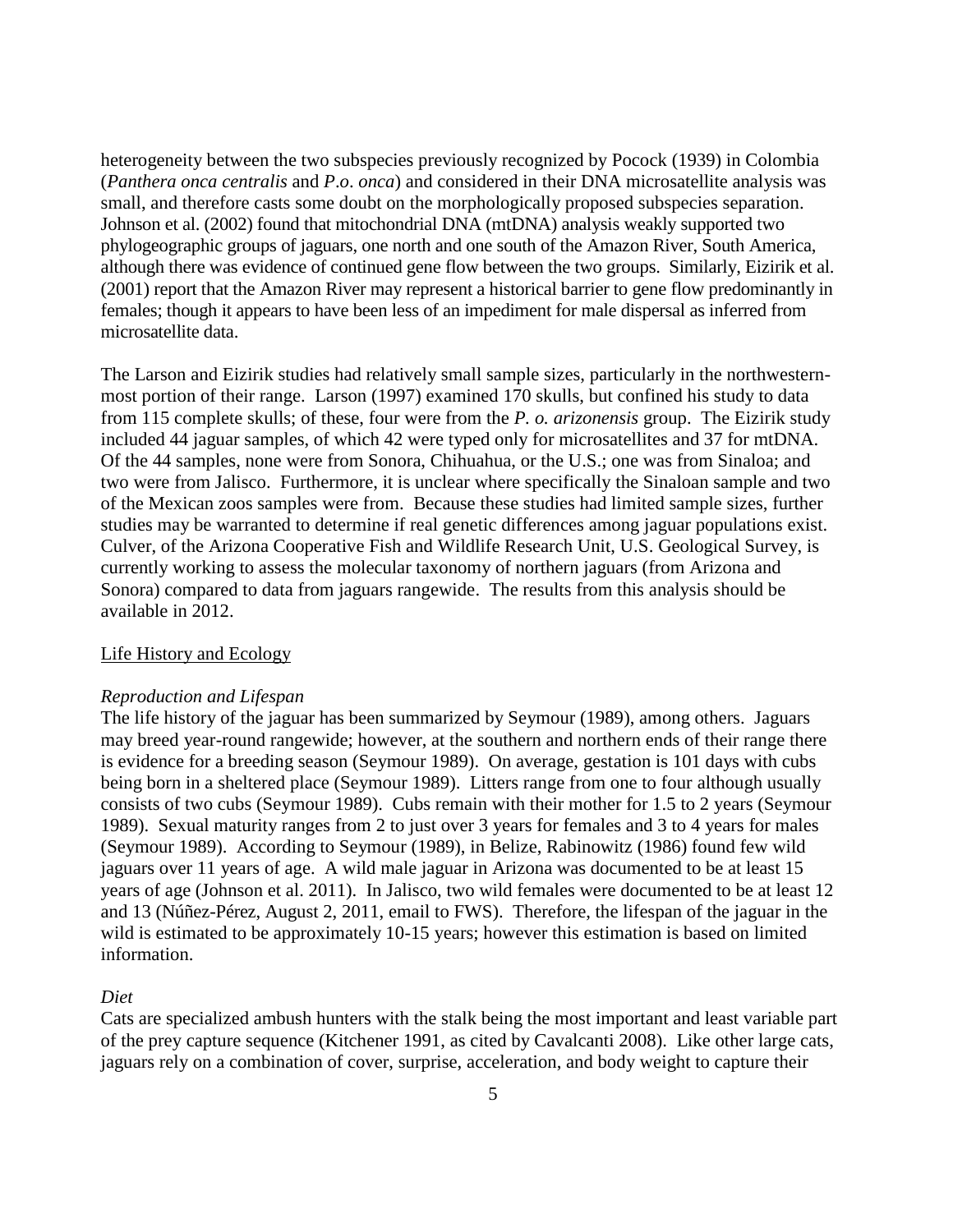prey (Schaller 1972 and Hopcraft et al. 2005, as cited by Cavalcanti 2008). Jaguars usually catch and kill their prey by stalking or ambush and biting through the nape as do most Felidae (Seymour 1989). The list of prey taken by jaguars range-wide includes more than 85 species (Seymour 1989). Known prey include, but are not limited to, peccaries, capybaras, pacas, agoutis, deer, opossum, rabbits, armadillos, caimans, turtles, livestock, and various other reptiles, birds, and fish (Seymour 1989, Núñez et al. 2000, Rosas-Rosas 2006, Rosas-Rosas et al. 2008). Jaguars are considered opportunistic feeders, especially in rainforests, and their diet varies according to prey density and ease of prey capture (Seymour 1989). Jaguars equally use medium- and large-size prey, with a trend toward use of larger prey as distance increases from the equator (López-González and Miller 2002). In coastal Jalisco, Núñez et al*.* (2000) found that jaguars killed eight different prey species. In order of preference (via biomass consumed), the four main prey species of jaguars were white-tailed deer (54 percent of biomass consumed), collared peccary (14.96 percent), coati (14.85 percent), and armadillo (12.49 percent). Combined, these species contributed 89 percent of occurrence and 98 percent of the biomass consumed by jaguars. Other prey items included black iguana, birds, opossum, and rabbit (Núñez et al. 2000). In northeastern Sonora, where the northern most breeding population of jaguars occurs, Rosas-Rosas (2006) found that large prey  $(>10 \text{ kg})$  accounted for  $>80$  percent of the total biomass consumed. Specifically, cattle accounted for more than half of the total biomass consumed (57 percent), followed by whitetailed deer (23 percent), and collared peccary (5.12 percent). Medium sized prey  $(1-10 \text{ kg})$ , including lagomorphs and coatis, accounted for  $\langle 20 \rangle$  percent of biomass. Small prey ( $\langle 1 \rangle$  kg body weight) were not found in scats. It is thought that collared peccary and deer are mainstays in the diet of jaguars in the U.S.-Mexico borderlands (62 FR3 9147), though other available prey, including livestock and coatis, are likely taken as well. In other areas, however, different prey items become important in their diet such as reptiles (e.g., caimans and turtles) or large rodents (e.g., paca and capybara) (Da Silveira et al. 2010).

#### *Genetic Fitness*

According to Eizirik et al. (2008), information on genetic aspects of jaguar populations is still scarce. So far, two studies have analyzed the genetic structure of jaguars (Eizirik et al. 2001, Ruiz-Garcia et al. 2006), both of which reported evidence of historical connectivity across broad geographical areas, and only some inferred barriers to gene flow on a continental scale (e.g. the Amazon river, the Andean mountain chain, and an additional barrier affecting Central American populations) (Haag et al. 2010). Only two studies have examined the genetics of regional or local jaguar populations (Eizirik et al. 2008, Haag et al. 2010). Eizirik et al. (2008) surveyed the molecular diversity of two adjacent wild jaguar populations in the Brazilian Pantanal region. Their results indicate that moderate to high levels of variability are present in wild jaguar populations in the surveyed areas. Given that jaguars are believed to be more abundant in the southern Pantanal region than in many other parts of their distribution, Eizirik et al.'s preliminary data from this biome may serve as a baseline, which may be helpful when assessing current levels of diversity in small, fragmented jaguar populations.

Haag et al. (2010) investigated the genetic structure of four remnant jaguar populations in a recently fragmented Atlantic Forest region of South America to test whether loss of diversity and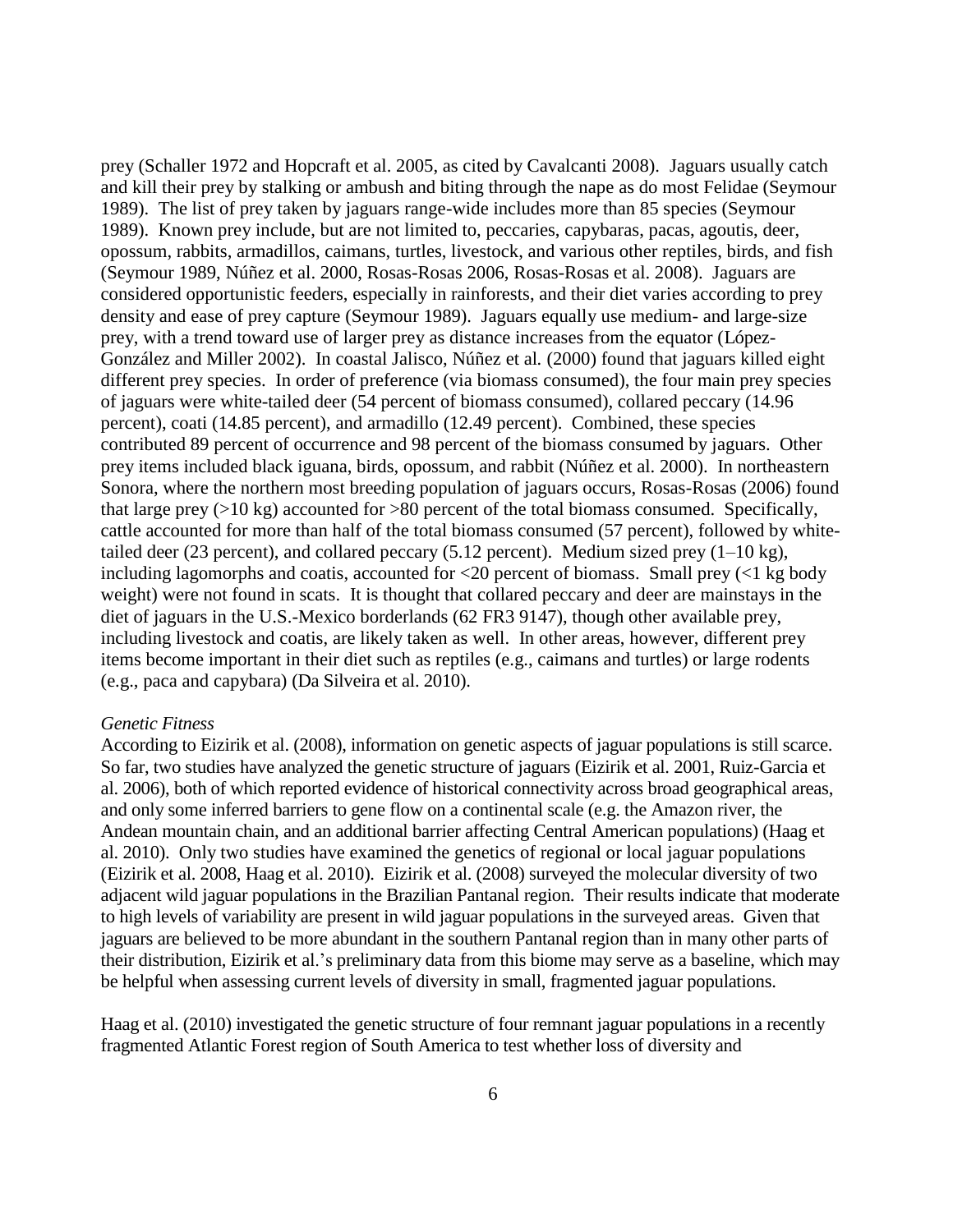differentiation among local populations are detectable and can be attributed to the recent effect of drift. They suggest that habitat fragmentation may disrupt original patterns of gene flow and lead to drift induced differentiation among local population units and that top predators, such as the jaguar, may be particularly susceptible to this effect, given their low population densities, leading to small effective sizes in local fragments. On the other hand, they report, the jaguar's high dispersal capabilities and relatively long generation time might counteract this process, slowing the effect of drift on local populations over the time frame of decades or centuries. Their results indicate that recent large-scale habitat removal and fragmentation of once contiguous habitat have caused the reduction of genetic diversity in jaguar populations in their study, as well as drift-induced differentiation among local fragments. The authors conclude that the jaguars' ability to effectively disperse across human-dominated landscapes that separate the fragments is currently very limited, and that each fragment contains a small, isolated population that is already suffering from the effects of genetic drift. They emphasize the importance of restoring gene flow among the study areas to avoid the negative demographic and genetic consequences of small population size, as well as to ensure the long-term viability of these groups. To accomplish this, they recommend the populations be managed as a metapopulation and that restoration of connectivity between the populations be a management priority.

To date, no studies have examined the genetics of jaguar populations in the northwestern most portion of their range. Boydston and López-González (2005) suggest, however, that range expansion to the north of eastern Sonora could help prevent genetic isolation and extinction of the northern jaguars and also increase chances for long-term survival of this species in the face of global anthropogenic changes. Citing Young and Clarke (2000), Grigione et al. (2009) suggest that conservation of peripheral populations, such as the jaguar in the northernmost portion of its range, plays a role in maintaining the total genetic heterozygosity of a species.

#### *Disease and Epizootics*

Furtado and Filoni (2008) report the most common virus in jaguars is canine distemper virus (CDV), which is known to cause high mortality in wild felids (e.g. 30 percent mortality in Serengeti lions) and has also caused epizootics in captive felids. CDV is usually associated with the presence of domestic dogs. Feline leukemia virus (FeLV), feline coronavirus (FCoV), and feline immunodeficiency virus (FIV), have also been detected in jaguars, all of which commonly affect domestic cats (Furtado and Filoni 2008). FIV may cause, although infrequently, feline infectious peritonitis (FIP), which results in systemic failure and ultimately death. Additionally, feline parvovirus (FPV) has been detected in jaguars (Furtado and Filoni 2008). Its presence can be asymptomatic or with specific symptoms, and in severe cases leads to gastroenteritis and a decrease in blood cells, which can be fatal. There are also reports of jaguars with Feline herpesvirus (FHV 1) (Furtado and Filoni 2008). The bacteria most frequently detected in jaguars are *Leptospira* sp., which does not cause major problems for jaguars; *Brucella* sp., commonly found in cattle; and *Bartonella henselae*, of which jaguars are reservoirs and potential transmitters to humans (Furtado and Filoni 2008). Some jaguars have also been shown seropositive to the anthrax bacterium (*Bacillus anthracis*) (Furtado and Filoni 2008). Infection by the fungus *Pythium insidiosum* has also been reported in jaguars (Furtado and Filoni 2008). Toxoplasmosis (*Toxoplasma gondii*) has been found in wild and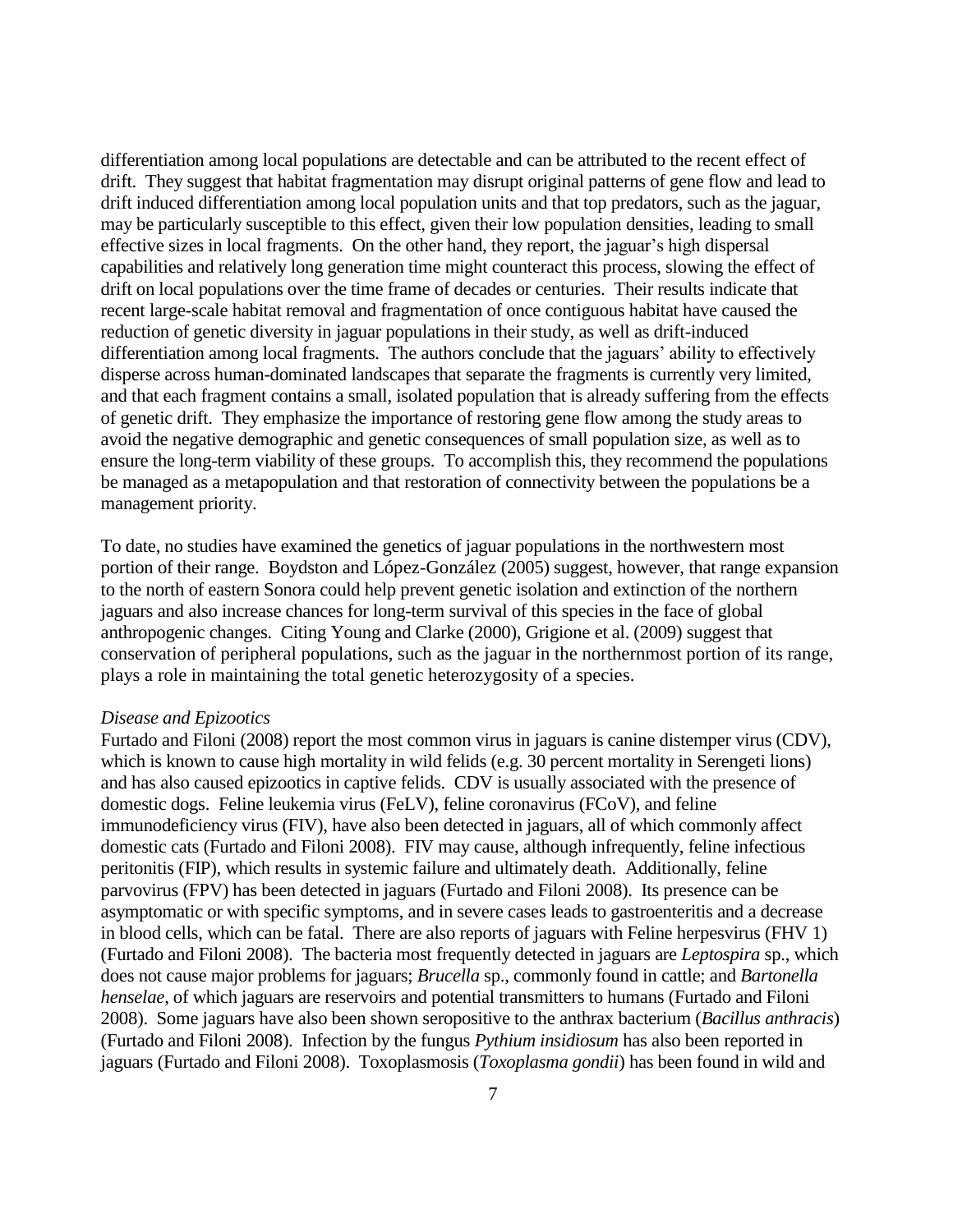captive jaguars; however, jaguars with toxoplasmosis have not been found to exhibit any clinical symptoms (Furtado and Filoni 2008).

A wide variety of endoparasites has been found in wild jaguars, particularly the nematode *Dirofilaria immitis* (Furtado and Filoni 2008). Ectoparasite information is scarce and little information exists on the micro-parasites for which they are vectors (Furtado and Filoni 2008). Non-infectious diseases that have been reported include dental, gastrointestinal, musculoskeletal, and integumentary diseases as being the most common causes of morbidity (Furtado and Filoni 2008). Neoplasia, degenerative spinal disorders, and impairment of hearing have also been detected in captive jaguars (Furtado and Filoni 2008). Dental fractures (particularly of the canines) have been reported in wild jaguars (Furtado and Filoni 2008, Van Pelt, August 2, 2011, email to FWS).

In their northernmost range, jaguars have been reported to feed on domestic animals, including cattle and dogs, which could represent a threat to jaguars due to the potential for disease transmission (Rosas-Rosas, August 6, 2011, email to FWS). This may particularly be a problem in the Sierra Madre Oriental, where jaguars are known to feed on dogs (Rosas-Rosas, August 6, 2011, email to FWS). Furtado and Filoni (2008) explain that information on jaguar health is limited because animals in captivity are rarely subjected to clinical examinations. Furthermore they state that information on infectious and noninfectious diseases in jaguars is limited throughout is range, fragmented, based on small samples, and collected without an established methodology that allows comparisons among the case studies. They recommend that long-term studies in wild and captive jaguars are needed to understand the role and effect of diseases within populations.

#### *Home Range and Movement*

Like most large carnivores, jaguars have relatively large home ranges. According to Brown and López-González (2001), their home ranges are highly variable and depend on topography, available prey, and population dynamics. However, little information is available on this subject outside tropical America, where several studies of jaguar ecology have been conducted. Data compiled from studies in Brazil, Venezuela, and Belize found mean home range areas for males to vary from 12.8 to 140 square kilometers  $(km^2)(5 \text{ to } 52 \text{ square miles } [mi^2])$  during the wet season and 28 to 165.8  $\text{km}^2$  (11 to 64 mi<sup>2</sup>) during the dry season. For females, the ranges were smaller, with less variation between seasons (Rabinowitz and Nottingham 1986, Crawshaw and Quigley 1991, Brown and López-González 2001, Cavalcanti and Gese 2009). In the tropical deciduous forest of Jalisco, Mexico, mean home range size for two males was  $100.3 +/- 15.0$  km<sup>2</sup> (38.7 +/- 5.8) mi<sup>2</sup>) and four females was  $42.5 + (-16 \text{ km}^2)(16.4 + (-6.2 \text{ mi}^2))$  (Núñez-Pérez 2006). Only one limited home range study using standard radio-telemetry techniques has been conducted for jaguars in northwestern Mexico. Telemetry data from one adult female tracked for four months during the dry season in the municipality of Sahuaripa, Sonora, indicated a home range size of 100 km<sup>2</sup> (39) mi<sup>2</sup>) (López-González 2011, pers. comm.). Additionally, camera trap data indicated that the average male home range in the municipality of Sahuaripa, Sonora, was  $84 \text{ km}^2 (32 \text{ mi}^2)$  (López-González 2011, pers. comm.). Also using camera traps, in Nacori Chico, Sonora, Rosas-Rosas and Bender (in review) estimated the home range for one adult male jaguar encompasses about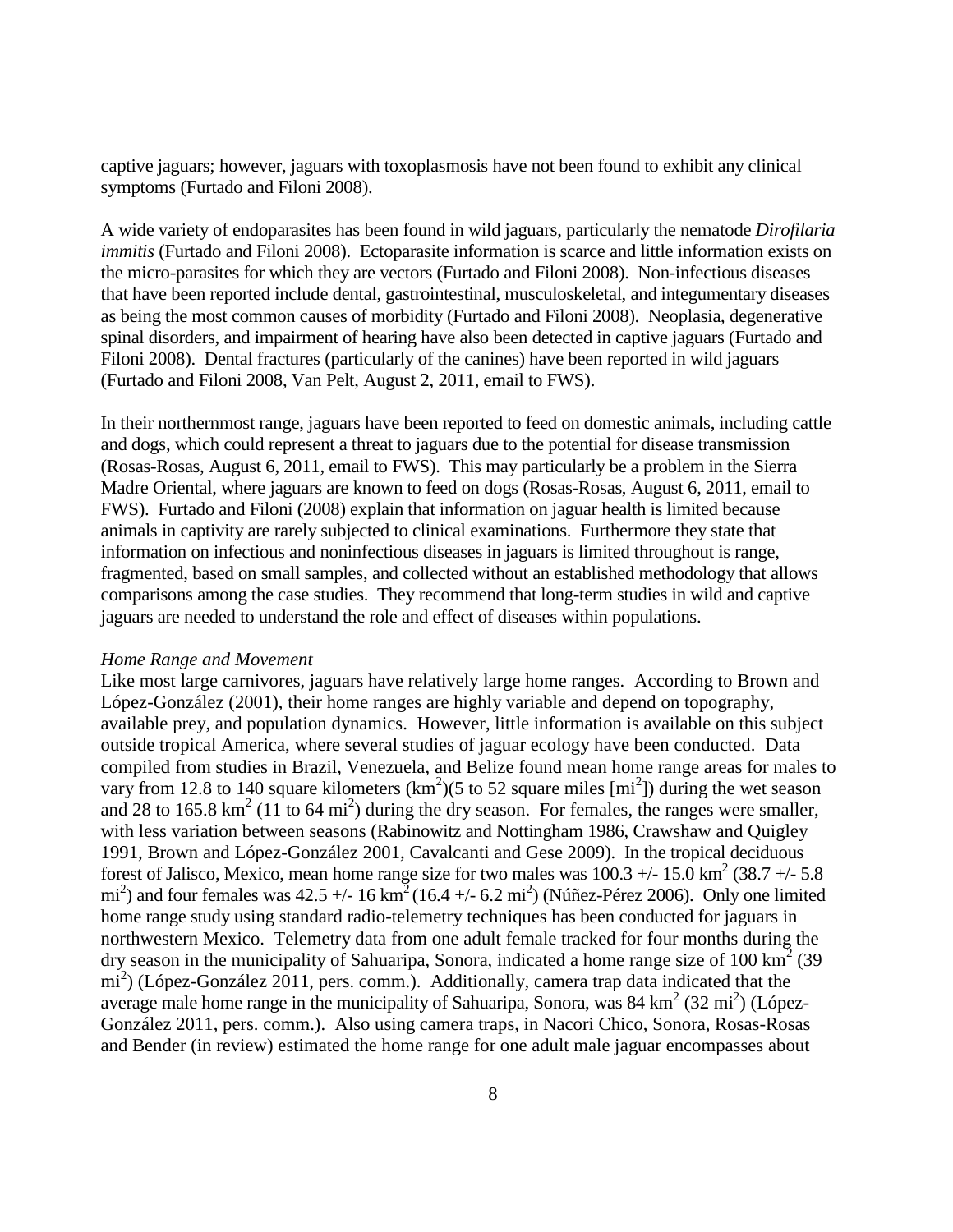200 km<sup>2</sup> (77 mi<sup>2</sup>). No home range studies have been conducted for jaguars in southwestern U.S. using standard radio-telemetry techniques; though McCain and Childs (2008), based on the use of camera-traps, report one jaguar in southeastern Arizona as having a minimum observed "range" of 1359 km<sup>2</sup> (525 mi<sup>2</sup>). Because female jaguar scat was used at some camera traps at various times throughout their research, it is unknown whether or how this could have influenced the observed range of the jaguar in this study.

In coastal Jalisco, jaguars moved up to 20 km (12.4 mi) in one night and one juvenile male dispersed about 70 km (43.5 mi) to the north (Núñez et al. 2002). The mean one-day movement of radiocollared jaguars in the Pantanal region of southwestern Brazil was  $2.4 +/- 2.3$  km  $(1.5 +/- 1.4$  mi), with that of one male being significantly larger  $(3.3 +/- 1.8 \text{ km } [2.0 +/- 1.1 \text{ mi}])$  than that displayed by females (1.8 +/- 2.5 km) (Crawshaw and Quigely 1991). Additionally, the mean distance travelled by all animals during one-day intervals in the dry season  $(2.7 +/- 2.5 \text{ km } [1.7 +/- 1.5 \text{ mi}])$  was significantly greater than the mean one-day movement for all other months combined  $(1.6 + 2.1)$  km [1.0 +/- 1.3 mi) (Crawshaw and Quigley 1991). In Brazil, male jaguars have been documented to disperse up to 64 km (Rabinowitz and Zeller 2010).

#### *Density*

Jaguar density estimates vary throughout the jaguar's range, and are calculated using either camera trap or telemetry-based methods.

#### Camera trap methods

Camera trapping efforts have yielded jaguar population density estimates from 0.11-1.7 jaguars per 100 km<sup>2</sup> (39 mi<sup>2</sup> ) in the tropical rain forest of the Upper Parana in Argentina to 11.7 jaguars per 100 km<sup>2</sup> (39 mi<sup>2</sup>) in the semi deciduous forest of the Pantanal in Brazil (see Table 2 in Núñez-Pérez 2011). In the northwestern portion of their range, a population density estimate of 5.4 jaguars per 100 km<sup>2</sup> (39 mi<sup>2</sup>) (Núñez-Pérez 2011) with a sex ratio of 1 male to 1.6 females (Manriquez, 2011, pers. comm.) was reported in the tropical dry forest of the Chamela-Cuixmala Biosphere Reserve in coastal Jalisco. In 2010 in the tropical deciduous and pine forests of Cabocorrientes, Jalisco, a density was estimated of 2.8 jaguars per 100  $\text{km}^2$  (39 mi<sup>2</sup>) with an equal proportion of males to females (Manriquez 2011, pers. comm.). In 2010 in the tropical deciduous and semi-evergreen forests Sierra de Vallejo, Nayarit, densities were estimated at 4.6 (null model) and 5.6 (heterogeneous model) jaguars per 100  $\text{km}^2$  (39 mi<sup>2</sup>) with an equal proportion of males to females (Núñez-Pérez et al. 2010). In 2009 in the mangroves of Marismas Nacionales, Nayarit, a density was estimated of 6 jaguars per 100  $\text{km}^2$  (39 mi<sup>2</sup>) with an equal proportion of males to females (Núñez-Pérez et al. 2010). Additionally, the presence of cubs was documented at all four of the aforementioned sites in Jalisco and Nayarit (Núñez-Pérez et al. 2010). In the Sinaloan thornscrub of Sonora, density estimates of 0.94 +/- 0.28 (Gutierrez-González et al. in press), 1 (Rosas-Rosas and Bender, In Review), and 1.4 jaguars (Gutierrez-González and López-González 2010) per 100 km<sup>2</sup> (39 mi<sup>2</sup>) have been reported. In the state of San Luis Potosí in the Sierra Madre Oriental, a density was estimated of 4 jaguars per 100 km<sup>2</sup> (39 mi<sup>2</sup>) (Ávila et al., In Review).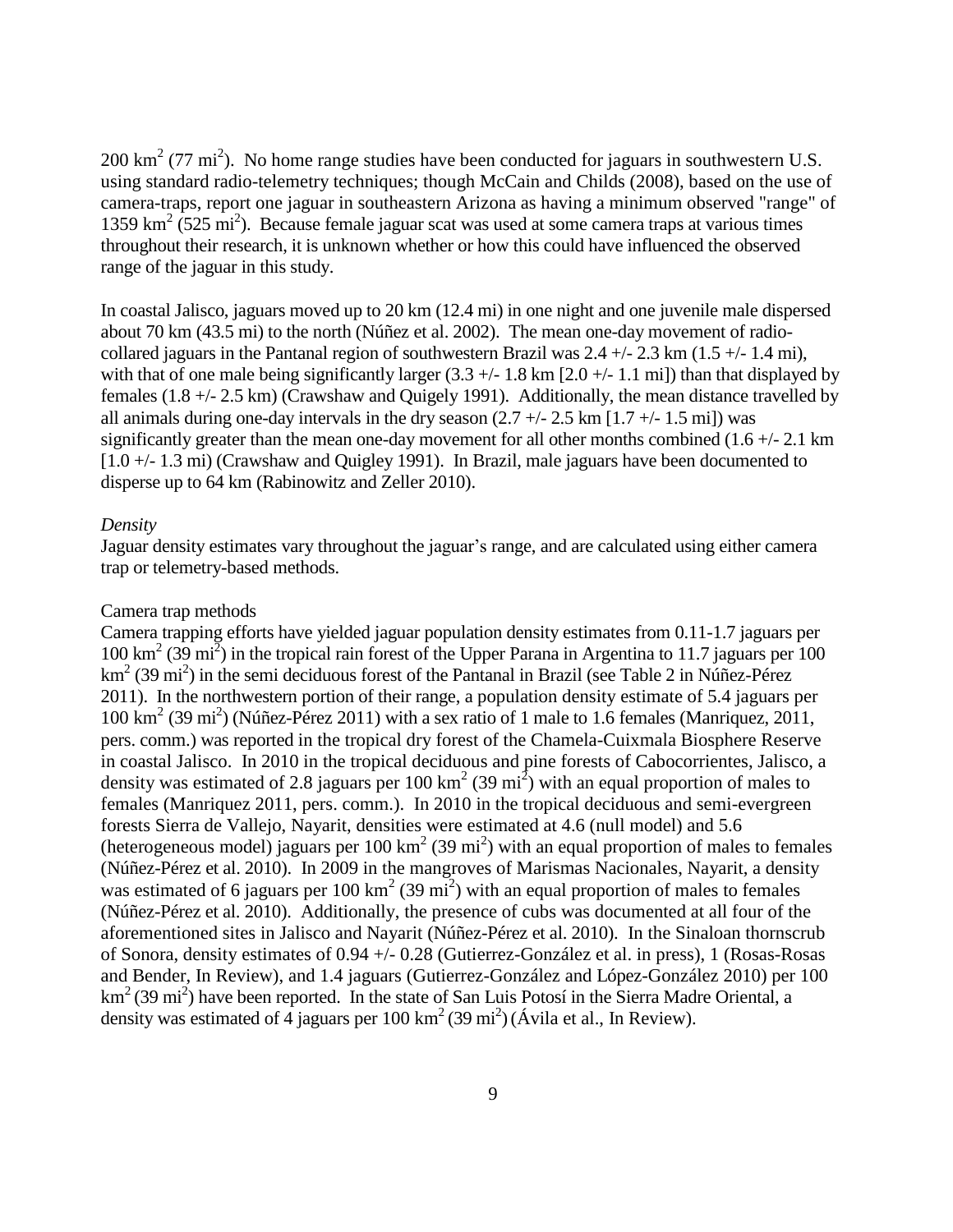#### Telemetry based methods

In the Brazilian Pantanal, GPS-telemetry-based calculations produced a mean density of 6.6 and 6.7 jaguars/100 km<sup>2</sup> (39 mi<sup>2</sup>) in 2003 and 2004, respectively (Soisalo and Cavalcanti 2006). Soisalo and Cavalcanti (2006) report that estimates using camera trapping techniques can overestimate cat density (camera techniques yielded densities of 10.3 to 11.7 jaguars per 100 km<sup>2</sup> [39] mi<sup>2</sup>]), likely due to repeated photographs of the same individuals. In the tropical dry forest of the Chamela-Cuixmala Biosphere Reserve in coastal Jalisco, telemetry-based calculations produced a population density estimate of 5 jaguars/100 km<sup>2</sup> (39 mi<sup>2</sup>), which was similar to that produced by camera technique  $(5.4 \text{ jaguars per } 100 \text{ km}^2)$  for the same population (Núñez-Pérez 2011).

#### *Habitat Association*

Jaguars are known from a variety of vegetation communities (Seymour 1989). Toward and at middle latitudes, they show a high affinity for lowland wet communities, including swampy savannas or tropical rain forests. Swank and Teer (1989) stated that jaguars prefer a warm, tropical climate, usually associated with water, and are rarely found in extensive arid areas. However, jaguars have been documented in arid areas, including thornscrub, desertscrub, lowland desert, mesquite grassland, Madrean oak woodland, and pine-oak woodland communities of northwestern Mexico and southwestern U.S. (Boydston and López-González 2005, McCain and Childs 2008, López-González and Brown 2002). The more open, dry habitat of southwestern U.S. has been characterized as marginal in terms of water, cover, and prey densities (Rabinowitz 1999). Brown and López-González (2001) report that the major habitat requirement appears to be a closed vegetative structure and that jaguars usually avoid open country like grassland or desertscrub. For this reason, jaguars rarely occur above 2,591 m (8,500 ft) (Brown and López-González 2001).

Several studies have examined habitat use of jaguars throughout their range, including, but not limited to, Crawshaw and Quigley (1991), Cavalcanti (2008), and Conde et al. (2010). In the Pantanal region of southwestern Brazil, Crashaw and Quigley (1991) found that the mean percentage composition of the four most common habitat types for all jaguars in their study was 44 percent open forest (35-57 percent), 29 percent grassland, 19 percent gallery forest, and 7 percent forest patches. Jaguars used habitat in different proportions than available in their home ranges  $3<sup>rd</sup>$  order habitat selection as described by Johnson 1980); gallery forest and forest patches were used more often than expected on the basis of their availability and open forest and grassland were used less than expected (Crawshaw and Quigley 1991). Additionally, the mean distance radio-collared jaguars were located from permanent water sources (0.5 km or 0.3 mi) was significantly smaller than the distance from water of randomly generated points within jaguar home ranges (1.7 km or 1.1 mi) (Crawshaw and Quigley 1991). Cavalcanti (2008) examined  $2^{nd}$  and  $3^{rd}$  order habitat selection (see Johnson 1980) of jaguars in the southern Pantanal in west-central Brazil. She found that, in general, jaguars used habitats disproportionately to their availability in the study area  $(2<sup>nd</sup>$  order selection) in the wet and dry seasons. Forests and shrublands were selected by jaguars, while open field, open field with sparse trees, wetland vegetation, open water, and bare soil/agricultural land habitats were generally avoided by jaguars. However, herbaceous field and drainage vegetation habitats were only avoided during the wet season, but used according to their availability during the dry season. Additionally,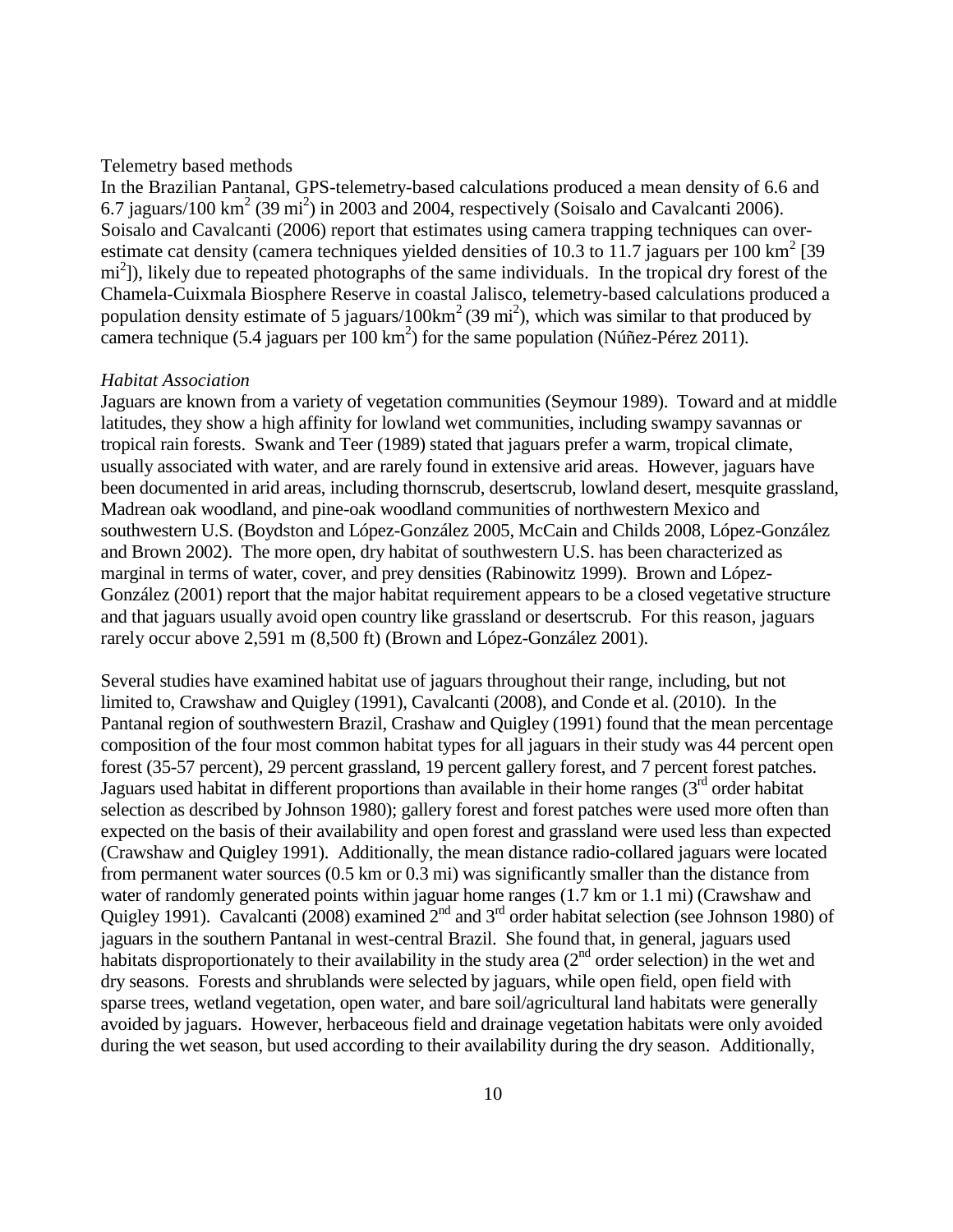the mean distance radioed jaguars were located from permanent sources of water was significantly smaller than the distance from water of randomly generated points within the study area (Cavalcanti 2008). Jaguars differed in the use of different habitat types available within their individual home ranges ( $3<sup>rd</sup>$  order selection) (Cavalcanti 2008).

Conde et al*.* (2010) found significant differences in habitat use between male and female jaguars in the Mayan Forest of the Yucatan Peninsula by modeling occupancy as a function of land cover type, distance to roads, and sex. Although both male and female jaguars prefer tall forest, short forest was used by females but avoided by males. Whereas females significantly avoided roads, males did not and ventured into low-intensity cattle ranching and agriculture. Females' preference for intact forests and against roads led to a less extensive, more fragmented habitat distribution for females than for males. Conde et al*.* (2010) suggest that specifying sex differences increases the power of habitat models to predict landscape occupancy by large carnivores, and so greater attention should be paid to these differences in their modeling and conservation.

Other studies have also shown that jaguars selectively use large areas of relatively intact habitat away from certain forms of human influence. Zarza et al. (2007) report that towns and roads had an impact on the spatial distribution of jaguars (jaguars used more frequently than expected by chance areas located more than 6.5 km [4 mi] from human settlements and 4.5 km [2.8 mi] from roads) in the Yucatan peninsula. In the state of Mexico, Monroy-Vichis et al. (2007) report that one male jaguar occurred with greater frequency in areas relatively distant from roads and human populations. In some areas of western Mexico, however, jaguars (both sexes) have frequently been recorded near human settlements and roads (Núñez-Pérez, August 2, 2011, email to FWS.). In Marismas Nacionales, Nayarit, a jaguar den was recently located very close to an agricultural field, apparently 1 km (0.6 mi) from a small town (Núñez-Pérez, August 2, 2011, email to FWS). Jaguar presence is affected in different ways by various human activities; however, direct persecution likely has the most significant impact.

No formal habitat use studies have been conducted (with the exception of Núñez et al.'s [2002] examination of arroyo use) in the northwestern most portion of the jaguar's range. However, results of a study in the municipality of Nácori Chico, Sonora, showed that jaguar kill sites of wild prey (i.e., white-tailed deer and peccary) (Rosas-Rosas, August 6, 2011, email to FWS) and cattle were positively associated with oak forest and semi-tropical thornscrub vegetation types, whereas they were negatively associated with upland mesquite (Rosas-Rosas et al. 2010). Sites of cattle kills were also positively associated with proximity to permanent water sources and roads (Rosas-Rosas et al. 2010). General jaguar habitat associations have been described in this region by various authors. In western Mexico, including Nayarit and Jalisco, jaguars primarily occur in tropical deciduous forest, although other formerly important habitats are the mangrove forests and swamps of the Agua Bravo and Marismas Nacionales straddling the borders of Nayarit and Sinaloa (Brown and López-González 2001). In Jalisco, oak and pine forest are used by jaguars, some of them located between 2,700 and 2,800 m (8,858 ft and 9,186 ft) in elevation (Núñez-Pérez, August 2, 2011, email to FWS). Although jaguars are not primarily associated with these vegetation communities, it is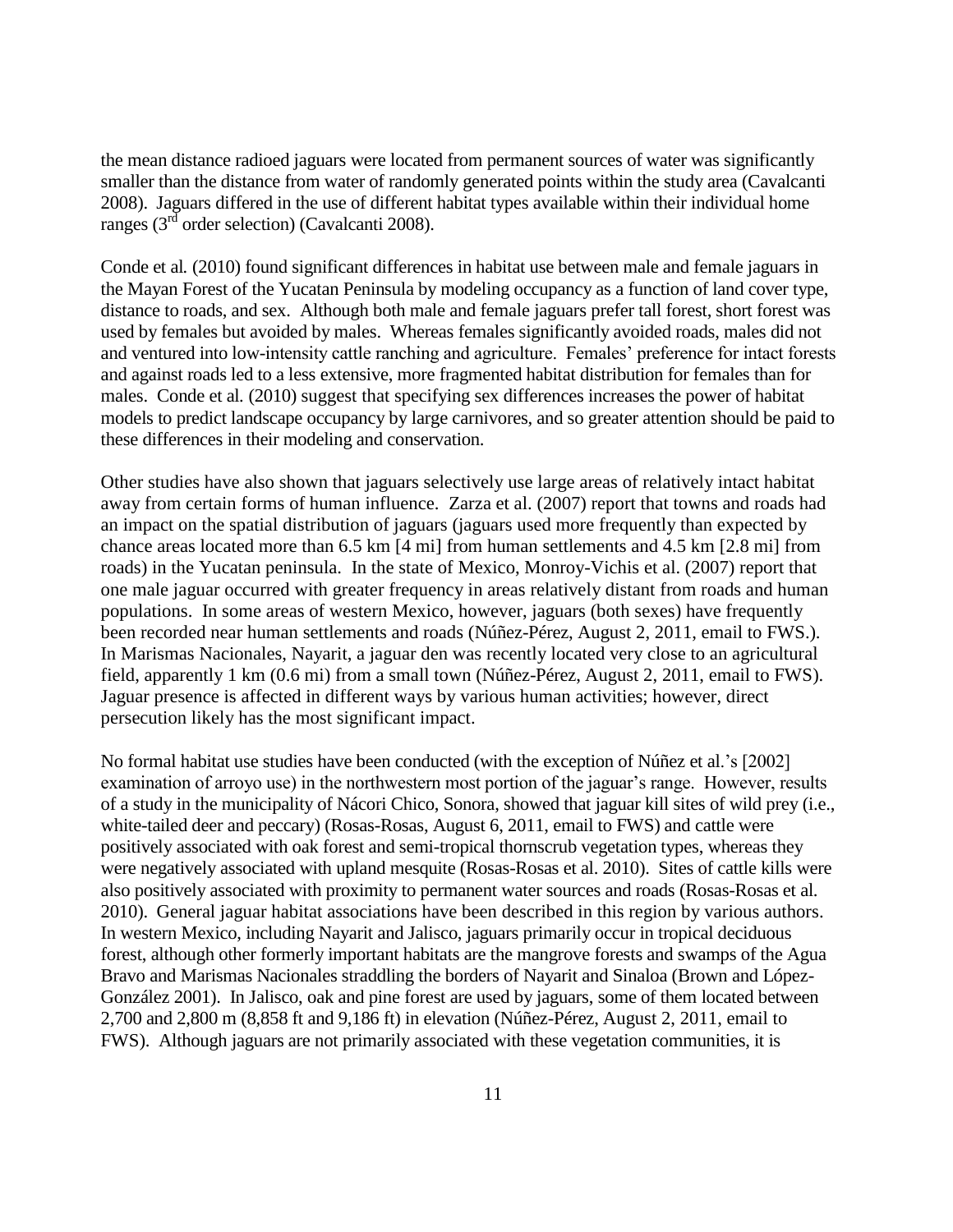important to consider oak woodlands and pine forests as potential jaguar corridors (Núñez-Pérez, August 2, 2011, email to FWS).

In the tropical dry forest of coastal Jalisco, jaguars use arroyos in greater proportion to their availability (Núñez et al. 2002). Jaguars also occur in tropical deciduous forest in southern Sonora and Sinaloa (Rojero-Diaz, pers. comm. 2005, Navarro-Serment et al. 2005). Through interviews, Navarro-Serment et al. (2005) obtained 57 Class I records<sup>c</sup> of jaguars in Sinaloa; records were most abundant in the southern half of the state. Most occurrences were from the tropical deciduous forest, which originally grew across most of the lowlands in Sinaloa and still covers much of the Sierra (Navarro-Serment et al. 2005). According to Brown and López-González (2001), the most important biotic community for jaguars in the southwestern borderlands (Arizona, New Mexico, Sonora, Chihuahua) is Sinaloan thornscrub, which inhabits the lower bajadas and basins between 457 and 945 m (1,500 and 3,100 ft) in elevation. Based on records obtained through interviews, they report that nearly 80 percent of the jaguars killed in state of Sonora were documented in Sinaloan thornscrub. Madrean evergreen woodland is also important for borderlands jaguars; nearly 30 percent of jaguars killed in the borderlands region were documented in this biotic community (Brown and López-González 2001).

Several studies have helped refine a general understanding of habitats that have been or might be used by jaguars in Arizona and New Mexico, including studies by the Sierra Institute Field Studies Program (2000), Hatten et al. (2002 and 2005), Menke and Hayes (2003), Boydston and López-González (2005), Robinson et al. (2006), McCain and Childs (2008), and Grigione et al. (2009). As Johnson et al. (2011) explain, however, any conclusions about the conservation importance of the habitat types in which jaguars have occurred or might occur in Arizona and New Mexico are preliminary and can vary widely, depending on what assumptions are factored into the analyses, such as the number and reliability of jaguar occurrence records and the significance of single "point in time" occurrence observations as predictors of habitat use by jaguars.

Hatten et al. (2005) used Geographic Information System (GIS) to characterize potential jaguar habitat in Arizona by overlaying 25 historic jaguar sightings on landscape and habitat features believed important (e.g., vegetation biomes and series, elevation, terrain ruggedness, proximity to perennial or intermittent water sources, human density). The amount of Arizona land area identified as potential jaguar habitat ranged from 21 to 30 percent, depending on the input variables. One hundred percent of jaguar records were observed in four biomes. Of these, 56 percent were observed in scrub grasslands of southeastern Arizona, 20 percent in Madrean

 $\overline{a}$ 

<sup>c</sup> Class I records include those records with physical evidence for verification. Class I reports are considered "verified" or "highly probable" as evidence for a jaguar occurrence. Class II records have detailed information of the observation but do not include any physical evidence of a jaguar. Class II observations are considered "probable" or "possible" as evidence for a jaguar occurrence. This classification protocol was developed by adapting criteria published by Tewes and Everett (1986), based on work in Texas with jaguarundis and ocelots (*Leopardus pardalis*). The Arizona-New Mexico Jaguar Conservation Team reviewed and endorsed the protocol in 1998 for use in evaluating jaguar occurrence reports for Arizona and New Mexico.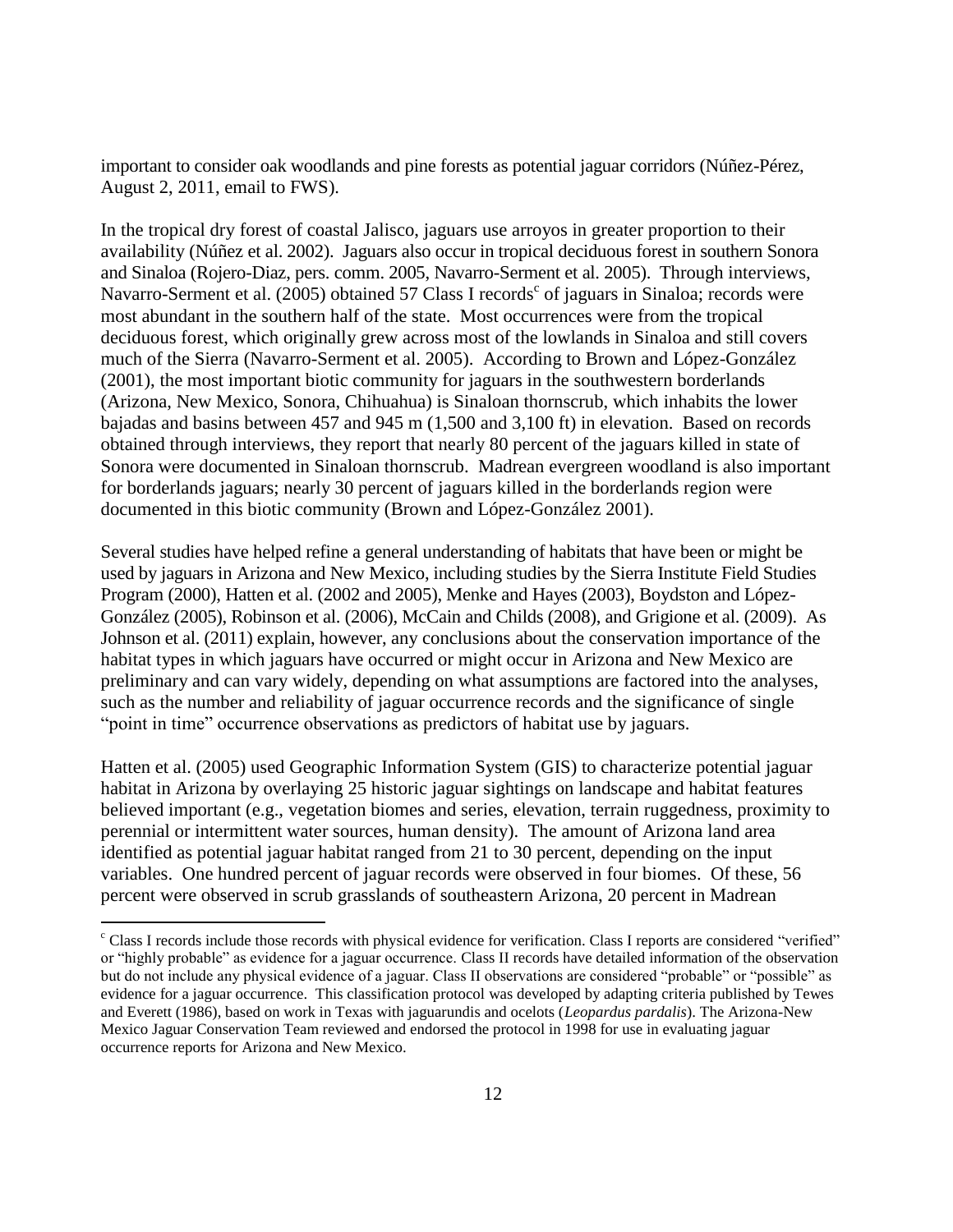evergreen forest, 12 percent in Rocky Mountain montane conifer forest, and 12 percent in Great Basin conifer woodland. At the vegetation series level, jaguars were observed 4.7 times more often in mixed grass-scrub than any other community. Related to water, when springs, rivers, and creeks were combined, 100 percent of the jaguar records were within 10 km (6.2 mi) of a water source. Sixty percent of jaguars were observed between 1,220 and 1,829 m (4,003 and 6,001 ft) in elevation, largely in the scrub grassland biome of southeastern Arizona. The remaining jaguar sightings were between 1,036 and 2,743 m (3,399 and 8,999 ft). With respect to topography, 92 percent of jaguar sightings occurred in intermediately rugged to extremely rugged terrain, with the remainder (8 percent) in nearly level terrain. Hatten et al. (2005) report that apparent preference of jaguars for scrub grasslands may actually reflect the use of travel corridors from the Sierra Madre Occidental of Mexico into southeastern Arizona rather than a preferred vegetation type, or perhaps jaguars were just more visible in open grasslands. They suggest that river valleys might provide travel corridors for jaguars, along with higher prey densities, cooler air, and denser vegetation than surrounding habitats. Furthermore, they suggest that perhaps the most important factor explaining jaguars' apparent preference for rugged terrain is the abundance of water in mountainous areas of southeastern Arizona. They identified a great deal of potential jaguar habitat along the Mogollon Plateau, but hypothesize that land use practices are limiting jaguar movement into central Arizona. They report that jaguar distribution patterns in the last 40 years suggest that southeastern Arizona is the most likely area for future jaguar occurrence in the U.S. and conservation efforts should focus on protecting potential jaguar habitat in Santa Cruz, Pima, Cochise, Pinal, and Graham counties.

Menke and Hayes (2003) conducted a spatial analysis of potential habitat for the jaguar in New Mexico. Because only seven jaguar reports and records from 1900 to 1996 have occurred in New Mexico, Menke and Hayes identified positive and negative potential habitat features for jaguars based on literature sources and evaluations from the Jaguar Habitat Subcommittee (JAGHAB) and Jaguar Scientific Advisory Group (JAGSAG) of the Arizona Game and Fish Department (AGFD) and New Mexico Department of Game and Fish (NMDGF)-led Jaguar Conservation Team. A GIS model was used to combine data layers for landscape features influencing suitability for jaguar habitat, and created a composite potential habitat map. Potential habitat variables modeled were human density, vegetation community, distance to water, prey abundance, and terrain ruggedness. Their final model predicted two areas with the highest probability of containing habitat variables that could support jaguars in New Mexico, including the Peloncillo and Animas mountains in far southwestern New Mexico, and the river canyon and adjacent areas of the Gila and San Francisco River drainages along the New Mexico-Arizona border and to the east. Although their relative suitability map for potential jaguar habitat in New Mexico does not predict the probability of jaguars occurring in any specific area, it can be used to evaluate potential corridors and routes of travel for jaguars in the U.S. They recommend that a complete evaluation of the prospects for long-term persistence of the jaguar in the U.S. must encompass information regarding not only the availability of potential habitat, but must also consider the potential linkages to habitats that currently sustain breeding populations of jaguars. Furthermore they suggest that additional jaguar habitat use data from the northern end of the jaguar's range is needed to test and improve the existing habitat models.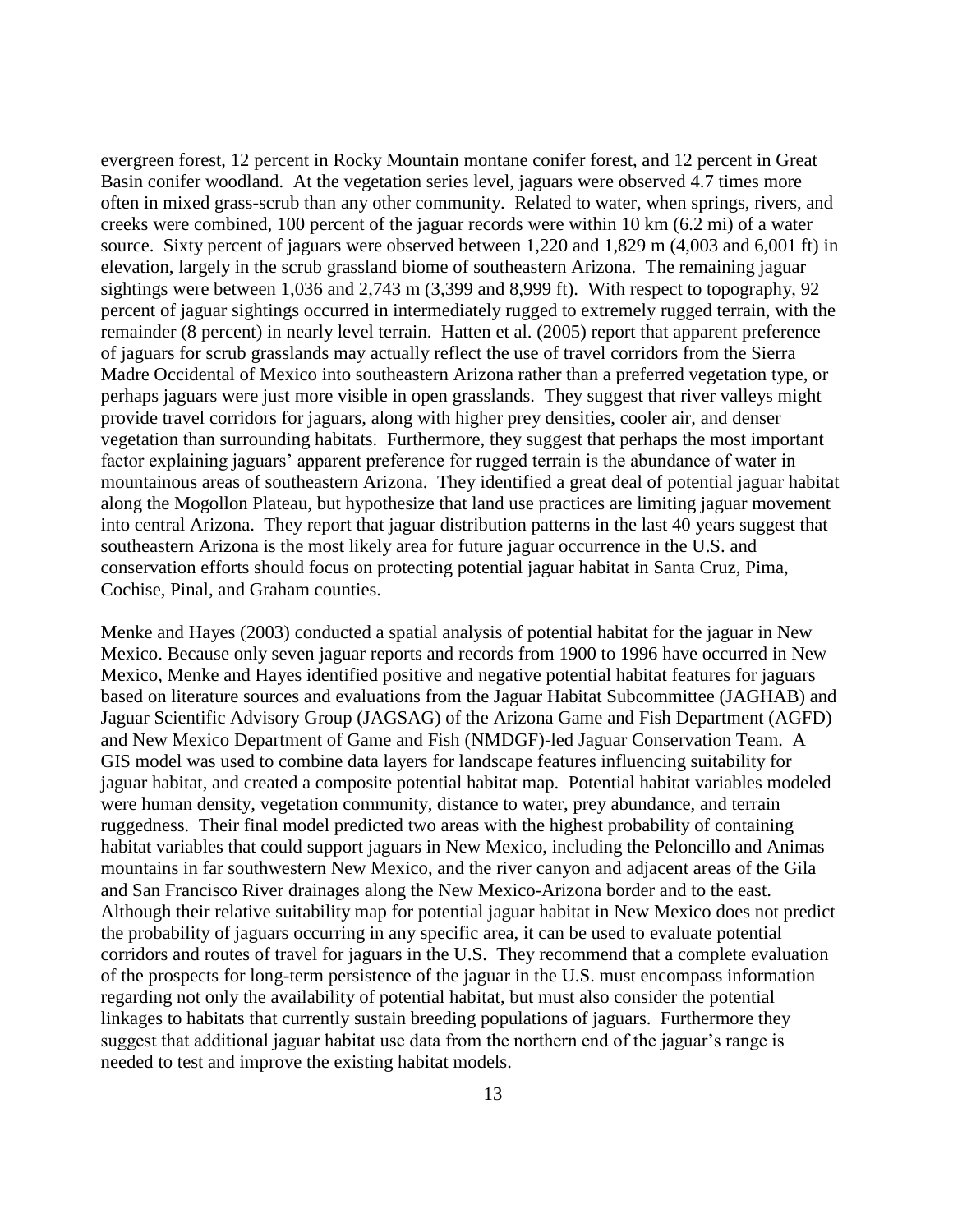Robinson et al. (2006) conducted another analysis of potential habitat for jaguars in New Mexico. They mapped suitable habitat based on the JAGHAB's criteria used to identify jaguar habitat in the U.S. which included:

- 1) The area considered must be within 80 km (50 mi) of a documented jaguar occurrence. This would include an entire mountain range, if a portion of that range is within 80 km (50 mi) of the occurrence.
- 2) Based on Brown and Lowe (1994[map originally printed in 1980]) (as cited by Robinson et al. 2006) habitat associations, the area must be in the Semi-desert Grassland, Plains and Great Basin Grassland, Subalpine Grassland, Interior Montane Conifer Forest, Petran Subalpine Conifer Forest, Chihuahuan Desertscrub, Arizona Upland Sonoran Desertscrub, or Great Basin Desertscrub. Areas in the Lower Colorado River Sonoran Desertscrub, Mojave Desertscrub, and Alpine Tundra are not considered jaguar habitat.
- 3) The area must be within 16 km (10 mi) of surface water, at least seasonally.
- 4) Areas with continuous row crop agriculture over an area greater than one square mile and any agricultural crop areas immediately adjacent to those areas are not considered adequate habitat. Areas with human residential development in excess of 1 house per 4 hectares (ha) (10 acres [ac]) are not considered jaguar habitat. Areas developed for industrial purposes or a combination of industrial and residential development that create a footprint equal to or greater than 1 house per 4 ha (10 ac) are not suitable jaguar habitat.

To conduct their mapping exercise, Robinson et al. (2006) used 18 sightings (including three Class I sightings and 15 Class II sightings) from New Mexico and added 6 occurrences within 50 miles of New Mexico that are mapped in Hatten et al. (2005). Robinson et al.'s (2006) effort indicates that approximately one half of New Mexico is considered suitable habitat, and suggests the greatest threat to the integrity of jaguar habitat in the U.S. today is likely to be heavily-traveled, multiple-lane highways, such as interstates 25, 10, and 40 in New Mexico.

Boydston and López-González (2005) estimated the potential geographic distribution of jaguars in the southwestern U.S. and northwestern Mexico by modeling the jaguar ecological niche from occurrence records (100 male records from Arizona [42], New Mexico [6], Chihuahua [8], and Sonora [39] and 42 female records from Arizona [6] and Sonora [36]). They report that eastern Sonora appeared capable of supporting male and female jaguars with potential range expansion into southeastern Arizona, while New Mexico and Chihuahua contained environmental characteristics primarily limited to the male niche and thus may be areas into which males occasionally disperse. They found significant differences between land cover within the female distribution and the available landscape. The predicted distribution of female jaguars was mainly across areas of shrubland, deciduous broadleaf forest, and grassland, but deciduous broadleaf forest and mixed forest composed more of the female distribution than expected by chance when compared to the available land cover for the study area. Shrubland was a smaller proportion of the female distribution than expected, and grassland and needleleaf forest were present in proportion to their availability. Boydston and López-González's (2005) results indicated that the availability of areas meeting females' environmental requirements may be an important factor limiting the distribution of northern jaguars.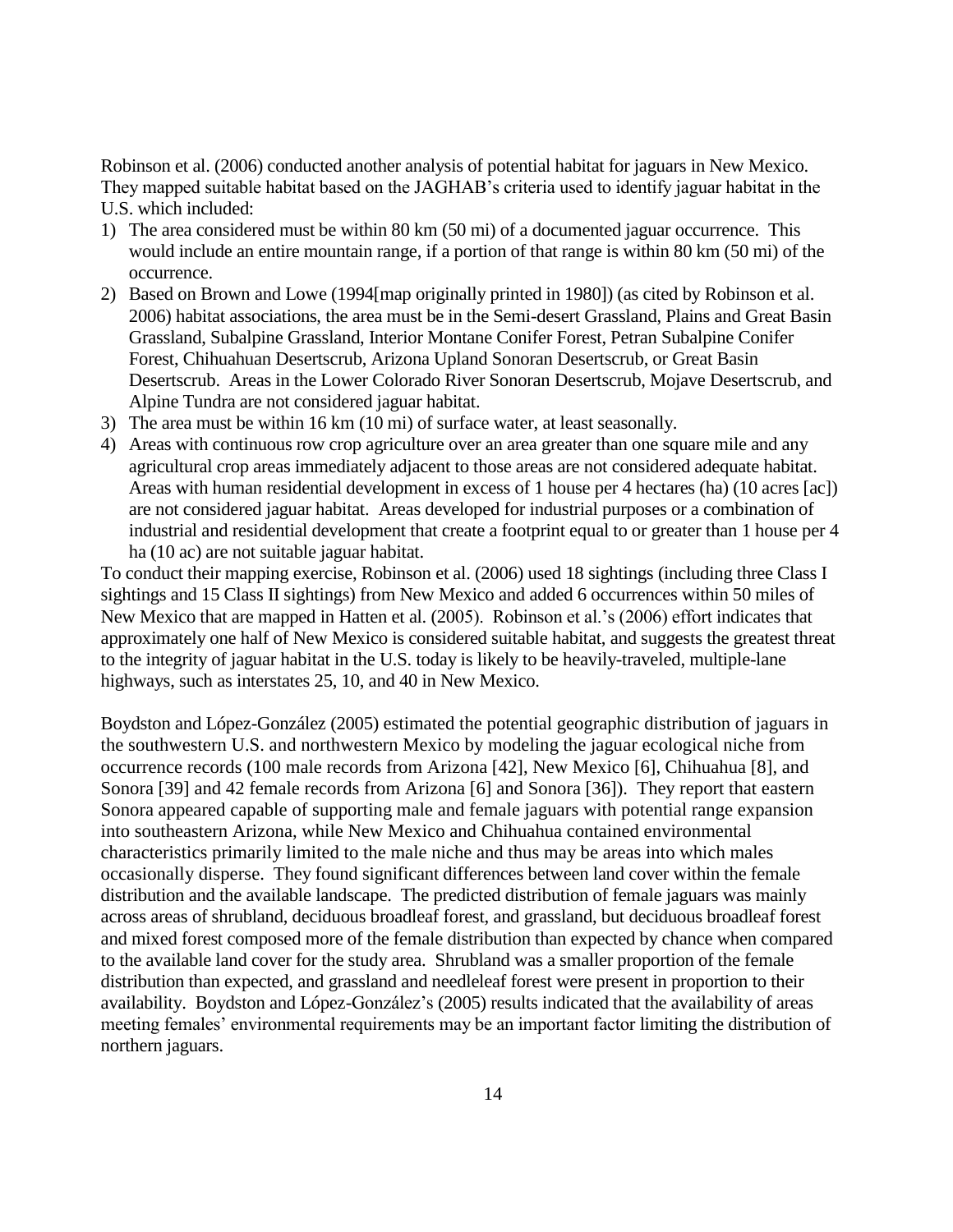Grigione et al. (2009) conducted a study to construct a blueprint of priority conservation areas for jaguars, ocelots, and jaguarundis in the U.S. – Mexico border region. This was done by 1) compiling reliable (i.e., Class I) sightings for each species from the early 1900s to 2003, 2) conducting field surveys to ascertain species presence, and 3) conducting a GIS based habitat mapping workshop in which 29 scientists and conservationists provided information on the distribution and status of each species. Participants were asked to delineate and describe specific areas in the border region where historical and recent sightings of the three cats have occurred, resulting in a compilation of 84 Class I jaguar sightings from Arizona (20), New Mexico (8), and Sonora (56). They were then asked to identify important habitat areas, dispersal corridors, required or existing underpasses, and to characterize habitat areas and corridors. Finally, each participant was also asked to delineate Cat Conservation Units (units) and Cat Conservation Corridors (corridors) for their area of knowledge onto maps. Units were defined as habitat areas important to the long-term survival of a species, often where populations are currently located or areas likely to support relocated populations. Corridors were defined as strips of habitat connecting otherwise isolated units that had documented Class 1 sightings. Units and corridors were ranked into prioritization categories from very high to moderate conservation importance based on nine different factors. For the jaguar in the western bioregion of the study area (including Arizona, New Mexico, Sonora, Chihuahua, and Sinaloa), four units were identified (two very high priority, one high priority, and one low priority), including two in the U.S. and two in Mexico (totaling  $102,530 \text{ km}^2$  [39,587mi<sup>2</sup>]). Within these four units, currently 19.8 percent of the area has any form of protection (Grigione et al*.* 2009). A very high priority corridor was identified between the two Mexican units; otherwise the connections between the units are poorly understood and consequently two corridors needing further study were identified. Two underpasses were identified as being needed in northern Sonora, where jaguars are believed to be crossing roads as they disperse north. The authors conclude that the region to the south of Arizona and New Mexico is especially critical for the recovery of the jaguar in the southwestern U.S. because the source population is likely in central Sonora. Citing Brown and López-González (2001) and List (2007), Grigione et al*.* (2009) explain that to reach the U.S., jaguars need to travel through Sonora and Chihuahua, where there are many challenges to jaguar survival and movement, including the U.S. –Mexico border fence.

The USFWS (2011) sent a questionnaire to scientists with experience or expertise in jaguar ecology (primarily in the northwestern most portion of the jaguar range) or large cat ecology. The respondents included nine members of the Technical Subgroup of the Jaguar Recovery Team and two other jaguar experts. Among others questions, the survey asked "what features constitute high-quality habitat for jaguars in the northwestern portion (i.e., southwestern U.S. and northwestern Mexico) of their range?" High quality habitat was defined as habitat that can support a self-sustaining population of jaguars (i.e., breeding with population growth (a  $\lambda$  of 1.0 or greater) and a minimal risk of extinction). The respondents' compiled answers indicated the following features constitute high-quality habitat for jaguars in the northwestern portion of their range:

- High abundance of native prey, particularly large prey like deer and peccary, and adequate numbers of medium sized prey;
- Water available within 10 km (6.2 mi) year round;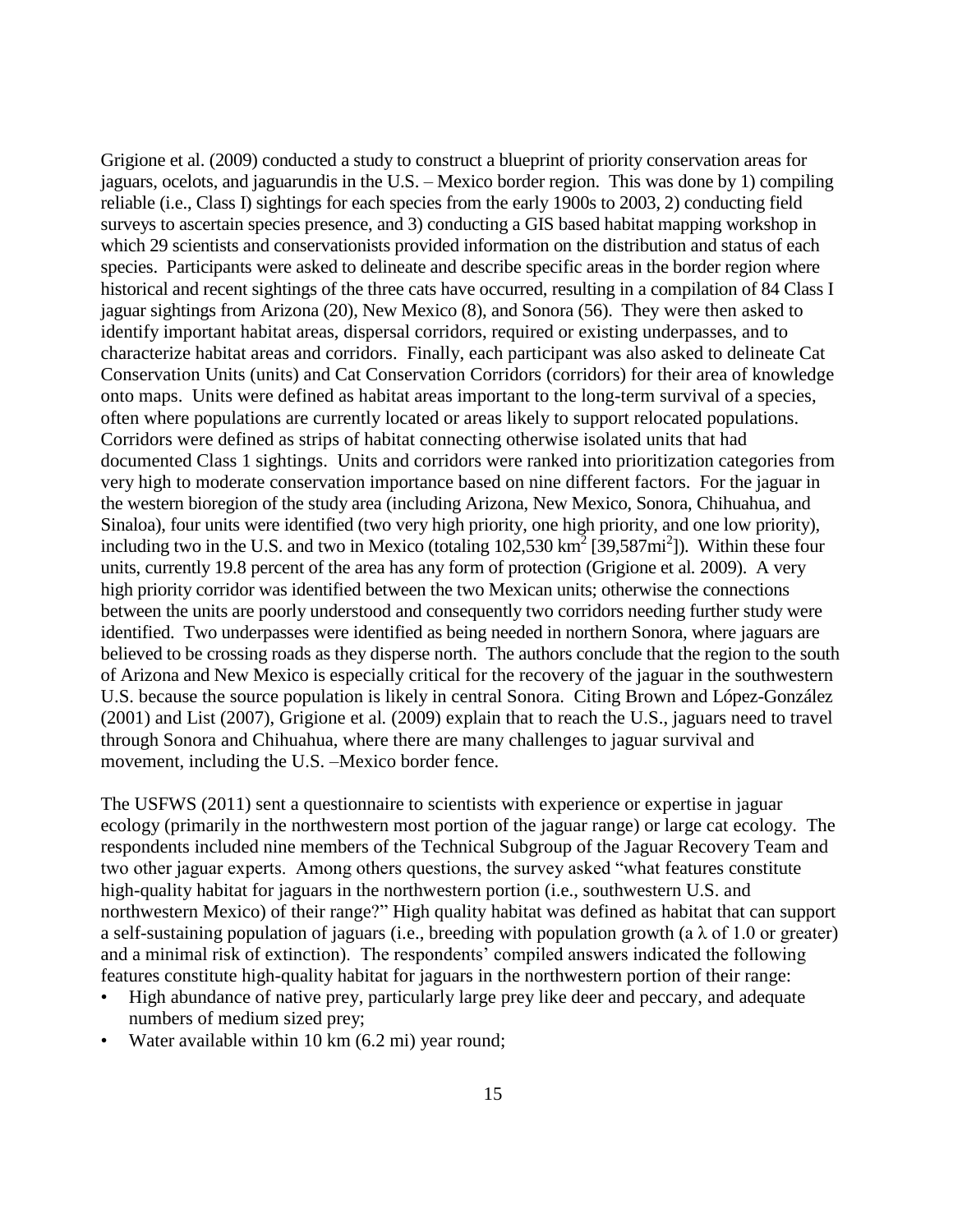- Dense vegetative cover (to stalk and ambush prey and for denning and resting), particularly including Sinaloan thornscrub;
- Rugged topography, including canyons and ridges, and some rocky hills good for denning and resting;
- Connectivity to allow normal demographic processes to occur and maintain genetic diversity;
- Expansive areas of adequate habitat (i.e., area large enough to support 50 to 100 jaguars) with low human density;
- Low human activity, development, and infrastructure, including high speed roads, mines, agriculture; and
- No to low jaguar persecution/poaching by humans.

# Distribution and Abundance

### *Western Hemisphere*

Jaguars historically ranged from southern U.S. to central Argentina: Argentina, Belize, Bolivia, Brazil, Colombia, Costa Rica, Ecuador, El Salvador, French Guiana, Guatemala, Guyana, Honduras, Mexico, Nicaragua, Panama, Paraguay, Peru, Suriname, U.S. (AZ, NM, TX), Uruguay, Venezuela (Swank and Teer 1989, Caso et al. 2008). Currently, they range from the southwestern U.S. to northern Argentina, and are found in all countries except for El Salvador and Uruguay (Zeller 2007). Abundance and population trends for the jaguar are still not well known; however, populations throughout their range continue to be at risk. To better understand abundance and population trends for this species, research, inventories, and monitoring programs are being implemented in some parts of the jaguar range (Caso et al. 2008, Wildlife Conservation Society 2007, Chávez et al. 2007, Panthera 2011). During a symposium in November 2009 titled "The Jaguar in the XXI Century: The Continental Perspective", experts estimated that there are still probably more than 30,000 jaguars (Medellin 2009) and that Mexico has an estimated 4,100 jaguars (Zarza et al. 2010). Sanderson et al. (2002) found that the jaguar is known to be extant in about 8.75 million  $\text{km}^2$  (3.4 million mi<sup>2</sup>), which represents 46 percent of its historical global range. Jaguars are known to be extirpated in 37 percent of their historical range, and their status in another 18 percent is unknown (Sanderson et al. 2002). The probability of long-term survival of the jaguar is considered high in 70 percent of the currently occupied range (over 6 million  $km^2$  or  $2.3$  million mi<sup>2</sup>) (Sanderson et al.  $2002$ ).

Zeller (2007) updated Sanderson et al.'s (2002) work and found that the jaguar is known to be extant in about 11.7 million  $km^2$ , which represents 61% of its historical range, likely reflecting simply a greater representation of knowledge rather than actual range expansion. Within the currently occupied range, 90 Jaguar Conservation Units (JCUs) were identified representing a total area of 1.9 million  $km^2$  (0.7 million mi<sup>2</sup>) (Zeller 2007). JCUs were defined either as 1) areas with a stable prey community, currently known or believed to contain a population of resident jaguars large enough (at least 50 breeding individuals) to be potentially self-sustaining over the next 100 years, or 2) areas containing fewer jaguars but with adequate habitat and a stable, diverse prey base, such that jaguar populations in the area could increase if threats were alleviated (Sanderson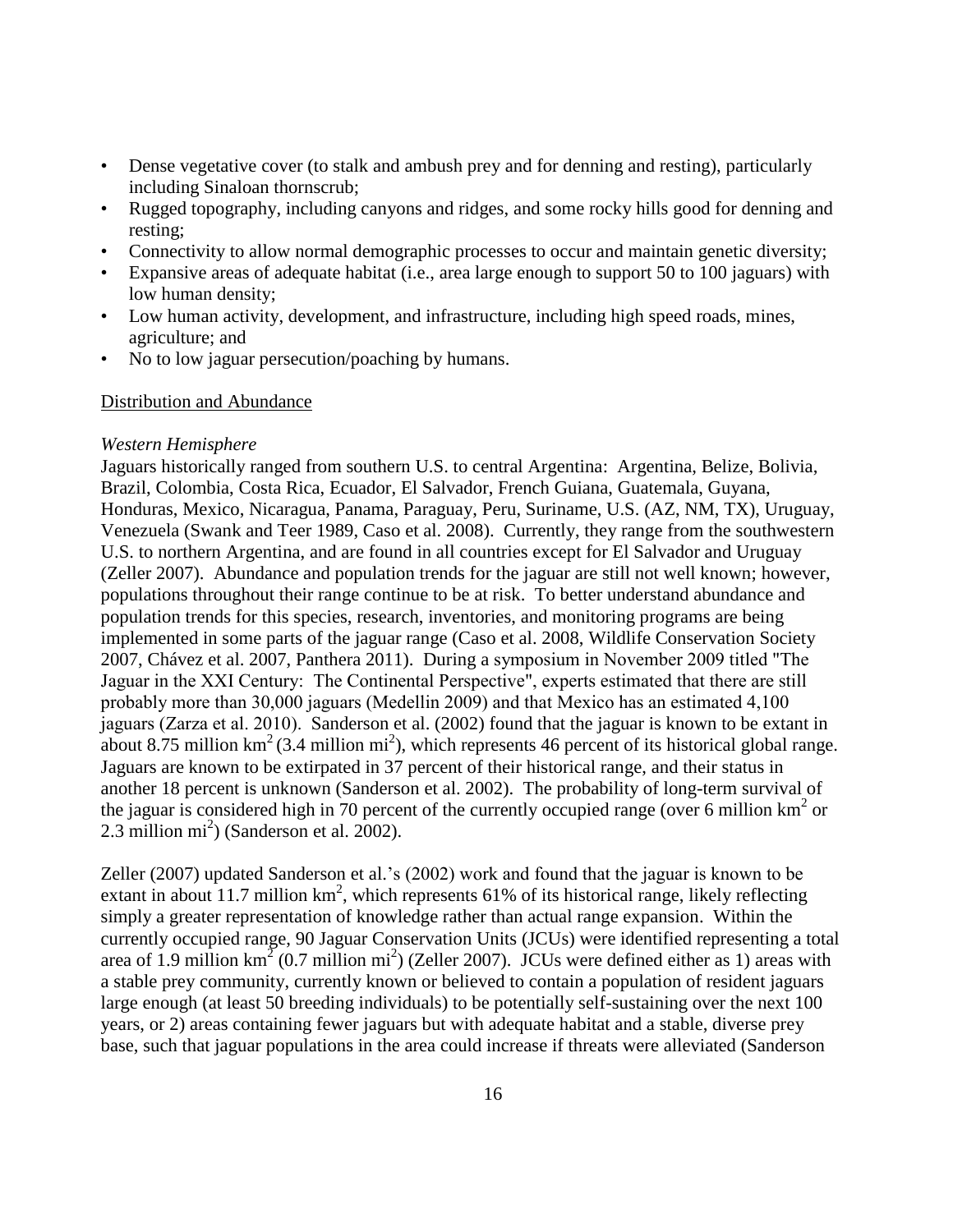et al. 2002, Zeller 2007) (see further discussion of JCUs in the Conservation Assessment section below).

Rabinowitz and Zeller (2010) identified least-cost corridors connecting the 90 JCUs across the jaguar's global range. Their results indicate 78 percent of historical range, an area of approximately 14.9 million  $km^2$  (5.7 million mi<sup>2</sup>), still holds potential for jaguar movement and dispersal. They identified 182 potential corridors between populations, ranging from 3 to 1,607 km (1.9 to 998.5 mi) in length; 44 of these corridors are characterized as being of immediate concern due to their limited width (less than 10 km [6.2 mi] at any point along their length), and thus their high potential for being severed.

The two most northwestern JCUs (both considered highest Mexico priority JCUs) occur in the Sierra Madre Occidental of Sonora/Chihuahua and southern Sinaloa/Nayarit/Jalisco (figure 1c in Sanderson et al. 2002). One-hundred percent of the  $13,613 \text{ km}^2 (5,256 \text{ mi}^2)$  Sonora JCU and 61 percent of the 29,409  $\text{km}^2$  (11,355 mi<sup>2</sup>) southern Sinaloa/Nayarit/Jalisco JCU were identified as areas where probability of long-term survival is high (Zeller 2007). Factors important to the longterm survival of jaguars in Sonora received the following characterizations: 1) connectivity to other JCUs: infrequent dispersal; 2) habitat quality: medium; 3) hunting of jaguar: much; 4) hunting of prey: much; 5) population status: stable. Factors important to the long-term survival of jaguars in Jalisco received the following characterizations: 1) connectivity to other JCUs: frequent dispersal; 2) habitat quality: high; 3) hunting of jaguar: some; 4) hunting of prey: much; 5) population status: decreasing. Population estimates in the two JCUs were 50-100 in Sonora and >500 in Jalisco. The two most northeastern JCUs occur in the Sierra Madre Oriental and Tamaulipas (Sanderson et al. 2002, Zeller 2007, Rabinowitz and Zeller 2010). However, these JCUs and jaguars in northeastern Mexico will be further addressed in the recovery plan.

Rabinowitz and Zeller (2010) identified least-cost corridors connecting the 90 JCUs across the jaguar's range. Cost was assessed based on habitat structure and the species' response to the landscape in an effort to quantify the ease of movement by jaguars through the landscape matrix with the least chance of negative interactions with humans (Rabinowitz and Zeller 2010). Their results indicate 78 percent of the jaguar's historical range, an area of approximately 14.9 million  $\text{km}^2$  (5.7 million mi<sup>2</sup>), still holds potential for jaguar movement and dispersal. They identified 182 potential corridors between populations, ranging from 3 to 1,607 km (1.9 to 998.5 mi) in length; 44 of these corridors are characterized as being of immediate concern due to their limited width (less than 10 km [6.2 mi] at any point along their length), and thus their high potential for being severed. The authors highlight two corridors in the northernmost portion of the jaguar range, one between the southern Sinaloa/Nayarit/Jalisco JCU and the Sonora JCU and another connecting the Sierra Madre Occidental with the Sierra Madre Oriental. It seems unlikely, however, that jaguars would use the latter corridor as it passes through one of the most arid regions of the Mexican plateau dominated by Chihuahuan desert and there are several four-lane highways between the two sierras (Rosas-Rosas and López-González, pers. comm. 2011). Furthermore, there are no known jaguar records from Coahuila where the corridor terminates in the Sierra Madre Oriental (in the Sierra Madre Oriental, jaguars are known to occur in Chihuahua and there are recent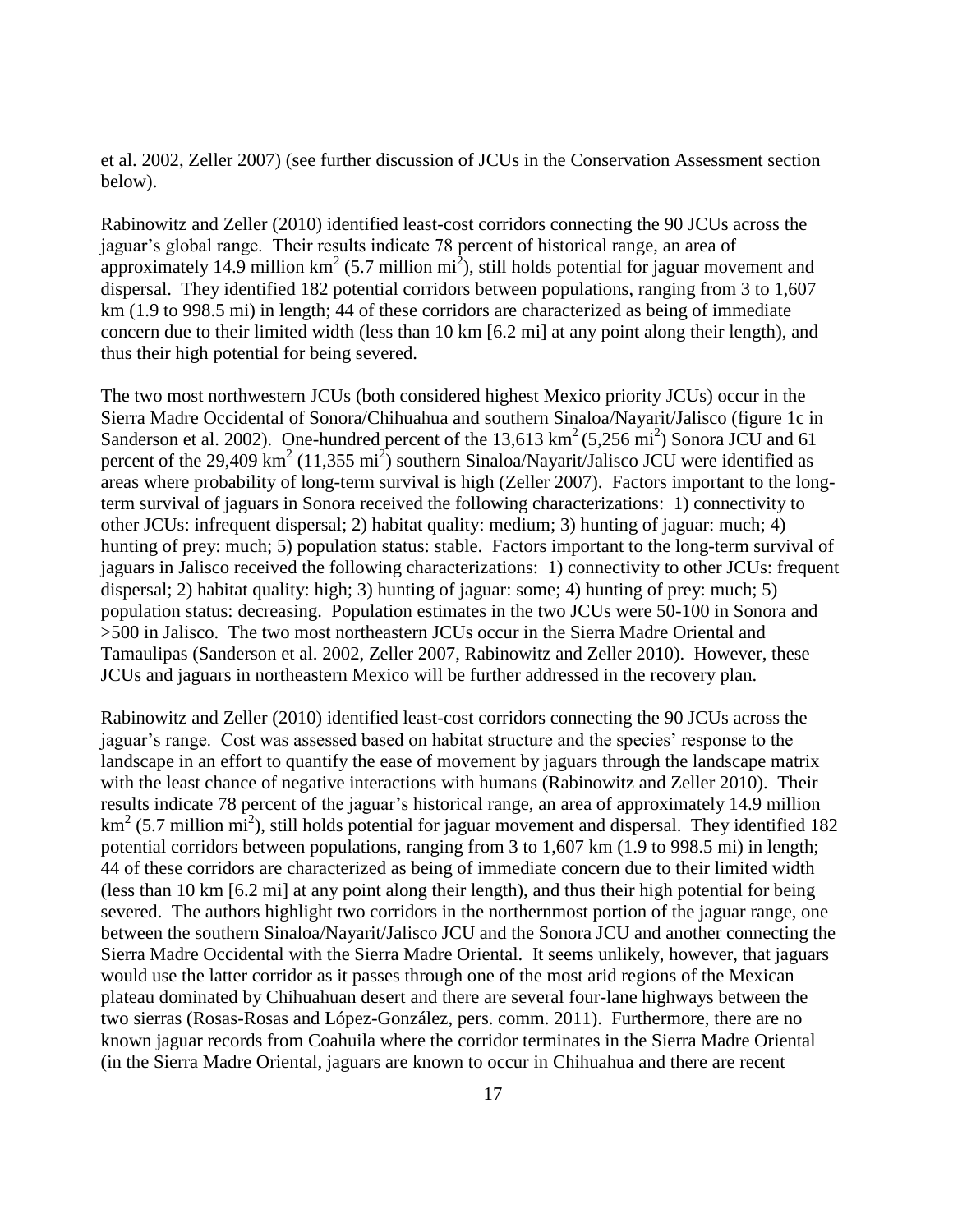unconfirmed reports of jaguars in northern Nuevo Leon) (Rosas-Rosas, August 6, 2011, email to FWS). It has been recommended to initiate or support studies to locate potential corridors between the jaguar populations in the Sierra Madre Occidental and Oriental (Rosas-Rosas, August 6, 2011, email to FWS).

In northwestern and western Mexico, jaguars occur from the border of Colima and Jalisco north through Nayarit, Sinaloa, southwestern Chihuahua, and Sonora to the border with the U.S. Though Colima has not had any verified jaguar sightings for more than 50 years (López-González, pers. comm. 2011), there have been credible jaguar reports from the state in the last decade, mainly near the border with Jalisco (Núñez, pers. comm. 2011). Breeding populations currently occur in Jalisco, Nayarit, Sinaloa, and Sonora. The most northern recently documented breeding population of jaguars occurs in Sonora near the towns of Huasabas and Sahuaripa, about 210 km (130 mi) south of the U.S./Mexico international border (Valdez et al. 2002, Brown and López-González 2001). Since 2009, two jaguars have been documented at Rancho El Aribabi, Sonora, about 48 km (30 mi) southeast of Nogales, and one jaguar has been documented in the Sierra Los Ajos within the Reserva Forestal Nacional y Refugio de Fauna Silvestre Ajos-Bavispe, about 48 km (30 miles) south of the U.S. border near Naco, Mexico. As stated above, population estimates in the Sonora and Jalisco JCUs were 50-100 and >500, respectively (Zeller 2007). Results of the Mexican National Jaguar Census (Manriquez, July 15, 2011, email to FWS) indicate there are an estimated 271 jaguars in Sonora, 211 in Sinaloa, 92 in Nayarit, and 176 in Jalisco.

#### *United States*

 $\overline{a}$ 

Jaguars historically occurred in California, Arizona, New Mexico, Texas, and possibly Louisiana (62 FR 39147). The last jaguar sightings in California, Texas, and Louisiana were documented in the late 1800s into the early 1900s, with the last confirmed jaguar killed in Texas in 1948 (Nowak 1975). While jaguars have been documented as far north as the Grand Canyon, Arizona, occurrences in the U.S. since 1963 have been limited to south-central Arizona and extreme southwestern New Mexico. Three records of females with cubs have been documented in the U.S. (all in Arizona), the last in 1910 (Lange 1960, Nowak 1975, Brown 1989), and no females have been confirmed in the U.S. since 1963<sup>d</sup> (Brown and López-González 2000, Johnson et al. 2011). As a result, jaguars in the U.S. are thought to be part of a population, or populations, that occur largely in Mexico.

Recently (1996 through 2011), five, possibly six individual jaguars have been documented in the U.S. One adult male was observed and photographed on March 7, 1996, in the Peloncillo Mountains in New Mexico near the Arizona border (Glenn 1996, Brown and López-González 2001). The Peloncillo Mountains run north-south to the Mexican border, where they join the foothills of the Sierra San Luis and other mountain ranges connecting to the Sierra Madre Occidental. Another adult male was observed and photographed on August 31, 1996, in the Baboquivari Mountains of southern Arizona (Childs 1998, Brown and López-González 2001). In

 $d$  The validity of this record (a female jaguar killed in the White Mountains of Arizona) has been disputed. See Johnson et al. 2011 for further information.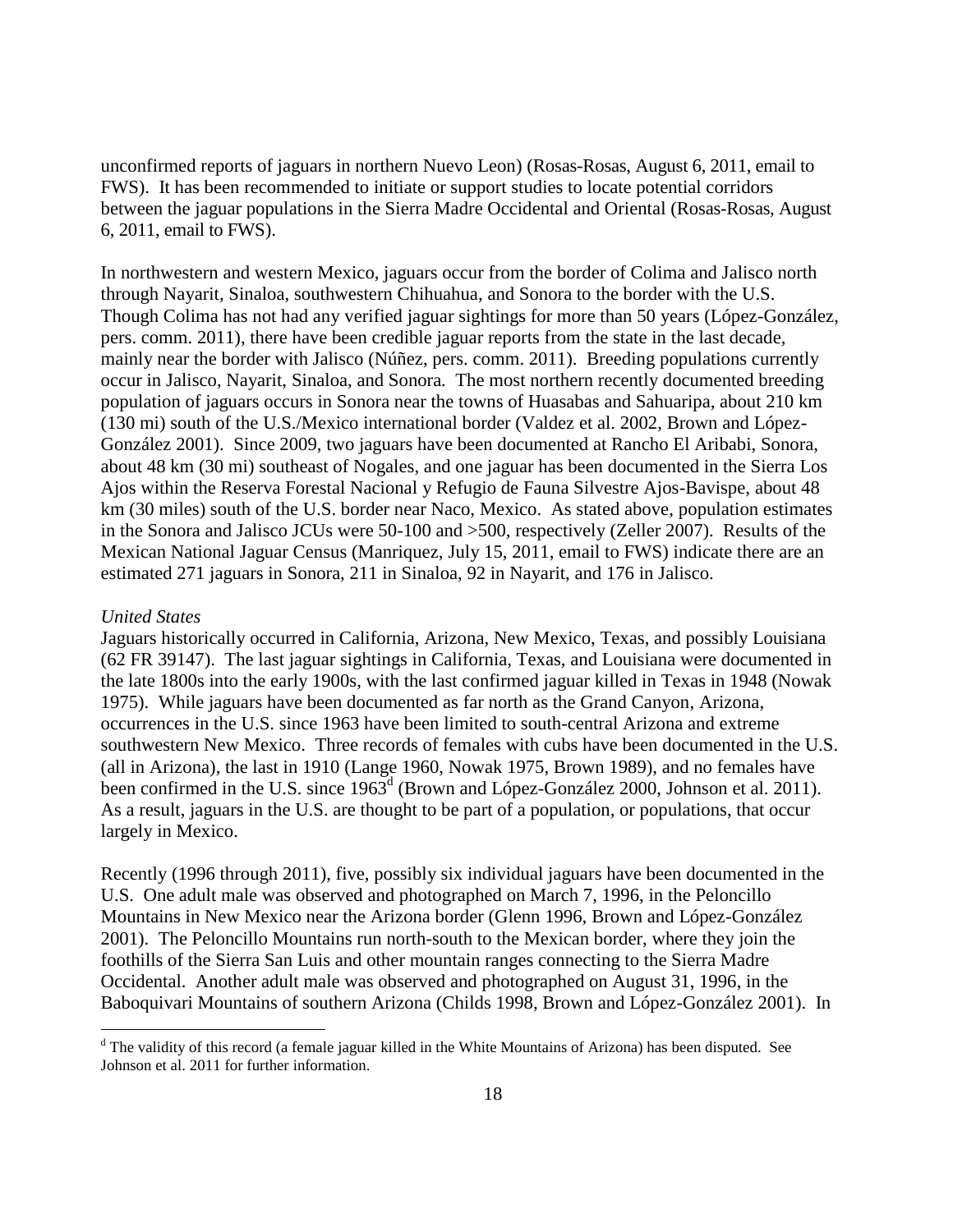February 2006, another adult male jaguar was observed and photographed in the Animas Mountains in Hidalgo County, New Mexico (McCain and Childs 2008). From 2001 to 2009, two jaguars, both adult males, referred to as "Macho A" and "Macho B", were photographed (one repeatedly) using infra-red camera traps in south-central Arizona, near the Mexico border, one of which, "Macho B", was the male observed and photographed in 1996 in the Baboquivari Mountains. More specifically, these two jaguars were documented in three different mountain range complexes in southeastern Arizona, over an area extending from the U.S./Mexico international border north 66 km (47 mi) and 63 km (39 mi) east to west (McCain and Childs 2008). Furthermore, they were found using areas from rugged mountains at 1,577 m (5,174 ft) to flat lowland desert floor at 877 m (2,877 ft) (McCain and Childs 2008). A fifth jaguar (adult male) was observed and photographed in November 2011 in the Whetstone Mountains. A possible sixth jaguar was photographed in 2004; however, it could not be determined if the animal was a unique individual or was "Macho A" (the photo was of the animal's right side and only photos of "Macho A's" left side were available for comparison).

There are differences of opinion regarding the characteristics and significance of jaguars in the U.S. For example, Rabinowitz (1999) reports that although the jaguar cannot simply be considered an accidental wanderer into the U.S., the southwestern U.S. has never been, at least in recent times, more than marginal habitat at the extreme northern limit of the jaguar's range. He reports that several points stand out: 1) confirmed or credible jaguar sightings are too few in number to indicate more than the possibility of small, short-lived jaguar populations north of the Mexican border over the last century; 2) the fact that 74 percent of the animals identified by their sex were male may be indicative of dispersal movements from south of the U.S./Mexico border; 3) the likelihood of jaguars traveling across the border from Mexico points to a strong possibility of jaguar populations in northern Mexico; 4) three sightings of females with young are indicative of jaguars possibly breeding in the U.S. in the early 1900s, but are not indicative of a long term resident population; and 5) the lack of substantial anecdotal evidence, mythology, religious beliefs, or folklore about jaguars in old books, by hunters, or recorded among Native American groups north of the Mexican border strongly suggests a lack of permanent presence even by relatively small numbers of jaguars within the last several hundred years. He further concludes that there is no indication that habitat in the southwest U.S. is critical for survival of the species. In contrast, both McCain and Childs (2008) and Grigione et al. (2007) report that the number of female jaguars with young historically recorded in Arizona suggests that there was once a breeding population in the state. Brown (1983) reported that when plotted at 10-year intervals, records of jaguars killed in Arizona and New Mexico between 1900 and 1980 show a decline characteristic of an over-exploited resident population. He further stated that if the jaguars killed during this period originated in Mexico, the numbers of killings should have always been irregular and erratic, without a declining pattern (Brown 1983).

As Johnson et al. (2011) note, Arizona and New Mexico are at the northern edge of the northernmost jaguar population. The importance of peripheral populations, such as jaguars in the northernmost portion of their range, has been discussed by a number of authors as summarized by Johnson et al. (2011). Miller et al. (1996) established the value of peripheral populations in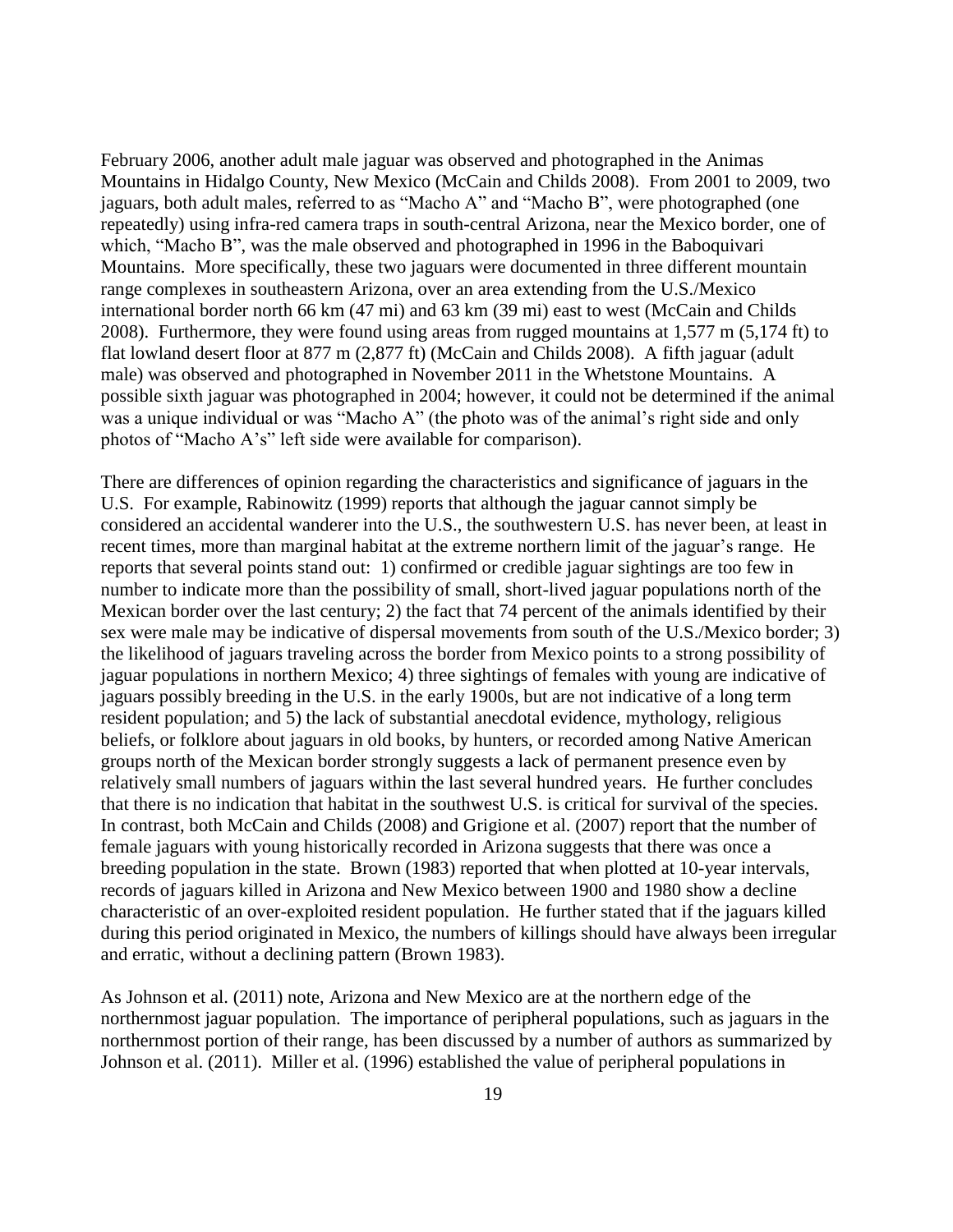recovery of the black-footed ferret, as did Schaller (1993) for the giant panda. Ehrlich and Ehrlich (1992) and Garcia-Ramos and Kirkpatrick (1997) affirmed the conservation value of populations at the fringe of the range in a more general sense. Channell and Lomolino (2000), studying dynamic biogeography and conservation of endangered species, also assessed importance of populations at the edge of a species' range. They suggested populations undergoing dramatic range reductions persist longest at the extremes of their range; accordingly, they postulated such populations might deserve even greater conservation focus than "core" populations. Peterson (2001) discounted the conservation value of peripheral populations, asserting they often are not viable and can be sink populations (see: Brown and Kodric-Brown 1977, Pulliam 1988). Nielsen et al. (2001) contested Peterson's findings, claiming such populations are "vitally important to a species' past, present, and future existence."

#### Core, Secondary, and Peripheral Areas

Based on our examination of historical and recent evidence, and utilizing a format applied in other recovery outline documents, we categorized jaguar habitat and occurrence as: 1) core areas, 2) secondary areas, and 3) peripheral areas. These areas are categorized within larger units defined as "recovery units", and in one case, a "management unit". Recovery units are subunits of the listed species that are geographically or otherwise identifiable and essential to the recovery of the species. Management units are subunits that might require different management, be managed by different entities, or encompass different populations. However, each management unit is not necessarily essential to the conservation of the species. In this outline, the management unit falls entirely within the larger recovery unit. Recovery and management units are discussed in detail in Section 3.2.3, "Preliminary Recovery Strategy" of the Interim Endangered and Threatened Species Recovery Planning Guidance, Version 1.3 (NMFS 2010).

Within recovery units, the areas with the strongest long-term evidence of jaguar population persistence are defined as "core areas." Core areas have both persistent verified records of jaguar occurrence over time and recent evidence of reproduction. Two core areas occur within the Northwestern Recovery Unit (NRU) (see Figure 1 and description below); these areas have been identified by the Jaguar Recovery Team and are also supported by literature (i.e., Sanderson et al. 2002, Zeller 2007, Rabinowitz and Zeller 2010). Eighty-eight core areas occur in the Pan American Recovery Unit (PARU) (see Figure 2 and Sanderson et al. 2002, Rabinowitz and Zeller 2010, and Zeller and Rabinowitz 2011). Successful jaguar conservation efforts in these core areas and corridors will help ensure the continued persistence of jaguars by addressing fundamental principles of conservation biology, such as:

- 1) species representation, by conserving the breadth of ecological settings in which jaguar populations occur;
- 2) redundancy, by retaining a sufficient number of populations to provide a margin of safety to withstand catastrophic events; and
- 3) resiliency, by maintaining sufficient numbers of animals in subpopulations to withstand fluctuations due to randomly occurring events.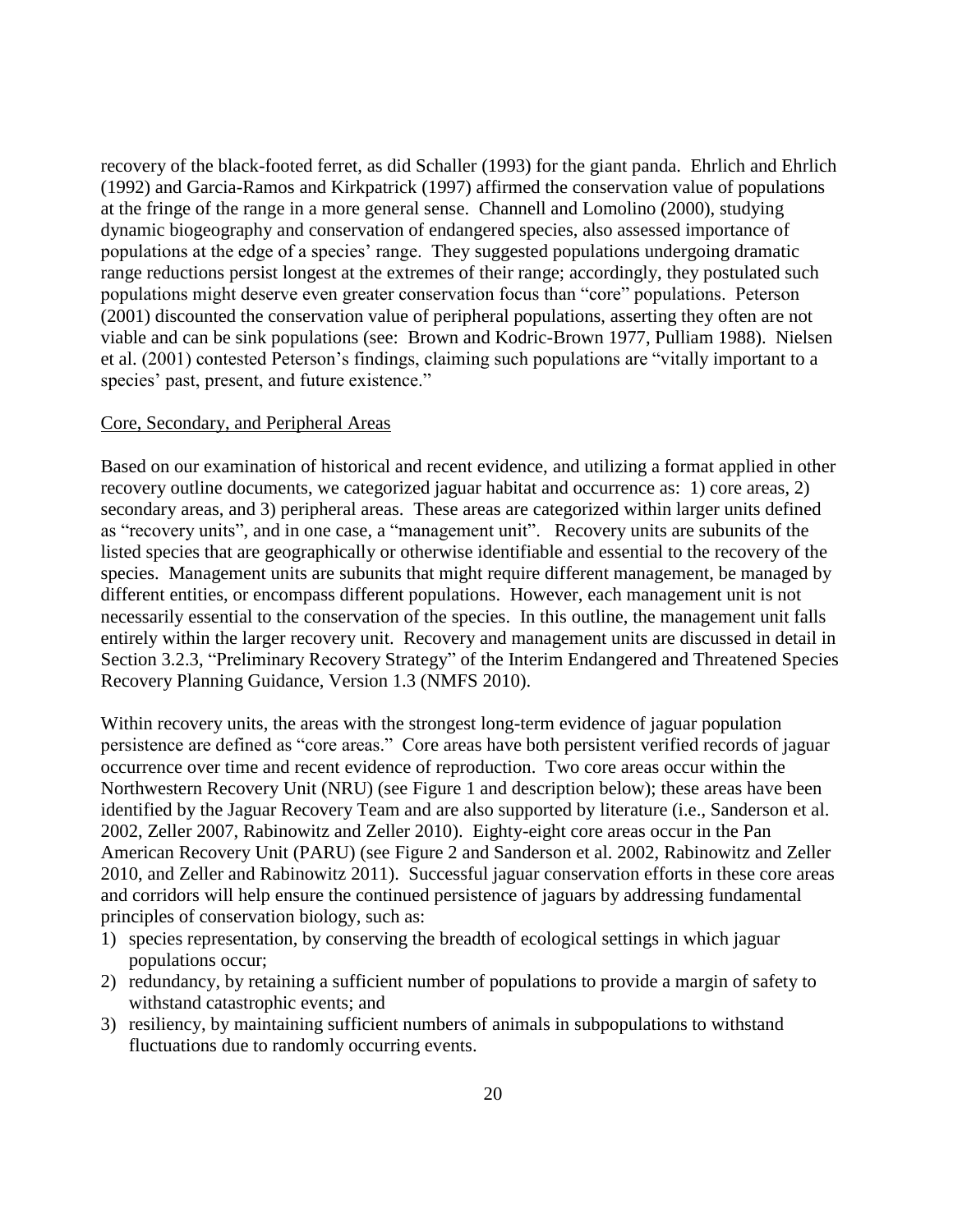Areas classified as "secondary areas" are those that contain jaguar habitat with historical and/or recent records of jaguar presence with no recent record or very few records of reproduction. These secondary areas are of particular interest when they occur between core areas and can be used as transit areas through which dispersing individuals can move, reach adjacent core areas, and potentially breed. Dispersing individuals may also periodically establish residency in secondary areas and become breeders. Jaguars may occur in lower densities in secondary areas because of past control efforts and the area has not been recolonized by jaguars. If future surveys document reproduction in a secondary area, the area could be considered for elevation to core, particularly if the area of reproduction is contiguous with a core area (i.e., one isolated reproductive event in the middle of a secondary area would not necessarily elevate that area to a core); likewise, new information could reduce a secondary area to peripheral status. We hypothesize that secondary areas may contribute to jaguar persistence by providing habitat to support jaguars during dispersal movements, by providing small patches of habitat (perhaps in some cases with a few resident jaguars), and as areas for cyclic expansion and contraction of the core areas. In "peripheral areas" most historical jaguar records are sporadic and there is no or minimal evidence of long-term presence or reproduction that might indicate colonization or sustained use of these areas by jaguars.

**I. Core Area Criteria -** By Jaguar Recovery Team guidelines, a core area for jaguars is an area meeting the following conditions:

• Has reliable evidence of long-term historical and current presence of jaguar populations; jaguar occurrence within a core area has been persistent over time;

• Has recent (within the past 10 years) evidence of reproduction (although reproduction or recruitment into the population may not occur every year); and

• Contains habitat (i.e., suitable vegetation types, adequate prey and water availability, etc.) of the quality (i.e., low human density) and quantity (large tracts of contiguous habitat with connectivity to others areas of contiguous habitat) that are known to support jaguar populations, and of sufficient size to contain at least 50 adult jaguars. Jaguar habitat will be defined in greater detail in the recovery plan.

Northwestern Recovery Unit Core Areas (Figure 1):

1) Central Sonora, Southwestern Chihuahua, and Northeastern Sinaloa; and

2) Central Sinaloa, Nayarit, and the coast and coastal sierras of Jalisco.

Pan American Recovery Unit Core Areas (Figure 2):

The Jaguar Recovery Team accepts the areas known as "Jaguar Conservation Units" (JCUs) (Figure 2, Rabinowitz and Zeller 2010), excluding those in Sonora and Nayarit/Jalisco, as core areas in the PARU. A more detailed description of the 88 units will be provided in the recovery plan.

**II. Secondary Area Criteria -** By Jaguar Recovery Team guidelines, a secondary area for jaguars is an area meeting the following conditions: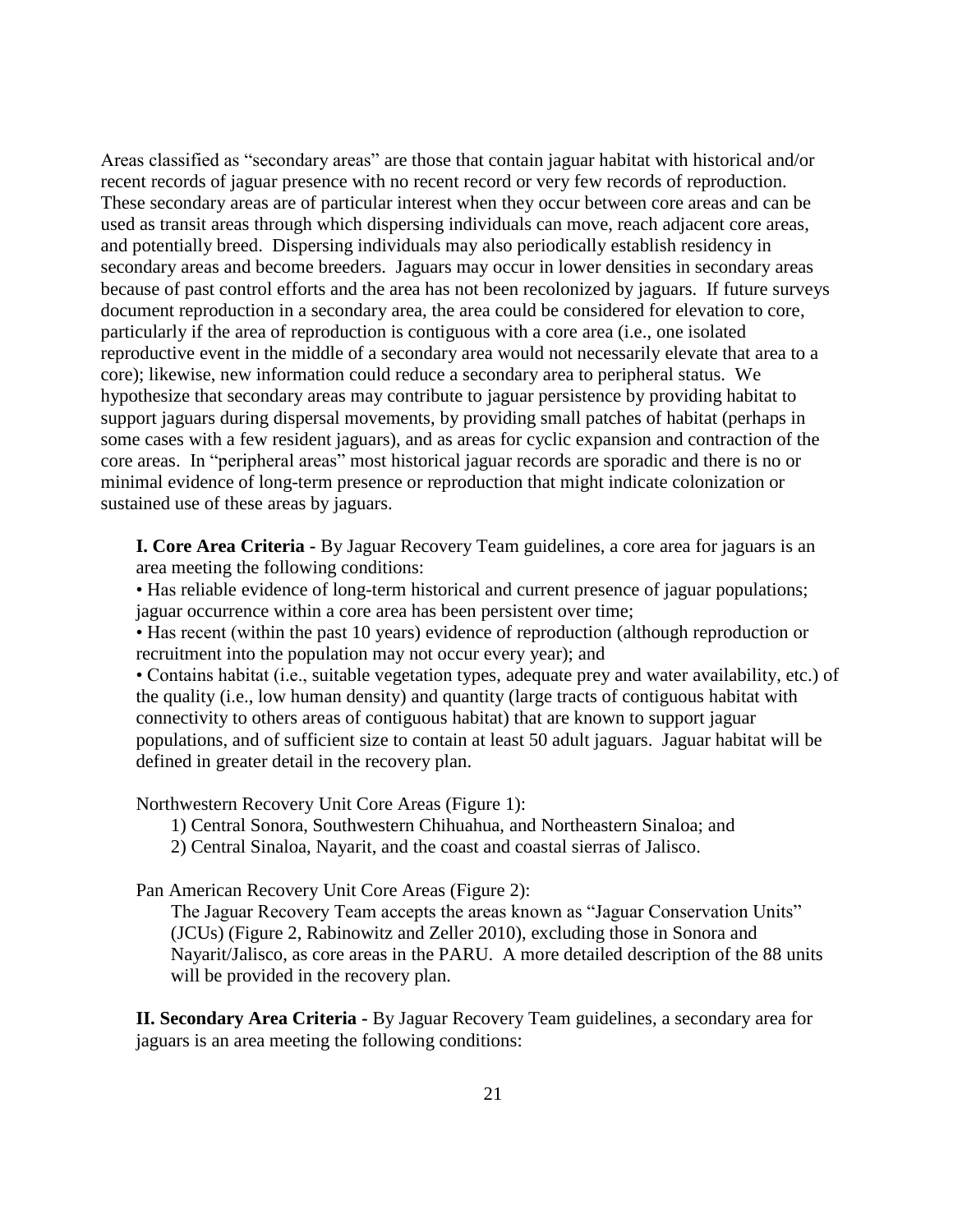• Compared to core areas, secondary areas are generally smaller, likely contain fewer jaguars, maintain jaguars at lower densities, and exhibit more sporadic current and historical records of jaguars; some of the secondary areas may not have not been surveyed through the use of defined survey protocols, thus resulting in the unknown current status of jaguars in some secondary areas;

• There is no or little evidence of recent reproduction (within 10 years); and

• Quality and quantity of jaguar habitat is lower compared to core areas. Jaguar habitat is likely less optimal due to one or more or a combination of these variables important for jaguar presence, including increased human impact, smaller amount of contiguous habitat, different vegetation types, lower prey populations.

Northwestern Recovery Unit Secondary Area (NRU) (Figure 1):

1) South-central and southeastern Arizona and southwestern New Mexico, U.S. and Northern Sonora (this area corresponds with the Northwestern Management Unit [NMU] - see Figure 1 and description below); and

2) Northeastern to central-eastern Sinaloa.

Pan American Recovery Unit (PARU) Secondary Areas (Figure 2):

In the PARU, there exists an extensive distribution of Secondary Areas. Although an accurate map of Secondary Areas may be available or possible to develop in small regions in jaguar range, it is not possible to provide such detail throughout the PARU. For the purposes of this outline, we suggest that Secondary Areas are generally defined by the corridor areas modeled and mapped in Figure 2 of Rabinowitz and Zeller (2010; see Figure 2), excluding the two corridors connecting western Mexico to northwestern and northeastern JCUs.

**III. Peripheral Area Criteria** - By Jaguar Recovery Team guidelines, a peripheral area for jaguars is an area meeting the following conditions:

• Areas that contain few verified historical or recent records of jaguar and records are sporadic;

• Quality and quantity of habitat are marginal for supporting adequate jaguar populations.

Habitat may occur in small patches and is not well-connected to larger patches of high-quality habitat; and

• May sustain short-term survival of dispersing jaguars and temporary residents*.*

Peripheral Areas Outside but in the Vicinity of the NRU:

In the U.S., generally, California, Arizona (outside of the secondary areas listed above), New Mexico (outside of the secondary areas listed above), Texas, and possibly Louisiana. In Mexico, generally, parts of Chihuahua, Durango, Jalisco, and Zacatecas.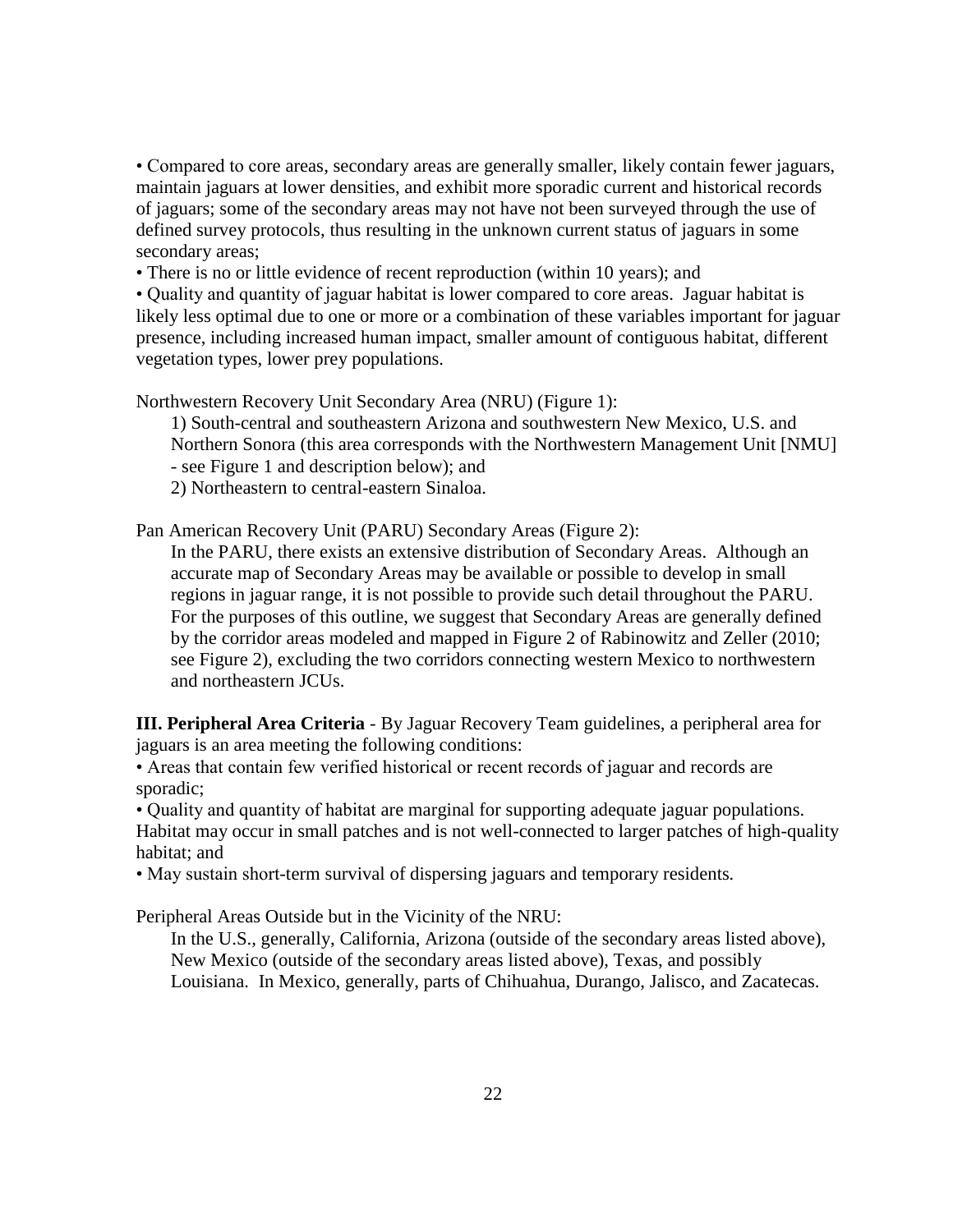Peripheral Areas Within or Adjacent to the PARU:

Jaguar peripheral areas within or adjacent to the PARU are those areas included in general range maps, but that are inhospitable to jaguars, rarely having jaguar presence, and almost never supporting resident jaguars in recent times (last 100 years). Examples would be areas of extreme and consistent flooding, extremely dry climates, and highelevations. Some high mountain passes in the Andes, for instance, may have historical records of jaguars, and dispersers may pass through the low passes periodically, but the presence of jaguars is very rare, and resident jaguars are non-existent. The same would be true of coastal areas of Ecuador and central and northern Argentina.

#### Land Ownership Pattern

#### *Northwestern Recovery Unit*

The NRU is approximately 222,197 km<sup>2</sup> (85,791 mi<sup>2</sup>); with (32,081 km<sup>2</sup> [12,386 mi<sup>2</sup>] in the U.S. and 190,116  $\text{km}^2$  [73,404 mi<sup>2</sup>] in Mexico). The NMU lies within the NRU and is approximately 74,832 km<sup>2</sup> (28,893 mi<sup>2</sup>); with (32,081 km<sup>2</sup> [12,386 mi<sup>2</sup>] in the U.S. and 42,751 km<sup>2</sup> [16,506 mi<sup>2</sup>] in Mexico). Within the U.S., jaguar habitat in the NRU primarily occurs on tribal (Tohono O'odham Nation) lands and federally and state owned lands, including those managed by the U.S. Forest Service (Coronado National Forest), Bureau of Land Management, National Park Service, USFWS, and Arizona State Land Department. The remaining non-state or federal land within the NRU is privately owned.

Within Mexico, jaguar habitat within the NRU primarily occurs on privately-owned, ejido (communal), and indigenous community (i.e., Yaqui) lands. Although there are natural protected areas (ANP) designated by the Comisión Nacional de Áreas Naturales Protegidas (CONANP [National Commission for Natural Protected Areas]) within the NRU, they overlap privatelyowned and communal lands. The protected status of these ANPs does not change the land ownership status but instead imposes use restrictions on the lands. At this time, at least eight Federally recognized protected areas have been established within the NRU in Mexico that provide for jaguar protection (See Conservation Assessment below for more detailed information on protected areas).

#### *Pan American Recovery Unit*

The PARU is approximately 14.9 million  $km^2$  (5.75 million mi<sup>2</sup>) in 17 countries. It is difficult to characterize the land tenure in a finite manner for the entire PARU. However, some general statements do apply. Within this part of jaguar range, jaguars occur on all the potential land tenure classes, including state and federally managed lands and privately owned lands. Governmentmanaged lands can vary in the level of protection they provide, providing high levels of protection in some areas; and, at times, and in other locations, providing little protection for jaguar habitat or jaguar prey. Private lands can also vary in their level of protection and value for jaguar conservation; however, in general, and in the long-term, government lands are considered a higher potential for jaguar conservation. This is tempered in some areas where very large tracts of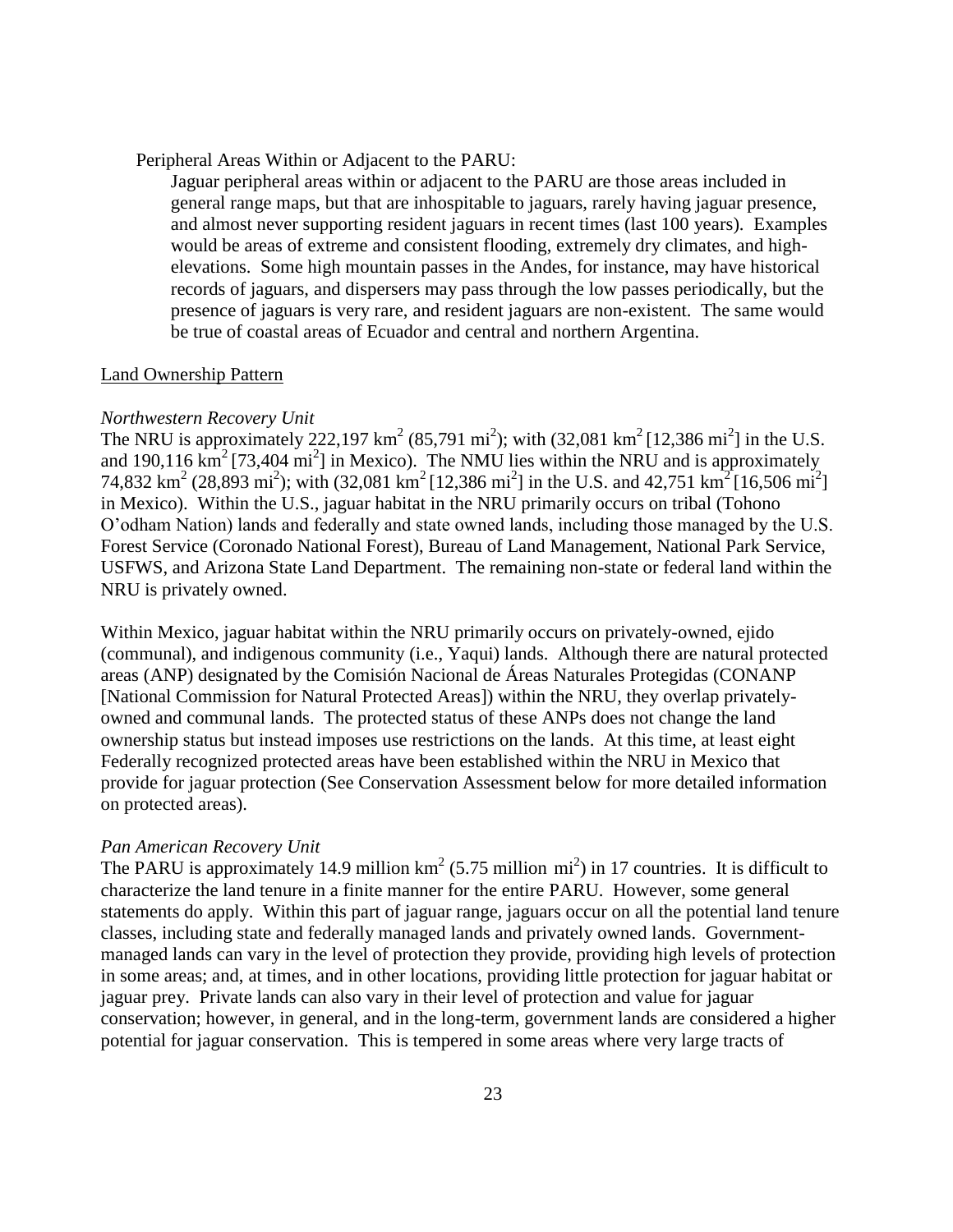privately-owned land are hospitable to jaguars; here, the regional and local conservation potential is enhanced by these private lands and their management.

### Biological Assessment Recovery Status Summary

The population trend of jaguars is decreasing (Caso et al. 2008), though the rate of decline is unknown and likely highly variable throughout the jaguar range. In addition to the numerous anthropogenic threats affecting jaguars, the species has a number of intrinsic biological factors that limit its recovery, including being a K-selected species and having large spatial requirements. Small and isolated jaguar populations do not appear to be highly persistent (Haag et al. 2010, Rabinowitz and Zeller 2010). However, persistence of relatively small populations appears to increase with connectivity to other populations and reduction of threats within a corridor (Rabinowitz and Zeller 2010). The prospects for the jaguar being self-sustaining in the wild are favorable; however conservation of key jaguar habitats and populations is critical to this sustainability.

### Research Needs

Though recent studies have provided much new information on the basic biology and ecology of the species, more studies are needed to help better manage the species. In the NRU, among others, more information is needed on: 1) distribution and abundance; 2) habitat use; 3) gender- and agespecific estimates of dispersal rates and travel distances; 4) age-, gender-, and region-specific vital rates, including year to year variation; 5) the extent to which poaching and depredation loss are compensatory with other types of mortality; 6) the relationship of prey populations and jaguars; 7) how climate change may affect northern jaguar demography and ecology; 8) the impact of border security infrastructure and operations on jaguar movement; 9) the impact of roads upon jaguar movement and the effectiveness of under- and overpasses and other design measures to facilitate jaguar travel across these roads or highways; 10) interspecific competition between jaguars and pumas; and 11) how to most effectively protect jaguar habitat and reduce poaching of jaguars.

# **B. Threats Assessment:**

The following is a brief summary of the most significant threats and their implications to the recovery of the species.

### Reasons for Listing/Threats

Section  $4(a)(1)$  of the ESA outlines five factors to consider when a species is a candidate for listing as threatened or endangered. The following analysis considers these factors in contributing to the endangered status of the jaguar (a more detailed analysis will be provided in the recovery plan). The 1997 final rule to extend endangered status for the jaguar in the U.S. (62 FR 39147) provided an analysis of the five factors; however, because the rule only applied to the U.S., the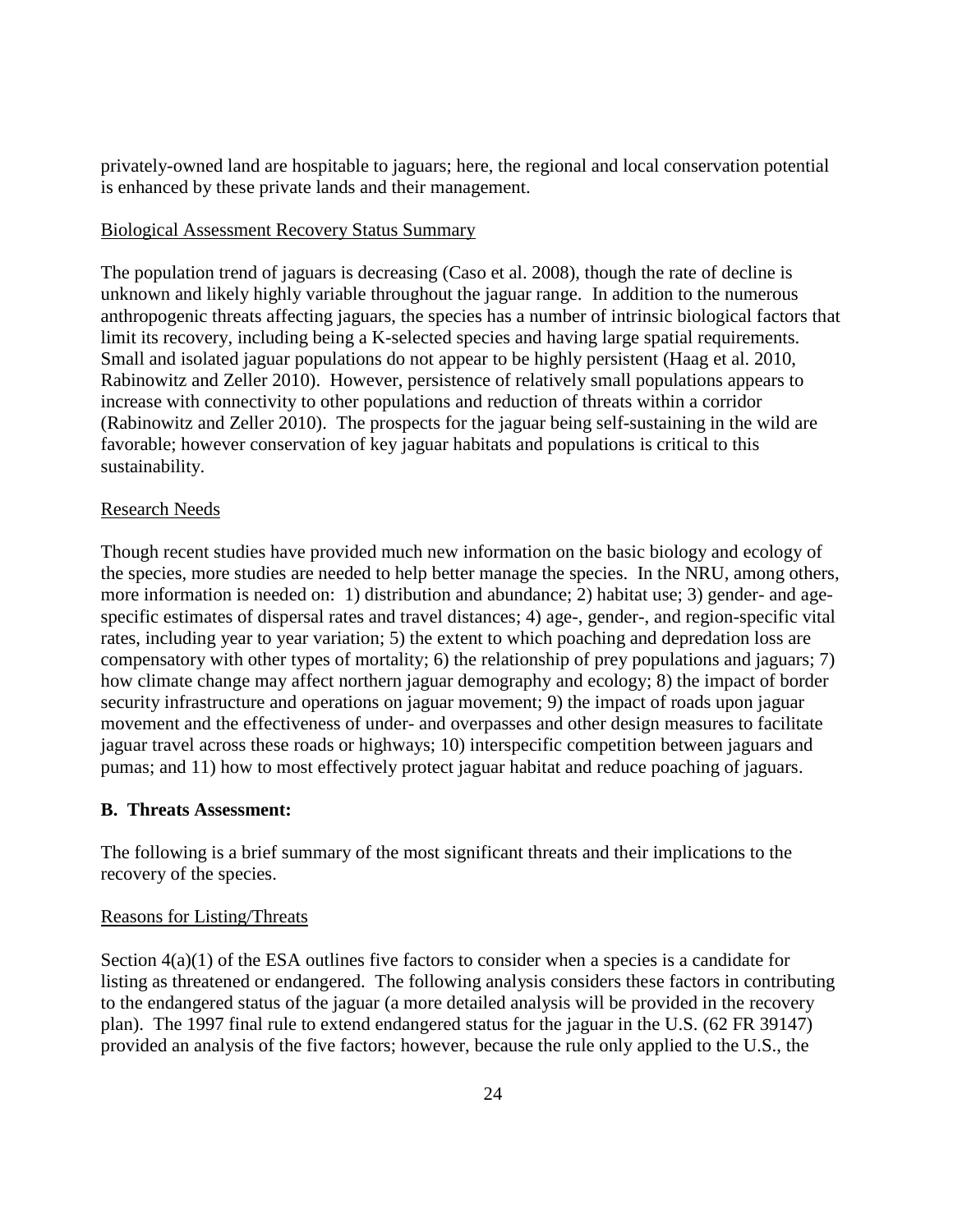analysis generally only addressed threats to the species in the U.S. The 1972 final listing rule (37 FR 6476) did not include a five factor analysis. Below, we address threats based on the five listing factors throughout the species range but focus on the NRU.

Factor A. The present or threatened destruction, modification, or curtailment of its habitat or range.

Range wide, habitat destruction and modification form one of the two most significant threats to the jaguar (Medellin 2009, Chávez and Ceballos 2006, Medellín et al*.* 2002, Núñez et al. 2002, Nowell and Jackson 1996). To recover jaguars, addressing this threat of habitat loss requires immediate response. The jaguar is classified as "Near Threatened" on the Red List of the International Union for the Conservation (IUCN) due to a number of factors, including habitat loss and fragmentation of populations across portions of the range (Caso et al. 2008). Various factors, particularly habitat loss, have caused a considerable reduction in the historical range of the jaguar (Sanderson et al. 2002, Zeller 2007, Rabinowitz and Zeller 2010). Most loss of occupied range has occurred in the southern U.S., northeastern Mexico, northern Brazil, and southern Argentina (Sanderson et al*.* 2002). Deforestation rates are high in Latin America and fragmentation of forest habitat isolates jaguar populations so that jaguars are more vulnerable to human persecution (Nowell and Jackson 1996). Medellin et al. (2002) report that loss, fragmentation, and modification of jaguar habitat have contributed to population declines throughout much of the species' range, including northern Mexico.

Chávez and Ceballos (2006) reported that deforestation was one of the two most important threats to jaguars in Mexico; 60 percent of the jaguar's historical range in Mexico had been lost; the nationwide population was fewer than 5,000 individuals; and a variety of threats suggested that, absent effective conservation efforts, jaguar imperilment in Mexico would only worsen. Rosas-Rosas and Valdez (2010) reported that jaguar habitats were degraded and conflicts between jaguars and human interests were common in Sonora. Furthermore, he reported that habitat fragmentation and illegal hunting of jaguars and their potential prey species are probably the main threats to long-term conservation of jaguars in their northernmost western range. Increased illegal activities and responsive law enforcement actions, including construction and maintenance of the border fence along the Mexico-U.S. international border, may be limiting jaguar movement across the border, but it is uncertain if and how much this is affecting that movement.

Human population growth has both direct and indirect impacts on jaguar survival and mortality. For example, human growth and development tend to fragment habitat and isolate populations of jaguars and other wildlife. For carnivores in general, the impacts of high road density have been well documented and thoroughly reviewed (e.g., Noss et al. 1996, Carroll et al. 2001, as cited by Menke and Hayes 2003). Roads may have direct impacts to carnivores and carnivore habitats, including mortality caused by vehicles, disturbance, habitat fragmentation, changes in prey numbers or distribution, and provision of increased access for legal or illegal harvest (Menke and Hayes 2003, Colchero et al. 2010).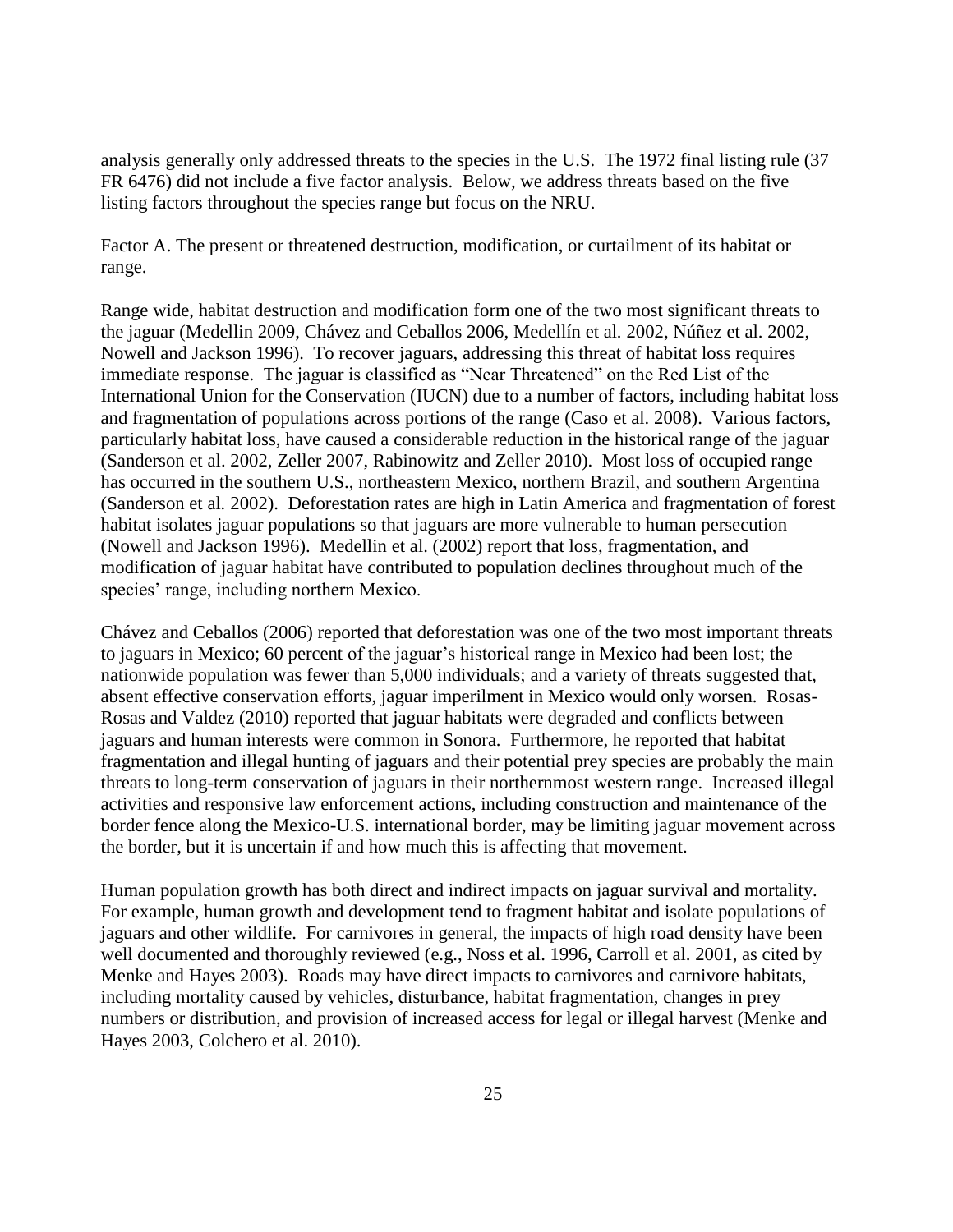Overall, the threat of human encroachment cannot be eliminated, but through conservation planning and implementation efforts, it can be reduced. Conservation of key habitat areas is critical to the recovery of jaguars and, as discussed below under the Conservation Assessment section, various efforts have been made to protect jaguar habitat. There are many opportunities and methods (i.e., creation of new reserves, incentive programs, etc.) to continue to conserve jaguar habitat; however, they will require significant international, national, and local cooperation, as well as financial support.

Factor B. Overutilization for commercial, recreational, scientific, or educational purposes.

Illegal killing of jaguars is the other of the two most significant threats to the jaguar (Medellin 2009, Chávez and Ceballos 2006, Medellín et al*.* 2002, Núñez et al. 2002, Nowell and Jackson 1996) and, to recover jaguars, likely requires the most immediate response. Commercial hunting and trapping of jaguars for their pelts has declined drastically since the mid-1970s, when anti-fur campaigns and Convention on International Trade in Endangered Species of Wild Fauna and Flora (CITES) controls progressively shut down international markets (Nowell and Jackson 1996). Although hunting (for pelts) has decreased, there is still demand for jaguar paws, teeth, and other products (Nowell and Jackson 1996). Additionally, illegal killing of jaguars due to conflicts with humans is a major threat to jaguars. Jaguars are known to kill cattle and are killed by ranchers as pest species (Nowell and Jackson 1996). People compete with jaguars for prey and jaguars are frequently shot on sight, despite protective legislation (Nowell and Jackson 1996). Continuing deforestation in Latin America and fragmentation of forest habitat isolates jaguar populations so that they are more vulnerable to human persecution (Nowell and Jackson 1996). Experts from throughout the jaguar range agree that one of the most severe causes of mortality is the direct hunting of jaguars, either because jaguars have caused some conflict by killing livestock or to sell the jaguar as a trophy or its skin or teeth (Medellin 2009). This illegal and indiscriminate killing eliminates hundreds or even thousands of jaguars each year in Latin America and must be controlled to reduce the risk of extinction (Medellin 2009).

In Mexico, officials have been working to assess and address retaliatory killing of jaguars by ranchers instigated by jaguar predation on livestock. In 2007, a study was conducted to develop a "National Strategy for the Diagnosis and Resolution of Conflicts with Big Cats due to Livestock Predation" which is sponsored by CONANP, through the Directorate of Priority Species, and implemented by civil society organizations, researchers, and government institutions. In 2007, an assessment of retaliatory killing in priority areas for jaguar conservation revealed that individual communities were killing up to five jaguars per year (Manriquez, July 15, 2011, email to FWS ). It is estimated that 20 jaguars are killed each year in the state of Quintana Roo and at least 15 in Tamaulipas (Azuara et al. 2008). As part of a national compensation program for livestock depredation, from November 2009 to May 2011, ranchers throughout Mexico have been compensated, through the Livestock Insurance Fund, for 231 head of cattle attacked by jaguars and pumas. The number of reported attacks to livestock was greater than those actually compensated.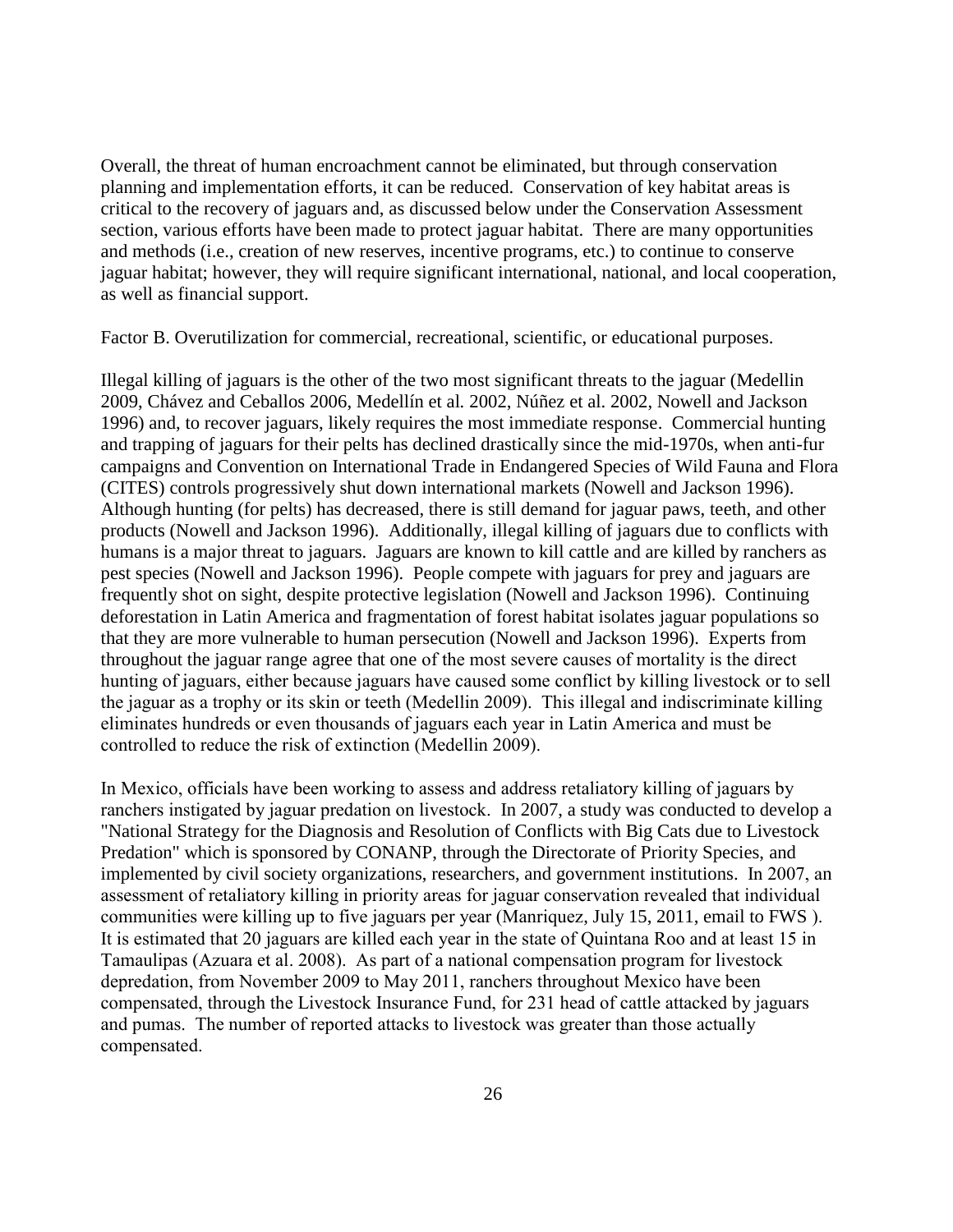A model created from a population and habitat viability analysis for jaguars in Mexico indicated that poaching mortality significantly reduces population growth and increases the risk of extinction of small populations (Carrillo et al*.* 2007). This effect is stronger in females, as when take is over 3 percent of the female population, the population becomes non-viable over a period of 100 years (Carrillo et al*.* 2007). According to the model, population sizes of <100 individuals are not viable (Carrillo et al*.* 2007). The model, created specifically for jaguars in the Sonora region, indicates that without anthropogenic influences, the jaguar population will be reduced to less than 50 percent of its original size in 100 years (or about 65 individuals) and that with anthropogenic influences (illegal killing of jaguars, estimated at 3.35 percent of the population annually, was the only anthropogenic influence included in this model) jaguars will be reduced to about 20 individuals in 100 years (Carrillo et al*.* 2007). The model created for jaguars in the Jalisco/Nayarit regions indicates that without anthropogenic influences, the jaguar population will remain viable but be reduced from 140 to 110 individuals, and that with illegal killing, estimated at 10 percent of the population annually, jaguars will be extinct in 80 years (Carrillo et al*.* 2007).

In western Mexico, illegal killing is considered the main threat to jaguars (Núñez-Pérez, August 2, 2011, email to FWS). In northwestern Mexico, Rosas-Rosas and Valdez (2010) reported that illegal hunting of jaguars and their potential prey species and habitat fragmentation are probably the main threats to long-term conservation of jaguars in their northernmost western range. According to the 1997 listing rule (62 FR 39147), the primary threat to jaguars in the U.S. is illegal shooting (see listing rule for a detailed discussion). This, however, is no longer accurate and the most recent known shooting of a jaguar in Arizona was in 1986 (Brown and Lopez-González 2001).

It is unlikely that this threat will ever be completely eliminated; however, through education, outreach, financial incentive programs, and improved law enforcement, it can be reduced. Significantly reducing this threat is imperative to the recovery of jaguars.

Factor C. Disease or predation.

The 1997 listing rule stated that the USFWS is unaware of any known diseases or predators that threaten the jaguar at this time. Nonetheless, diseases are an increasing threat to wild felids due to habitat restriction and fragmentation and encroachment from domestic animals (Furtado and Filoni 2008, Brousset and Aguirre 2007). The potential role of diseases in wild felid and other carnivore populations, however, is still poorly understood, especially for the jaguar (Furtado and Filoni 2008, Brousset and Aguirre 2007) (see *Disease and Epizootics* section above for information on specific diseases affecting jaguars). Diseases should always be considered as an important factor in conservation biology, and surveillance and monitoring programs are required for an adequate understanding of disease dynamics in wild jaguar (Furtado and Filoni 2008). Brousset and Aguirre (2007) proposed to implement a standard protocol for the health evaluation of wild jaguar populations in Mexico to: 1) allow a comparison of results from different areas over time, 2) expand knowledge of the role of infectious diseases and other pathogens on the population dynamics of the species, 3) identify diseases that may represent a direct or indirect threat to jaguar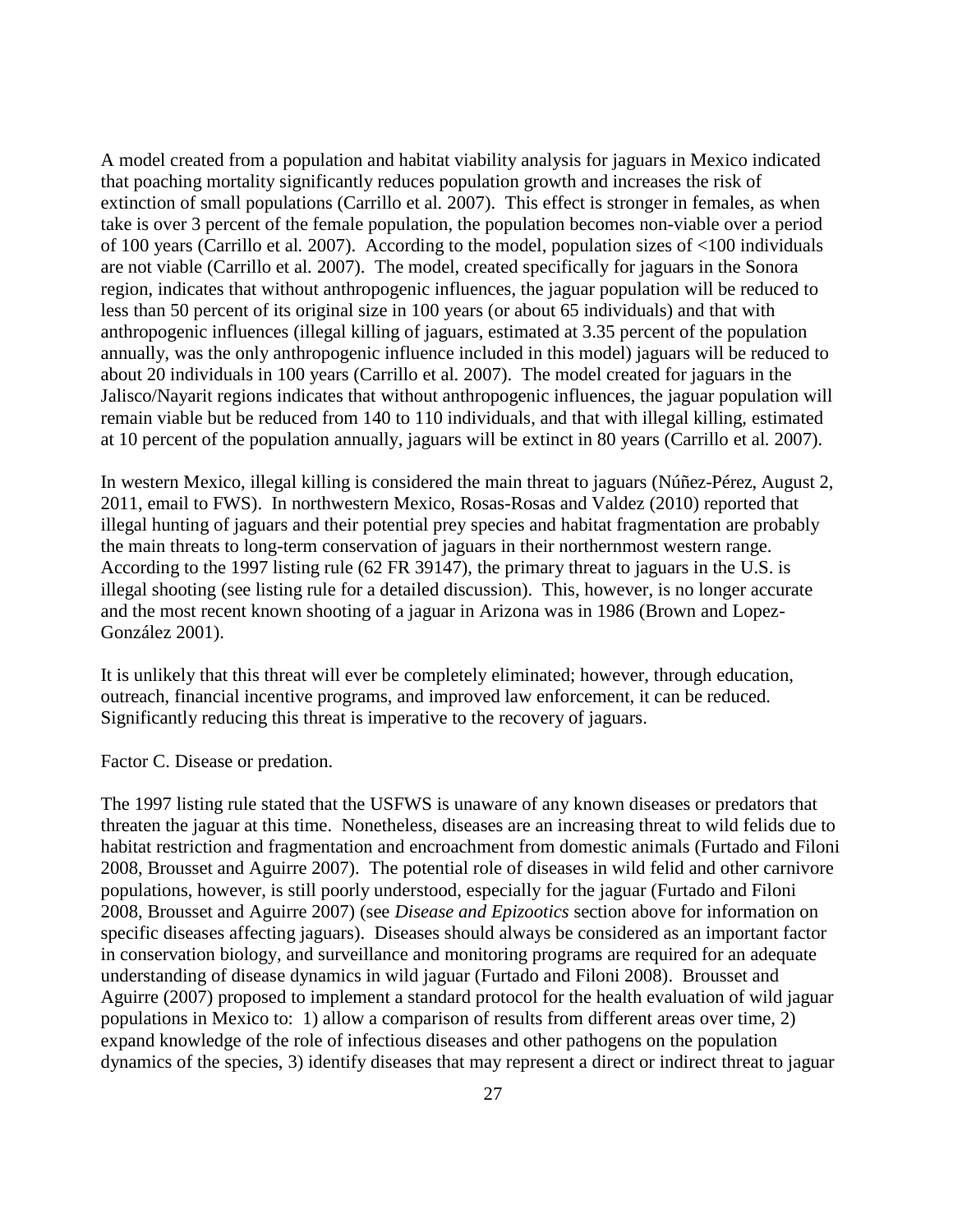conservation, and 4) develop strategic recommendations to strengthen the understanding of the ecoepidemiology and conservation of jaguars in Mexico.

Factor D. The inadequacy of existing regulatory mechanisms.

On July 1, 1975, the jaguar was included in Appendix I of CITES. CITES is a treaty established to prevent international trade that may be detrimental to the survival of plants and animals. Generally, both import and export permits are required from the importing and exporting countries before an Appendix I species may be shipped, and Appendix I species may not be exported for primarily commercial purposes. CITES permits may not be issued if the export will be detrimental to the survival of the species or if the specimens were not legally acquired.

The jaguar is fully protected at the national level across most of its range, with hunting prohibited in Argentina, Brazil, Colombia, French Guiana, Honduras, Nicaragua, Panama, Paraguay, Suriname, United States, and Venezuela, and hunting restrictions in place in Brazil, Costa Rica, Guatemala, Mexico, and Peru (Nowell and Jackson 1996). The jaguar is listed as endangered under Mexican law (NOM-059- SEMARNAT-2010) in Mexico (SEMARNAT 2010) and as endangered throughout its range under the ESA. In Mexico, though jaguars are protected by federal law, poaching continues and legal action is rarely taken against hunters (Núñez-Pérez, August 2, 2011, email to FWS). Illegal hunting may be punished with a fine of up to about \$500,000 (U.S.) or three years in prison, but this has never been enforced (Núñez, pers. comm. 2011). States like Nayarit and Jalisco are currently working on local enforcement ("vigilancia") programs for jaguar conservation (Núñez-Pérez, August 2, 2011, email to FWS).

Jaguars are also protected by state law in Arizona and New Mexico. As described in Johnson et al. (2011), the Arizona Game and Fish Commission protected the jaguar in 1969, prohibiting take by licensed hunters. Jaguars are now listed as nongame mammals under AGFD Commission Order 14, with no open season for legal take by hunting. Violation of this order is a Class 2 misdemeanor. On May 7, 1998, state legislation (Senate Bill 1106) was signed into law that provides, when the jaguar is delisted federally, for imposing a \$2,500 criminal penalty (Class 2 Misdemeanor) and up to \$72,500 in civil penalties for unlawful take of a jaguar. The civil fine is commensurate with the current federal fine under the ESA but the criminal penalty is considerably lower than the companion federal fine. The legislature's intent was to ensure that state penalties would not be additive to current federal penalties and could serve as an inducement to federal delisting. Also as described in Johnson et al. (2011), the State of New Mexico classifies the jaguar as a Restricted species (19.33.6.9 NMAC) because of its status as a CITES Appendix 1 species. In 1999, Senate Bill 252 was signed into law, establishing new regulations and penalties for illegally killing a jaguar. The penalties would take effect only if the jaguar was removed from the federal endangered species list. Although this law provided state penalties as high as those for any animal protected by New Mexico, the penalties are not as high as those under the ESA. In the 2006 New Mexico legislative session, House Bill 536 ("Unlawful Trophy Animal Disposition") was passed and signed into law. It allows the New Mexico Game Commission to establish regulations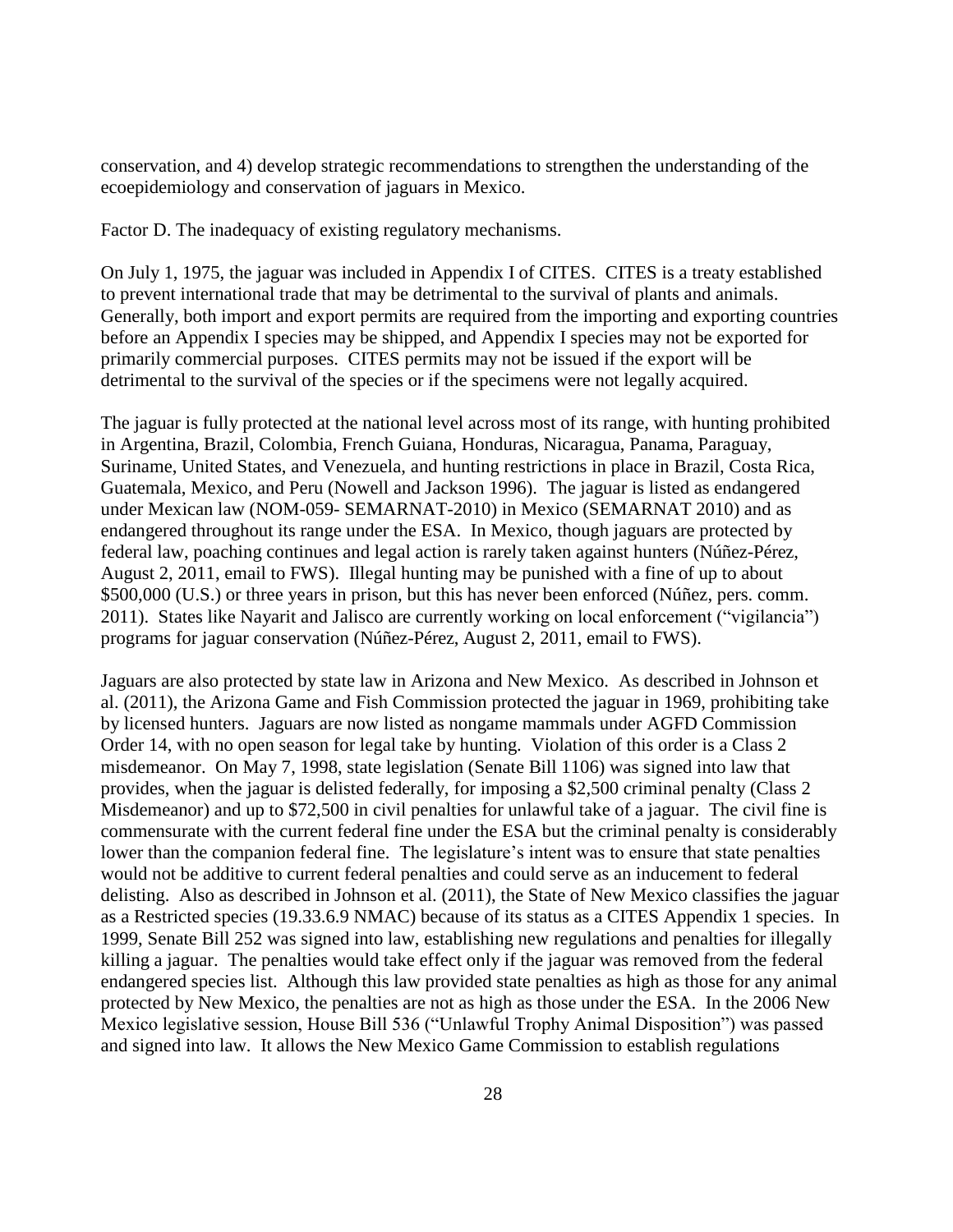authorizing higher civil damages than previously allowable for wildlife designated as trophy animals and establishes a minimum \$2,000 in civil penalties (without requiring removal from ESA listing to take effect). Thus, higher penalties for illegal jaguar killing may be established through Commission action. As of December 2010, no such action had been initiated.

Despite the aforementioned protections, as described above under Factor B., illegal killing of jaguar continues to be a major threat to jaguars south of the U.S.-Mexico border. The U.S. has little authority to implement actions needed to recover species outside its borders, especially when recovery requires the employment of laws and regulations. As described above, in many of the foreign countries in the range of the jaguar, key threats include the killing of jaguars and destruction of their habitat. The powers that the USFWS can employ in this regard are limited to prohibiting unauthorized importation of listed species into the U.S., prohibiting persons subject to U.S. jurisdiction from engaging in commercial transportation or sale of listed species in foreign commerce, and assisting foreign entities with education, outreach, and other aspects of conservation through authorities in section 8 of the ESA. The "take" prohibitions of section 9 of the ESA only apply within the U.S., within the territorial seas of the U.S., and on the high seas. They do not apply in the foreign countries where the majority of jaguars are actually found. Section 7 of the ESA, which provides for all Federal agencies to utilize their authorities to carry out programs for the conservation of the species, and to ensure that any action authorized, funded, or carried out by the agency is not likely to jeopardize the continued existence of listed species or adversely modify its critical habitat, is the primary tool within the ESA to address conflict with development or construction. The USFWS has no section 7 authority outside the boundaries of the U.S. Within the U.S., section 7 authority has been waived in specific instances regarding threats to the jaguar and construction of the border fence and roads pursuant to the Real ID Act (P.L. 109-13; for more details see below in Factor E). To date, under section 7, incidental take of two jaguars has been authorized and no jeopardy opinions have been issued. Under section 10 of the ESA, which prescribes permits for scientific purposes or incidental take while carrying out lawful activities, the following has been authorized for specific approved activities: 1) incidental take of one jaguar in the form of mortality or harm, and 2) unlimited take in the form of harass. Additional incidental take through section 7 or 10 is not currently anticipated; however, this may change as new projects are proposed.

Factor E. Other natural or manmade factors affecting its continued existence.

# *Illegal and Legal Overhunting of Jaguar Prey*

The jaguar is classified as "Near Threatened" on the Red List of the IUCN in part due to poaching of prey (Caso et al. 2008). According to experts across the jaguar range, hunting of the most important prey, such as peccaries and deer, is one of the primary factors negatively affecting the jaguar (Medellin 2009). An estimated 27 percent of jaguar range has a depleted wild prey base (WCS 2008 as cited by Caso *et al*. 2008). Illegal hunting of potential jaguar prey species is one of the main threats to long-term conservation of jaguars in northwestern Mexico (Rosas-Rosas 2006). Human population growth can put pressure on game populations that are used for human consumption. These same game populations are often prey for jaguars. Furthermore, overhunting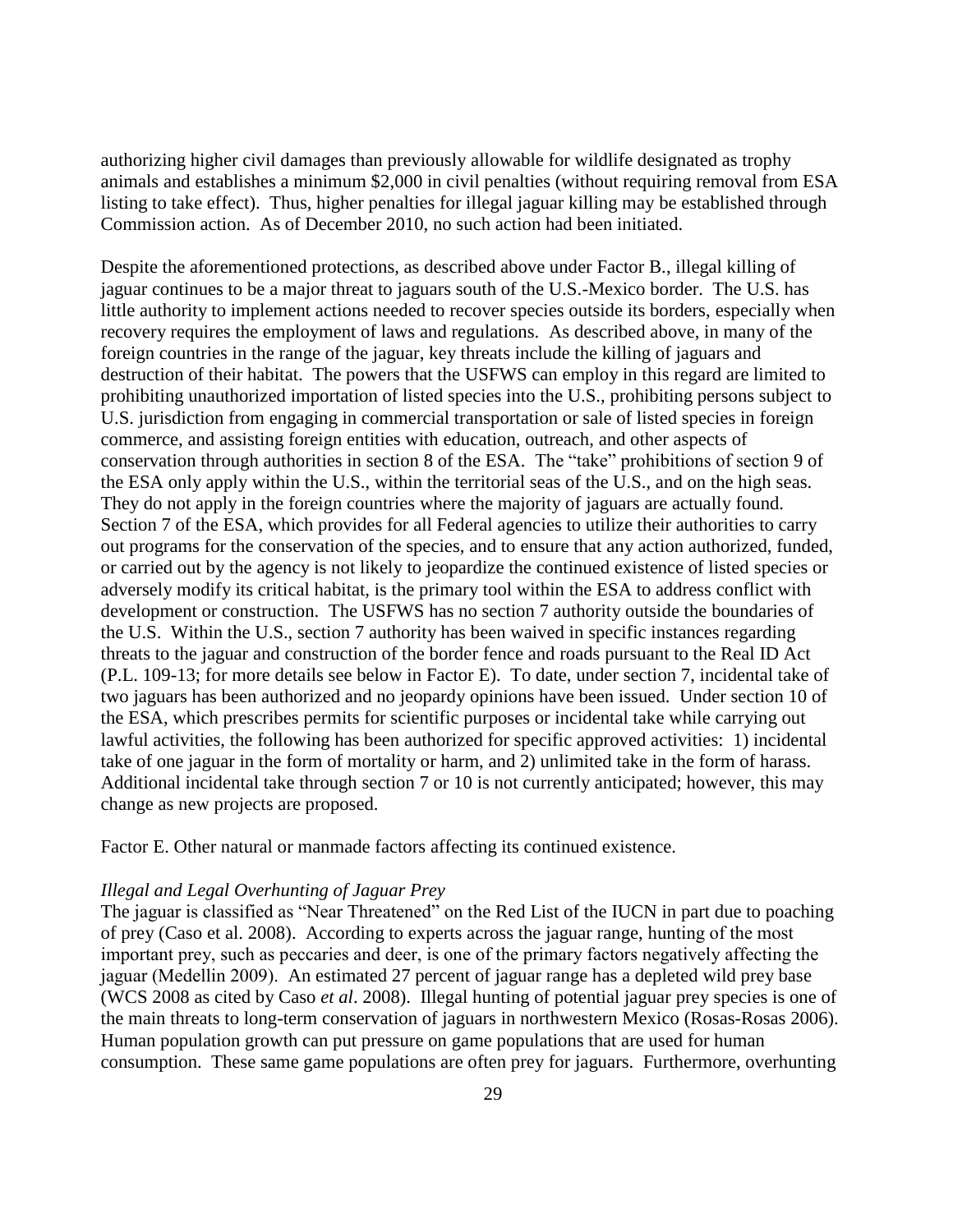of natural prey may cause an increase in jaguar predation on livestock and consequently increase human-jaguar conflicts, including continued negative attitudes toward jaguars and illegal killing of jaguars.

It is unlikely that this threat will ever be completely eliminated; however, through education, outreach, improved law enforcement, and other programs, it can be reduced. Reducing this threat is imperative to the recovery of jaguars.

#### *Border Issues*

A number of actions along the U.S.-Mexico border may impact current and future jaguar recovery efforts. Continuing threats from construction and maintenance of border infrastructure (i.e., pedestrian and vehicle fences, towers, roads, etc.), as well as illegal activities and resultant law enforcement response (i.e., increased human presence, vehicles, lighting, etc.) may limit movement of jaguars at the U.S/Mexico border (U.S. Fish and Wildlife Service 2007, 2008).

In 2006, Congress passed the Secure Fence Act, mandating that 700 miles of physical fencing be installed along the U.S./Mexico border by the end of 2008. The Real ID Act of 2005 also gave the Secretary of the Department of Homeland Security the ability to waive any law or treaty to erect the fence, including environmental laws such as the National Environmental Policy Act, Clean Water and Clean Air Acts, Refuge Improvement Act, Migratory Bird Treaty Act, and ESA. On April 1, 2008, Department of Homeland Security Secretary Michael Chertoff invoked his ability to waive these laws and continued construction without compliance.

The border from the Tohono O'odham Nation, Arizona to southwestern New Mexico has a mix of pedestrian fence (not permeable to jaguars), vehicle fence (fence designed to prevent vehicle but not pedestrian entry; it is generally permeable enough to allow for the passage of jaguars), legacy (older) pedestrian and vehicle fence, and unfenced segments. Nearly the entire southern border of the Tohono O'odham Nation has vehicle fence. To the east, nearly the entire southern border of the Buenos Aires National Wildlife Refuge (BANWR) has pedestrian fence. From BANWR to Nogales, only a portion of the Coronado National Forest has vehicle fence, the rest is unfenced. Pedestrian fence exists from Nogales east to the boundary of the Coronado National Forest and from Douglas west through the Coronado National Memorial. Most of the Coronado National Forest, which lies between Nogales and Naco, is bordered by vehicle fence, but the steepest areas are unfenced. The San Rafael Valley is bordered by vehicle fence. Vehicle fence also exists from two miles west of the Arizona/New Mexico border west to the terminus of the pedestrian fence on the east side of Douglas. In southwestern New Mexico, the border fence is entirely vehicle fence.

Fences designed to prevent the passage of humans across the border also prevent passage of jaguars. Because jaguars in Arizona and New Mexico are believed to be part of a population centered in northern Mexico, impeding jaguar movement from the Mexico to the U.S. would likely adversely affect the presence and persistence of jaguars in the U.S. Additionally, fences may cause an increase in illegal traffic and subsequent law enforcement activities in areas where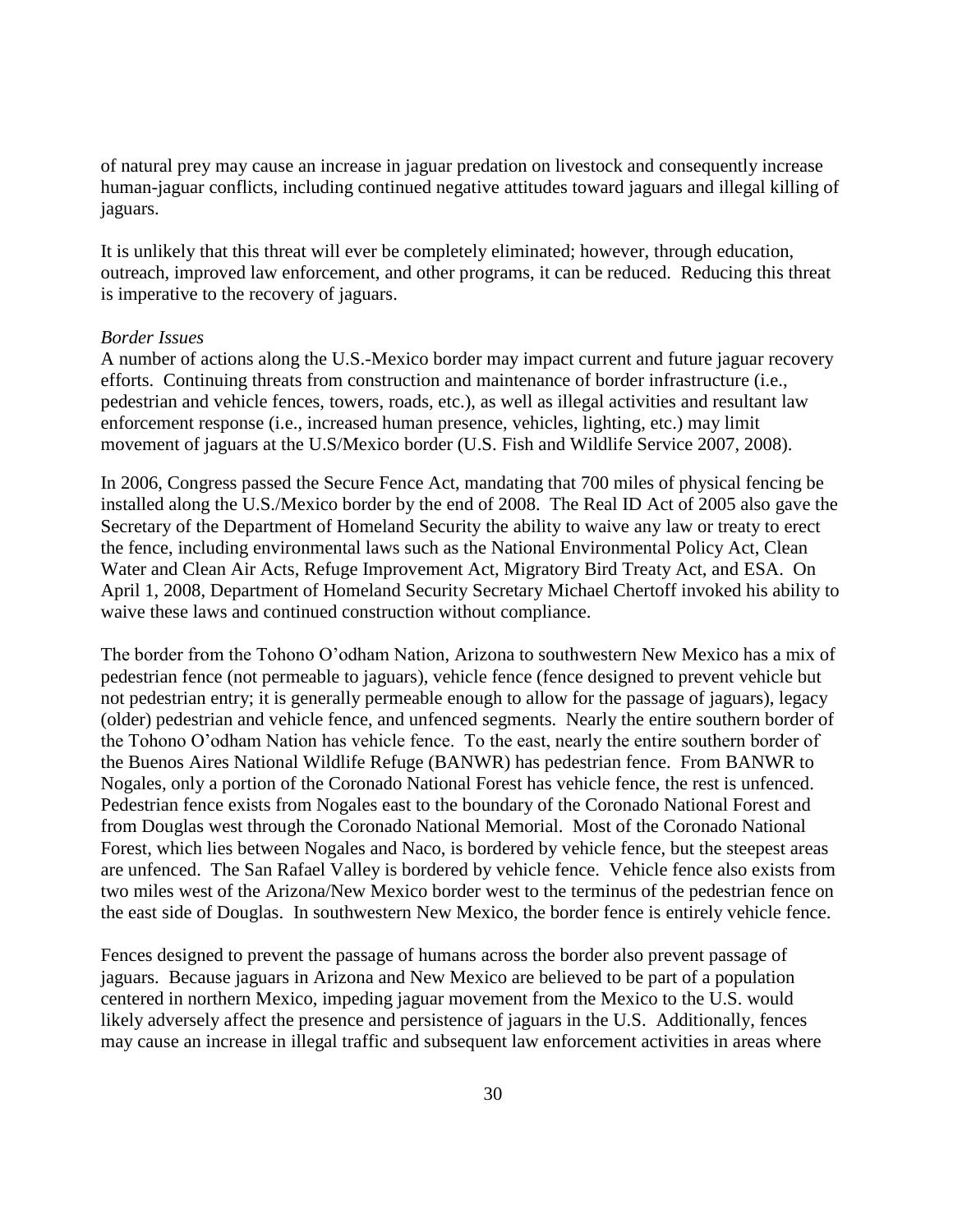no fence exists. This activity may limit jaguar movement across the border and result in general disturbance to jaguars and degradation of their habitat.

### *Predator Control Programs*

Wildlife damage management programs may impact jaguars where these programs are implemented in the jaguar range. In the U.S., the U.S. Department of Agriculture (USDA) Animal and Plant Health Inspection (APHIS) - Wildlife Services (WS) implements a nationwide animal damage control program that may impact jaguars in the southwestern U.S. Though jaguars are not a target of the program, according to the USFWS (1999), jaguars may be incidentally impacted by certain animal damage control methods used in the program (i.e., use of toxic chemicals, leghold traps, snares, dogs, etc.). However, incidental take of jaguars resulting from this program is authorized under section 7 of the ESA and WS implements reasonable and prudent measures to minimize any such take (USFWS 1999). To date, no incidental take has been documented resulting from WS' program. In Mexico, when authorized by SEMARNAT, under certain circumstances, "problem" jaguars may be controlled through translocation or capture and confinement in a zoo (Azuara et al. 2010). Additionally, such an effort would be conducted under the advice of a wildcat expert.

#### *Genetics*

Little is known about the genetic health of jaguars, however, it has been documented that largescale habitat removal and fragmentation of once contiguous habitat have caused the reduction of genetic diversity in local jaguar populations, as well as drift-induced differentiation among local fragments. Citing a number of sources, Rabinowitz and Zeller (2010) explain that reduction or loss of genetic exchange leads to smaller effective population sizes, increased levels of genetic drift and inbreeding, and potential deleterious effects on sperm production, mating ability, female fecundity, and juvenile survival. Furthermore, they state that such effects eventually compromise adaptive potential, reduce fitness, and contribute to extinction risk for a population and, ultimately, for the species. To ensure genetic health and long-term viability of jaguars rangewide, it is critical to maintain gene flow among populations through maintaining and restoring connectivity. Corridors can provide one of the most basic requirements for species persistence–genetic exchange (Rabinowitz and Zeller 2010).

#### *Climate Change*

Based on the unequivocal evidence of warming of the earth's climate from observations of increases in average global air and ocean temperatures, widespread melting of glaciers and polar ice caps, and rising sea levels recorded in the Intergovernmental Panel on Climate Change Report (IPCC 2007), climate change is now a consideration for Federal agency analysis (GAO 2007). Average Northern Hemisphere temperatures during the second half of the 20th century were higher than during any other 50-year period in the last 500 years and likely the highest in at least the past 1,300 years (IPCC 2007). The earth's surface has warmed by an average of 0.74  $\degree$ C (1.3  $\degree$ ) F) during the  $20<sup>th</sup>$  century and over the past 50 years, cold days, cold nights, and frosts have become less frequent over most land areas, and hot days and hot nights have become more frequent (IPCC 2007).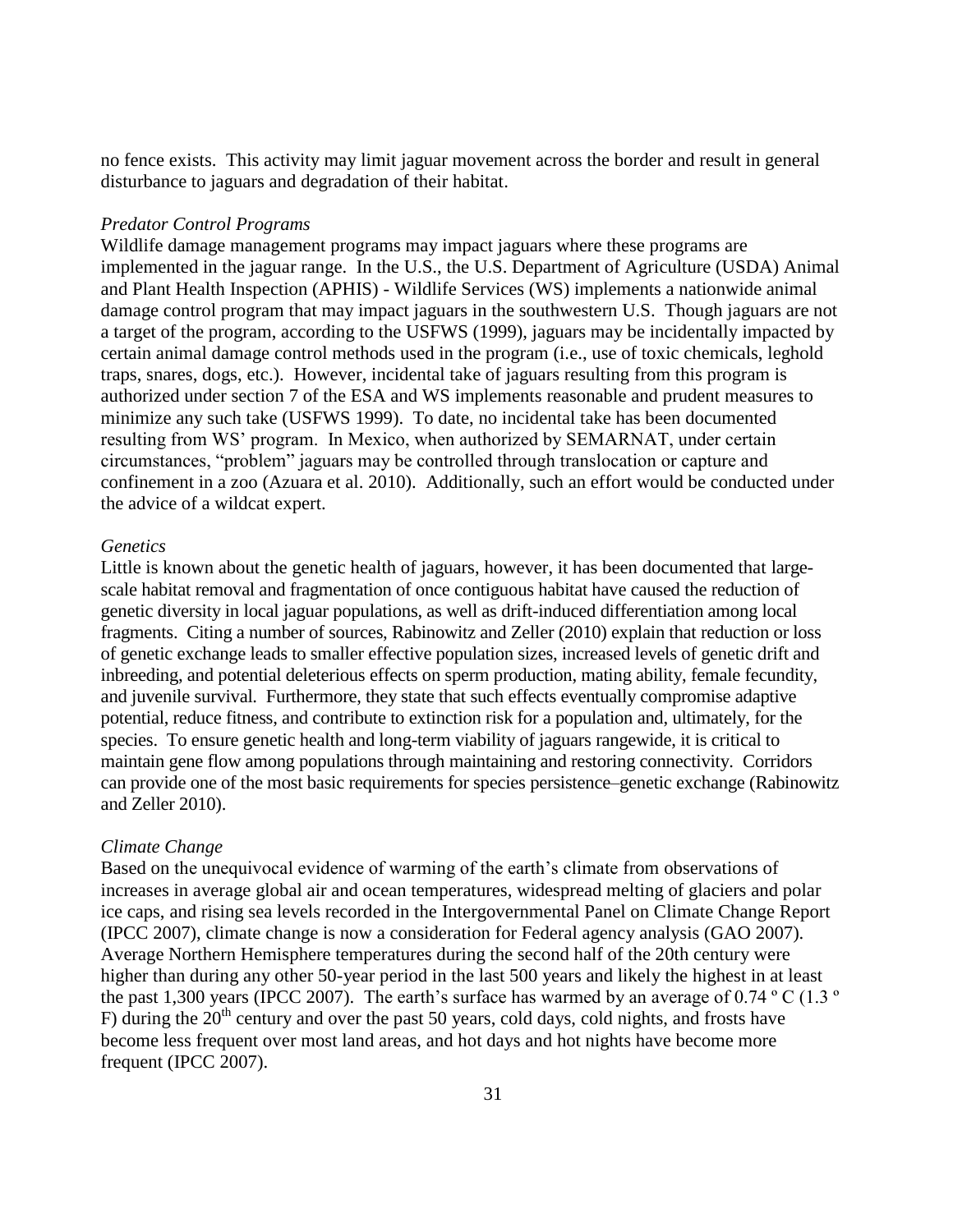Changes in the global climate system during the 21st century are predicted to be larger than those observed during the 20th century. The IPCC projects there will be an increase in the frequency of extreme weather events that are temporally and spatially more variable as a result of a changing climate. For the next two decades, a warming of about  $0.2^{\circ}C$  ( $0.4^{\circ}F$ ) per decade is projected, with future temperature projections increasingly dependent on specific emission scenarios (IPCC 2007). Various emission scenarios suggest that by the end of the 21st century, average global temperatures are expected to increase  $0.6^{\circ}$ C to  $4.0^{\circ}$ C (1.1°F to 7.2°F) with the greatest warming expected over land (IPCC 2007). Localized projections suggest the southwestern U.S. may experience the greatest temperature increase of any area in the lower 48 states (IPCC 2007). There is also high confidence that many semi-arid areas like the western U.S. will suffer a decrease in water resources due to climate change (IPCC 2007). At present, Texas and parts of New Mexico and Arizona are recovering from exceptional drought conditions during 2011, and remain in severe drought into 2012 (U.S. Drought Index 2012). Mexico currently is experiencing its worst drought in 70 years, particularly in 19 northern states, which is expected to continue well into 2012 (USDA 2012).

We do not know whether the changes that have already occurred have affected jaguar populations or distribution, nor can we predict how the species will adapt to or be affected by the type and degree of climate changes forecast by a range of models. But, ongoing and future changes in climate have the potential to adversely affect the jaguar within the next 50 to 100 years. Stochastic events driven by climate, such as drought and wildfires in jaguar habitat, may affect this species. Monitoring of habitat and populations will be needed to address the potential threat of climate change. Maintaining the opportunity for range expansion of jaguars may be a prudent precaution to reduce the potential negative impact of climate change. Apart from monitoring and conserving the opportunity for range expansion, addressing the threat of climate change is generally beyond the scope of jaguar recovery planning and implementation.

### **C. Conservation Assessment:**

Throughout its range, the jaguar has a very active conservation constituency and many conservation planning efforts and actions have been taken in numerous countries across its range to address the species' recovery needs. Below is a summary of just some of these efforts. A more comprehensive summary will be included in the recovery plan.

#### International

In March 1999, during a Wildlife Conservation Society sponsored, priority-setting and planning exercise for the jaguar across its range, from northern Mexico to northern Argentina, scientists determined the most important areas for jaguar conservation in each regional habitat type, based on factors important for long-term survival of jaguars (compiled within Sanderson et al. 2002). The authors determined that saving a species means, at least, saving populations of the species in all the significantly different ecological settings in which they occur to capture the array of ecological differences throughout the species' distributional range. They report, for example, that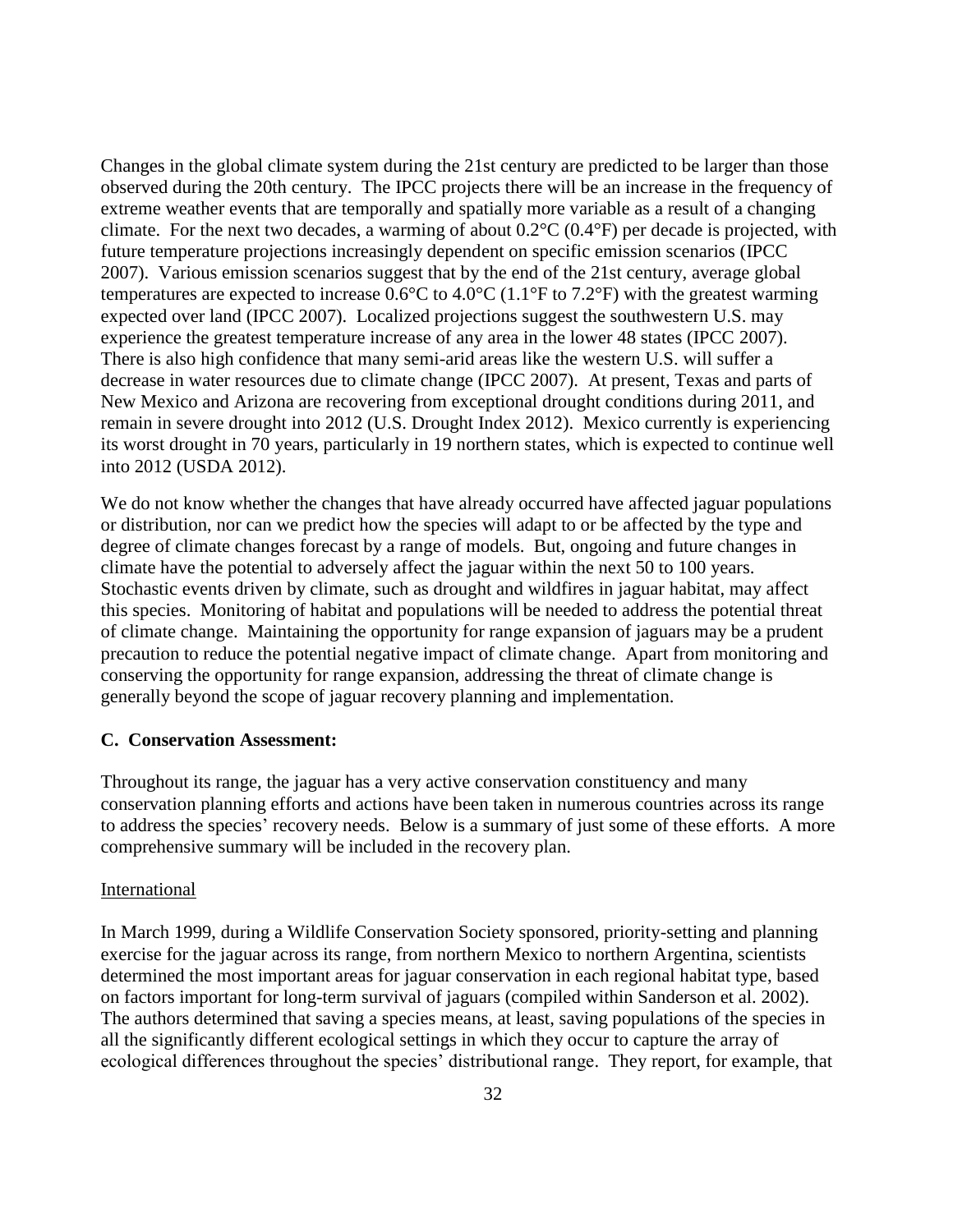the ecology of jaguars in tropical moist lowland forest is significantly different from that in xeric deserts because of differences in factors such as prey base and habitat use. Similarly, because of regional differences in species composition and geographic factors, the role of jaguars in the tropical moist lowland forests of Central America is substantively different from their role in the tropical moist lowland forests of the southeast Amazon.

As a result of this meeting, ecological differences were represented geographically through Jaguar Geographic Regions (JGRs) or geographic units defined by potential habitat and bioregion across the jaguar's historical range to provide a convenient, ecologically based unit for planning. Codes were assigned to JGRs or divisions of JGRs to reflect the status of jaguars in the areas as: "status unknown"; "no jaguars"; and for areas that were known and currently occupied by jaguars, one of the following three classes was assigned: 1) high, 2) medium, or 3) low probability of long-term survival. As described above under the Distribution and Abundance section, JCUs were defined either as 1) areas with a stable prey community, currently known or believed to contain a population of resident jaguars large enough (at least 50 breeding individuals) to be potentially selfsustaining over the next 100 years, or 2) areas containing fewer jaguars but with adequate habitat and a stable, diverse prey base, such that jaguar populations in the area could increase if threats were alleviated. Based on present jaguar population size, prey base, and habitat quality in specific areas, 51 areas were identified as being important to the long-term survival of jaguars. By definition, each JCU represents a core population of jaguars on which conservation might be based. In 2006, Sanderson et al.'s (2002) work was updated by Zeller (2007) to include 90 Jaguar Conservation Units.

In November 2009, another workshop titled "The Jaguar in the XXI Century: The Continental Perspective" was conducted to discuss the conservation status of the jaguar rangewide. The most urgent conservation strategies were defined. Experts concluded that the jaguar's extinction can be avoided only with the commitment of all the governments of the countries and regions where the species exists. They called on the entire population of Latin America to join efforts to conserve the jaguar through reporting and preventing the indiscriminate killing of jaguars and their prey and promoting the message of the importance of jaguars as a keystone species and symbol of strength, pride, and power of all the peoples of America (Medellin 2009).

### Mexico

Mexico considers the jaguar an endangered species (SEMARNAT 2010) and a national priority species for conservation (Ramírez-Flores and Oropeza-Huerta 2007) and, as a result, has carried out many planning and conservation-related actions for jaguars on a national level. Within the NRU in Mexico, there are at least eight federally recognized protected areas that provide for the conservation of the jaguar including: Reserva Forestal Nacional y Refugio de Fauna Silvestre Ajos-Bavispe, Northern Jaguar Reserve, Rancho El Aribabi, and Área de Protección de Flora y Fauna Sierra de Alamos-Rio Cuchujaqui in Sonora; Área de Protección de Flora y Fauna Meseta de Cacaxtla in Sinaloa; Reserva de la Biosfera Marismas Nacionales in Nayarit; and Reserva de la Biosfera Chamela-Cuixmala and Reserva de la Biosfera Sierra de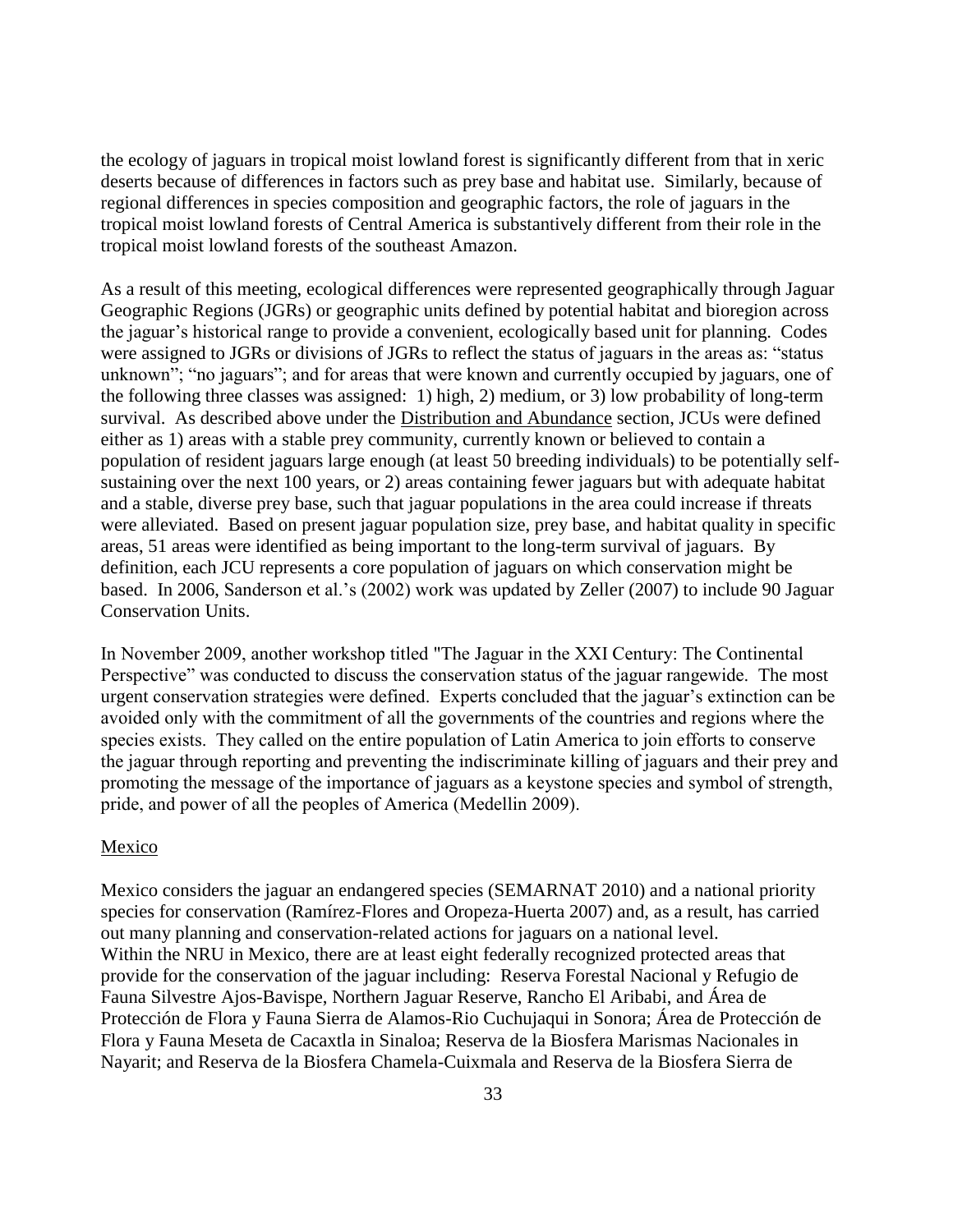Manantlán in Jalisco. The Reserva Forestal Nacional y Refugio de Fauna Silvestre Ajos-Bavispe occurs within the NMU in Mexico.

In 1999, SEMARNAT (previously SEMARNAP) created a technical jaguar conservation group, similar to a technical group of a recovery team in the U.S., comprised of the experiences wildcat researchers in Mexico. The group recognized that conserving the jaguar throughout Mexico would require a sustained and large-scale effort of diverse governmental and non-governmental groups in Mexico.

In 2005, the Instituto de Ecología de la UNAM (Ecology Institute of the National Autonomous University of Mexico), with the support of the CONANP, sponsored its first national symposium on jaguar conservation, El Jaguar Mexicano en el Siglo XXI: Situación Actual y Manejo (Chávez and Ceballos 2006). The current status of the jaguar in Mexico was assessed; threats to jaguar existence and priority conservation actions at the local, regional, and national scale were determined. Subcommittees were established to work at the local level, including one for the northern jaguar population in Chihuahua and Sonora. At least eight high-priority (priority I) regions for the conservation of jaguar exist in Mexico; the three most northwestern of these regions are northeastern Sonora, Vallejo Mountains (Sierra de Vallejo) in Nayarit (in the 2009 PACE [see below for definition], this priority I area was renamed to the Corredor Region Occidente [Nayarit, Michoacan, Jalisco]), and the Chamela-Cuixmala Biosphere Reserve (Reserva de la Biosfera Chamela–Cuixmala) in Jalisco (Chávez and Ceballos 2006). All regions, with the exception of two (the ones in Nayarit and Jalisco) are generally large enough to maintain populations of 100 or more animals. Ten priority II areas were documented; the three most northwestern of these regions are Sinaloa, coastal Nayarit, and the Cabo Corrientes region of Jalisco (in the PACE, eight priority II areas were included; the three most northwestern areas, however, remained the same). Some of the priority II areas, like Sinaloa, are large enough to maintain to maintain populations of 100 or more animals. Various priority III areas were also identified (none were named in the northwestern/western Mexico). The need to conduct a population and habitat viability analysis for jaguars in Mexico at a national scale was recognized (Carrillo et al. 2007).

In 2006, a second national symposium was held, the Jaguar Mexicano en el Siglo XXI: Taller de Análisis de la Viabilidad de Poblaciones y del Hábitat (Population and Habitat Viability Workshop). The primary objective of the workshop was to develop an action plan that determines conservation strategies for the jaguar in Mexico (Carrillo et al. 2007). Extinction risk assessments were developed for the life history, population dynamics, ecology, and history of different jaguar populations (the outcome of the assessment for jaguars is described under Listing Factor B above). A third national symposium took place in Cuernavaca, Morelos, in November 2007 (Manriquez, July 15, 2011, email to FWS). Priority sites and the methodology used for the National Jaguar Census were selected. Preliminary results were presented of on five pilot projects focused on livestock-jaguar conflicts. National symposia have been conducted on annual basis with varying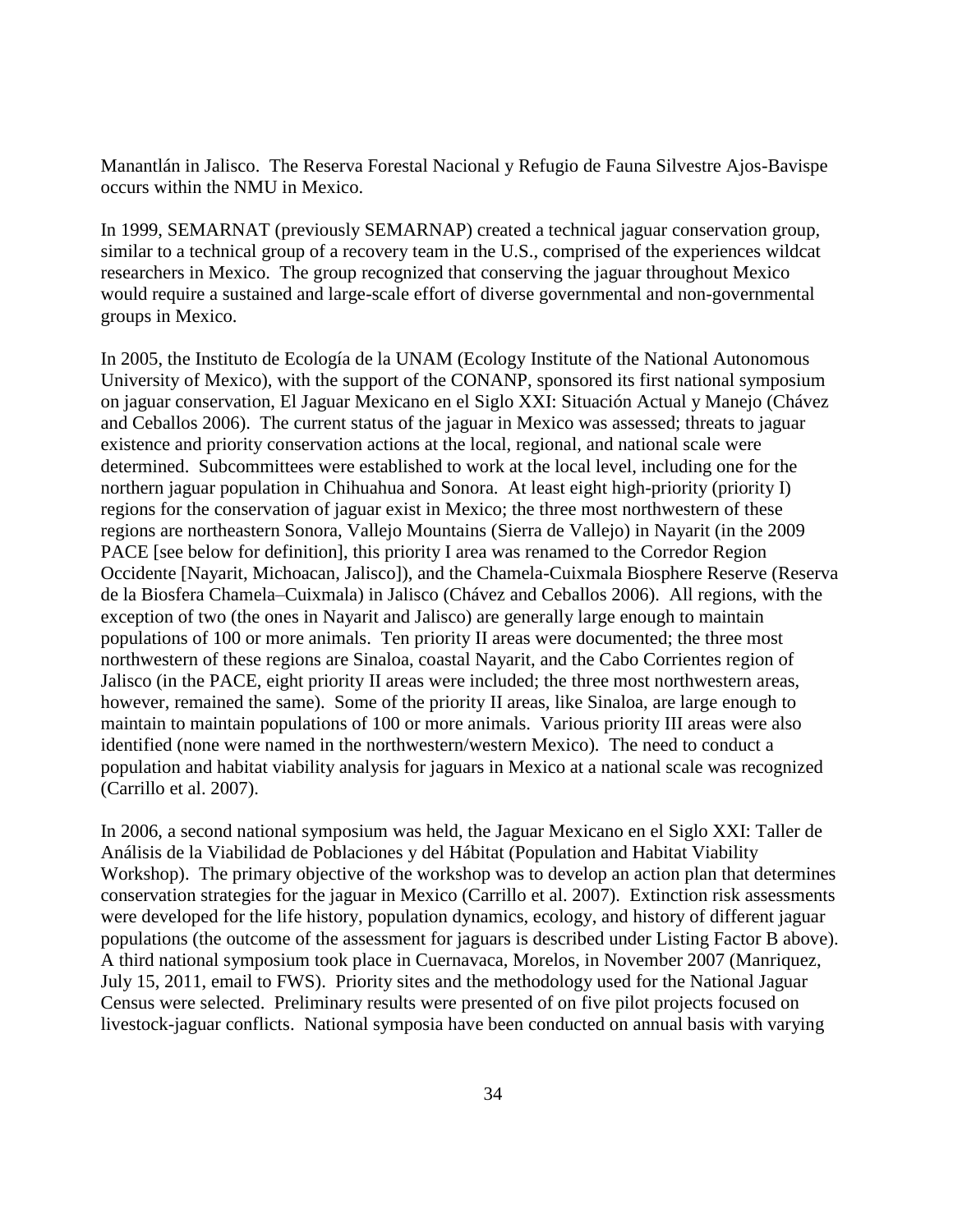themes in Mexico, producing various publications (Chávez and Ceballos 2006, Ceballos et al. 2007). For example, in 2010, results from the National Jaguar Census were presented.

In 2006, CONANP's National Technical Consultants Subcommittee for Conservation and Management of the Jaguar published a PREP (Proyectos de Recuperación de Especies Prioritarias – Recovery Projects for Priority Species) for jaguars in Mexico that outlines general conservation guidelines for the jaguar and its habitat (Ramírez-Flores and Oropeza-Huerta 2007). In 2009, CONANP published a PACE (Programa de Acción para la Conservación de Especies – Species Conservation Action Program) for the jaguar (CONANP 2009). PACEs are planning documents that establish the strategies, tools, and actions (i.e., protection, management, research, monitoring, evaluation, etc.) necessary to meet the conservation objectives of each priority species (Ramírez-Flores and Oropeza-Huerta 2007). Additionally, state-specific jaguar conservation strategies have been completed for Oaxaca, Michoacán, Chiapas, and San Luis Potosí (Ramírez-Flores and Oropeza-Huerta 2007) and drafted, though not finished, for Jalisco and Nayarit (Núñez-Pérez, August 2, 2011, email to FWS). None have been completed for Sonora, Chihuahua, or Sinaloa.

A National Jaguar Census (CENJAGUAR) in Mexico was started in 2008. The objective of the CENJAGUAR is to estimate the population status of the jaguar (abundance will be estimated using camera traps) and its prey in priority conservation areas in Mexico (Chavez et al*.* 2007). The results will serve to determine priority areas for jaguar conservation at the local, regional, and national level (Chavez et al*.* 2007).

Many other federally-supported conservation efforts for jaguars in Mexico have been made in the areas of public outreach. 2005 was nationally declared the "Year of the Jaguar." Habitat conservation has grown through the creation of new reserves, as well as incentive programs to conserve jaguar habitat within reserves. Protection has improved through increased vigilance and law enforcement efforts. In Jalisco, Nayarit, and Sinaloa, La Procuraduria Federal de Proteccion al Ambiente (Attorney General for Environmental Protection; PROFEPA) and CONANP together with a local non-governmental organization have formed groups of Community Jaguar Rangers with the goal of protecting jaguars and their prey from illegal activities.

International agreements have been developed. Mexico, Belize, and Guatemala signed the "Jaguars without Borders" initiative in 2006. As part of this initiative, a series of trilateral meetings and workshops have been conducted to review progress of direct and indirect conservation actions for the species, including research, environmental education, and habitat conservation in the three countries. As a result of these meetings, authorities now have a better understanding of the challenges to jaguar conservation in the region and a strategy has been developed to conserve jaguars and their habitat in the region. This initiative has been made possible through funding from CONANP and the Inter-American Development Bank (IDB), as well as the participation of NGOs; academia; federal, state and municipal governments; and representatives of communities located in the Mayan region of the three countries.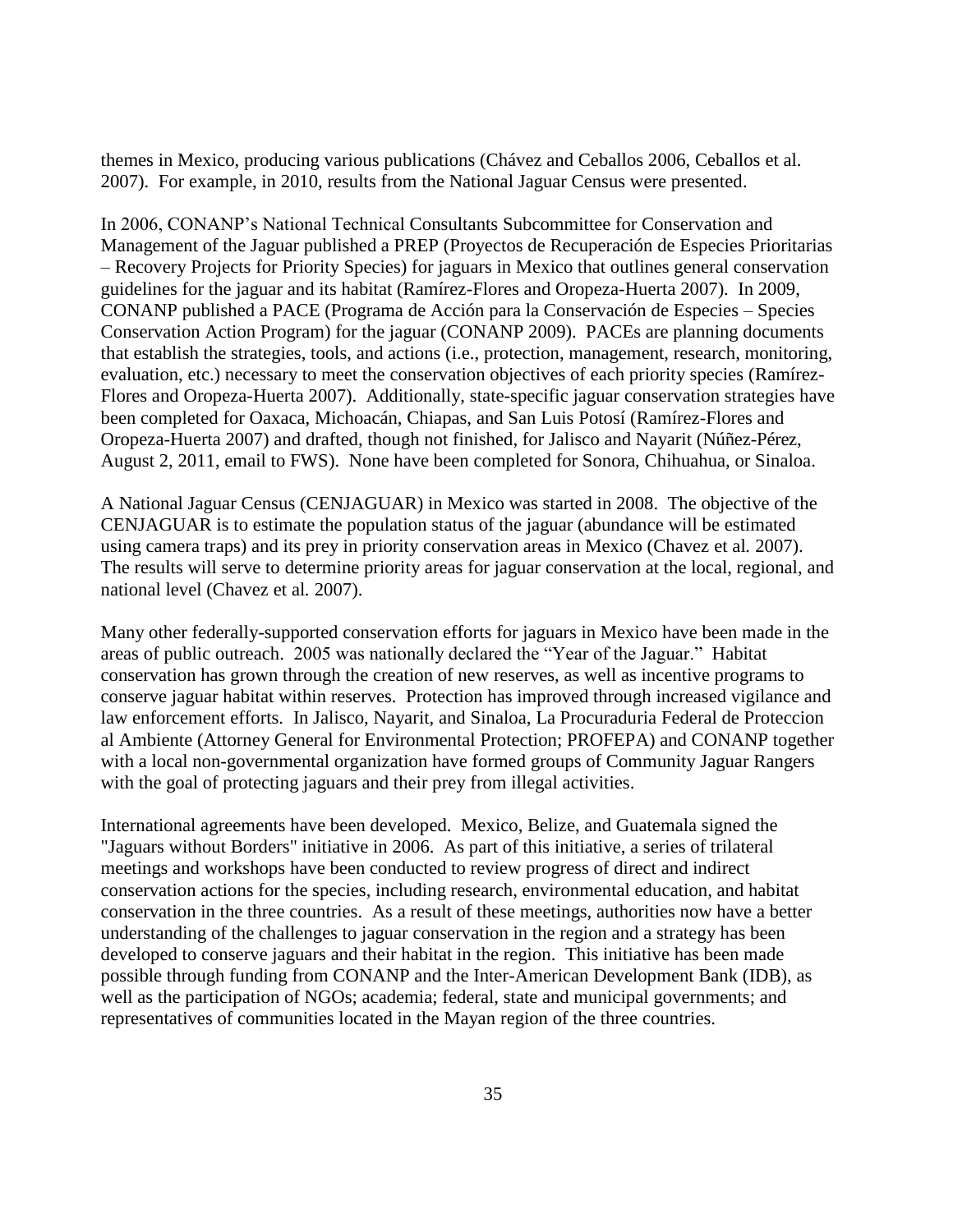Local conservation efforts are also being undertaken. Mexican NGO, Naturalia, and U.S. NGO, Northern Jaguar Project (NJP), have worked together for years to conserve jaguars in Sonora. In 2004, Naturalia and the NJP purchased a 4,047-ha (10,000-ac) ranch, Rancho Los Pavos, in northern Sonora for the conservation of jaguars and other species. In 2008, they purchased Rancho Zetasora, a 14,164-ha (35,000-ac) ranch located adjacent to Rancho Los Pavos for the purpose of jaguar conservation (NJP 2008). These two ranches are now collectively referred to as the Northern Jaguar Reserve (NJR) and support part of the northernmost breeding population of jaguars. In 2007, Naturalia started a working group with diverse governmental and nongovernmental partners, to address conservation concerns of carnivores, particularly felids, in Sonora. Naturalia and NJP developed and implement the Feline Photo Project. Under this project, when a rural landowner participating in the project produces a photograph of a jaguar on his ranch, the landowner will be paid a cash value equal to the long-standing bounty offered locally for dead jaguars. Ten ranch owners near the NJR are enrolled in the project and have signed agreements not to harm wildlife. Their land encompasses a total of 16,592 ha (41,000 ac), effectively increasing the protected area for jaguars.

During field surveys in 1999, scientists of the Wildlife Sciences Department at New Mexico State University found a resident jaguar population in the municipality of Nacori Chico in northeastern Sonora. Cattle ranchers in this area considered jaguars and pumas a threat to livestock and often killed them. However, through meetings with authorities and stakeholders in the area, a plan to conserve jaguars that also met the needs of cattle ranchers was developed. As a result, in January 2003, a 55,000 ha (135,908 ac) Wildlife Management Unit (UMA) encompassing 12 cattle ranches was created to compensate and mitigate for occasional jaguar predation on livestock and promote tolerance and conservation of the jaguar. The UMA's collective conservation efforts are designated as the "Programa de Conservacion del Jaguar en la Sierra Alta de Sonora" (Jaguar Conservation Program in the High Sierra of Sonora). The UMA raises compensation and other funds used to further jaguar conservation through managed white-tailed deer trophy hunts designated as "conservation hunts" (Rosas-Rosas and Valdez 2010).

In 2011, Rancho El Aribabi, a ranch owned by the Robles family, was declared a Natural Protected Area, under the category of Voluntary Land Conservation, by CONANP. This ranch, about 48 km (30 mi) southeast of Nogales, Arizona, supports jaguars as well as a host of other endangered and sensitive species. In southern Nayarit, another group, Alianza Jaguar (Jaguar Alliance), has been working to establish the Sierra de Vallejo reserve primarily for jaguar conservation.

#### United States

Federal endangered status was extended to jaguars in the U.S. in 1997. In 1997, AGFD and NMDGF entered into the Jaguar Conservation Agreement with other State, local, and Federal cooperators, with voluntary participation by many private individuals, and thereby formed the Jaguar Conservation Team, to contribute to conserving the jaguar in Arizona and New Mexico and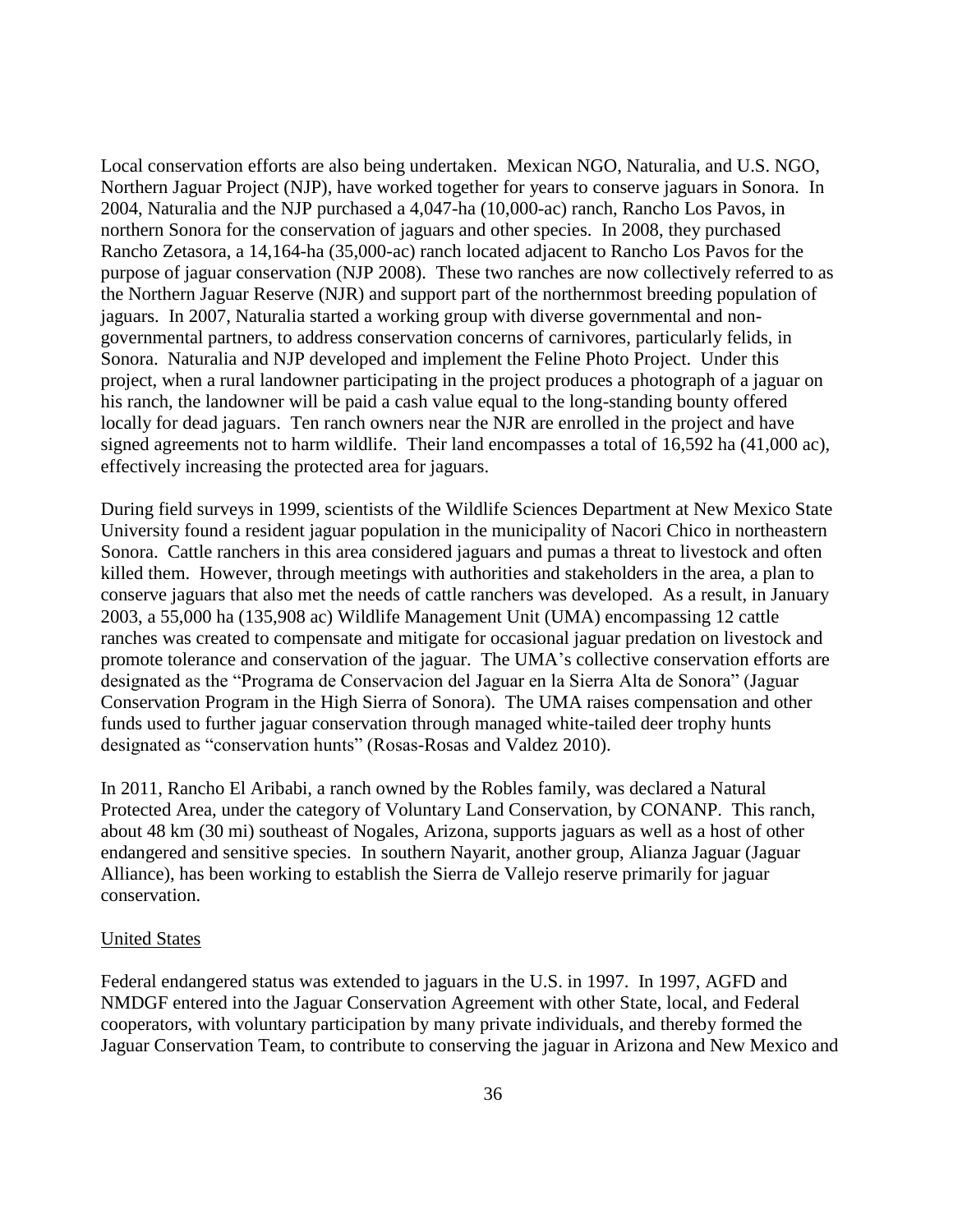to encourage parallel efforts in Mexico. The Jaguar Conservation Agreement provides opportunities and incentives for interested parties to become involved with conservation activities including: collection of biological information (to provide a sound scientific basis for decisions); consideration of relevant cultural, economic, and political factors; design and implementation of a comprehensive approach to conservation (including public education); and monitoring, evaluation, and feedback.

In addition to an over-arching Memorandum of Agreement (MOA) among the signatories, the Conservation Agreement included a Conservation Assessment. The Conservation Assessment described the status of the jaguar in the U.S. and identified threats to the jaguar in Arizona and New Mexico, and a offered a Conservation Strategy, which focused on reducing or eliminating threats in Arizona and New Mexico that might prevent expansion of the current range and distribution of the jaguar, and thus contribute to recovery of the species (Van Pelt 2006). In 2007, the MOA was replaced with an updated conservation framework (finalized July 2007) and Memorandum of Understanding (MOU) (signed on March 22, 2007). The AGFD, NMDGF, and USFWS are the lead agency signatories on these documents, while other Federal and County governmental agencies in Arizona and New Mexico are Cooperator signatories. Additionally, the original Conservation Assessment and Strategy was replaced with a revised Jaguar Conservation Assessment for Jaguars in Arizona, New Mexico, and northwestern Mexico (finalized in January 2011).

The Jaguar Conservation Team has made several conservation-related accomplishments, including: 1) collaboration with Mexico on jaguar conservation; 2) a jaguar-based educational curriculum (in Spanish and English) that meets State and National standards and is in use in area schools; 3) enhanced public awareness of jaguar presence and conservation needs; 4) increased penalties under state law for unlawful killing of jaguars (in Arizona these increased penalties apply only if the jaguar is delisted federally); 5) a jaguar detection project (using still and video "camera traps"); 6) a system for evaluating and archiving sighting reports; 7) GIS-based evaluations of areas and habitats of historical and recent jaguar occurrence in Arizona and New Mexico for delineation of primary emphasis areas in both states for this conservation effort; 8) delineation of research recommendations intended to guide studies and provide the Jaguar Conservation Team with information requisite to science-based conservation efforts; 9) a rural outreach program (see Rinkevich and Bashum 2002 and Warshall and Bless 2003 as cited by Johnson et al. 2011); and 10) regular public forums in Arizona and New Mexico for discussion of jaguar-related issues (Johnson et al. 2011). The Jaguar Conservation Team remains a viable approach to borderlands conservation. Although activity has virtually ceased since February 2009, due to legal and other proceedings revolving around the death of a jaguar in south-central Arizona, the AGFD intends to reconvene the Jaguar Conservation Team.

Several formal consultations (pursuant to section 7 of the ESA) have been completed that analyzed the effects of various actions on jaguars. As a result of these consultations, a number of conservation measures have been identified, including support and funding of jaguar survey, monitoring, and recovery efforts; and closure and restoration of unauthorized road in jaguar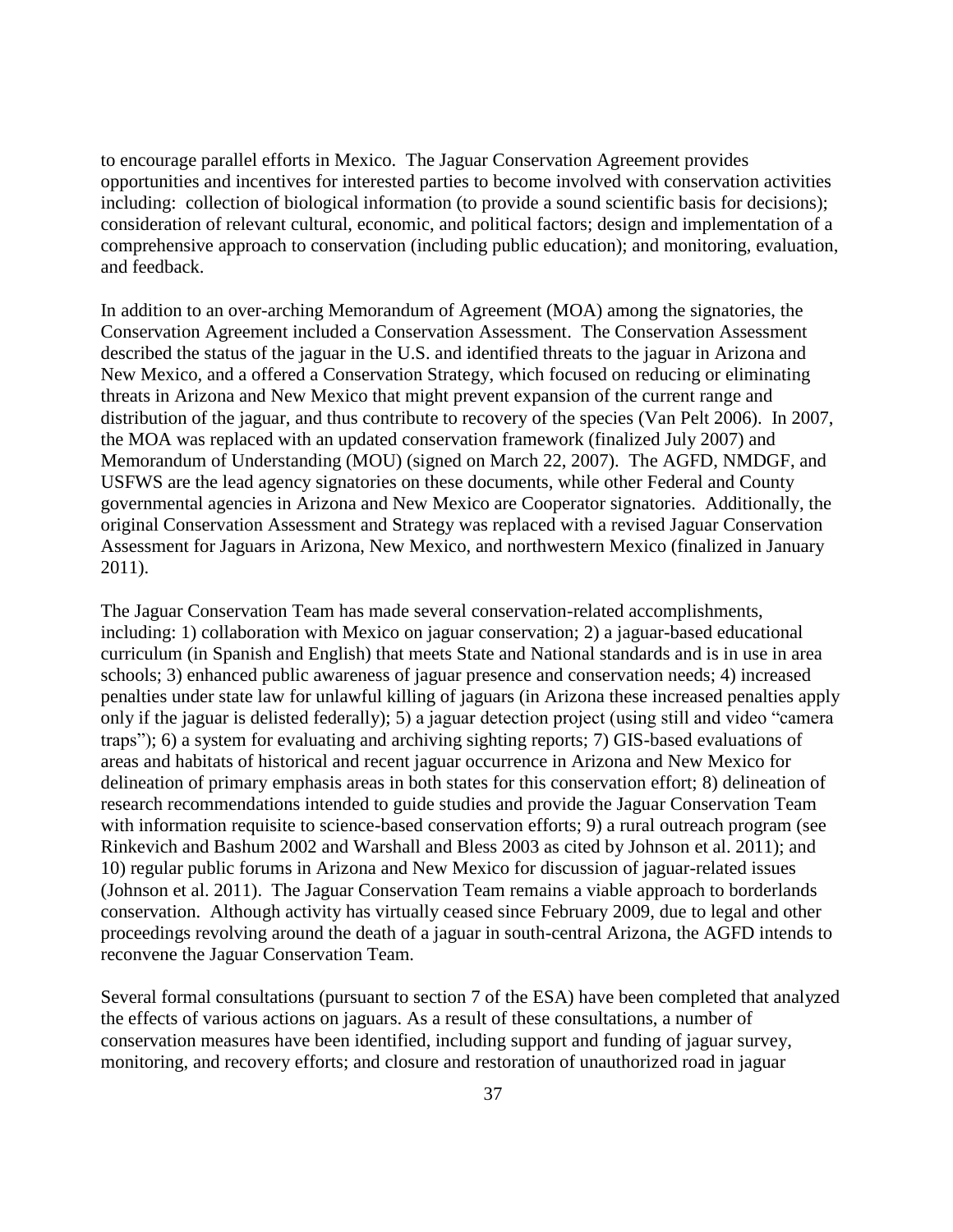habitat. To implement one of these conservation measures, in 2011, U.S. Customs and Border Protection (CBP) provided funding to the USFWS to implement jaguar monitoring and recovery efforts in the U.S. to help offset effects of the border security activities on jaguar. A jaguar survey and monitoring program, funded by CBP, in the borderlands region of Arizona and New Mexico is planned to begin by 2012. To date, incidental take of two jaguars has been authorized under section 7 and no jeopardy opinions have been issued.

Under section 10 of the ESA, the following has been authorized for specific approved activities: 1) incidental take of one jaguar in the form of mortality or harm, and 2) unlimited take in the form of harass. In the U.S., regulatory mechanisms, in particular section 7, have been and will continue to be important in maintaining recovery options for jaguars in the U.S. Section 7 allows the USFWS to work with Federal agencies to 1) ensure that their actions do not jeopardize the continued existence of jaguars and 2) incorporate measures into projects that help minimize impacts to jaguars and contribute to their recovery. Because such a small portion of the jaguar's range occurs in the U.S., it is anticipated that recovery of the species will rely primarily on actions that occur outside of the U.S. Activities that may adversely or beneficially affect jaguars in the U.S. are less likely to affect recovery than activities in core areas of their range.

### **D. Summary Statement of Recovery Needs:**

The jaguar, as a large carnivore, is more prone to extinction than many other land mammals. Loss of habitat, direct killing of jaguars, and depletion of prey are the primary factors contributing to its current status, considered to be stable or decreasing in numbers in most of its range. The legal protected status in Mexico and other range countries does not appear to have secured jaguars in their core or corridor areas, though it likely has aided in increased awareness and reduced direct killing in some areas. Ultimately, the long-term recovery needs for the jaguar throughout its range focus on the stabilization of core area populations, the expansion of the core areas, and the maintenance of secondary areas that provide connectivity between core areas and that could allow for range expansion and genetic exchange. Range expansion and natural movement of the jaguar may be of increased importance in the face of climate change and increased habitat fragmentation.

### **III. PRELIMINARY RECOVERY STRATEGY**

#### **A. Recovery Priority Number with Rationale:** 5C.

This ranking, determined in accordance with the Recovery Priority Criteria at 48 FR 51985, is based on a high degree of threat due to habitat loss, a low potential for recovery, a taxonomic classification as a species, and the state of conflict between jaguars and humans. Degree of threat is considered high due to continuing habitat loss, ongoing poaching, and increased isolation of populations. Potential for recovery is considered low based on the specific needs of a very large home range, a viable prey base, proximity to water, avoidance of humans and development, and connectivity to other protected wild lands, along with natural history constraints of low population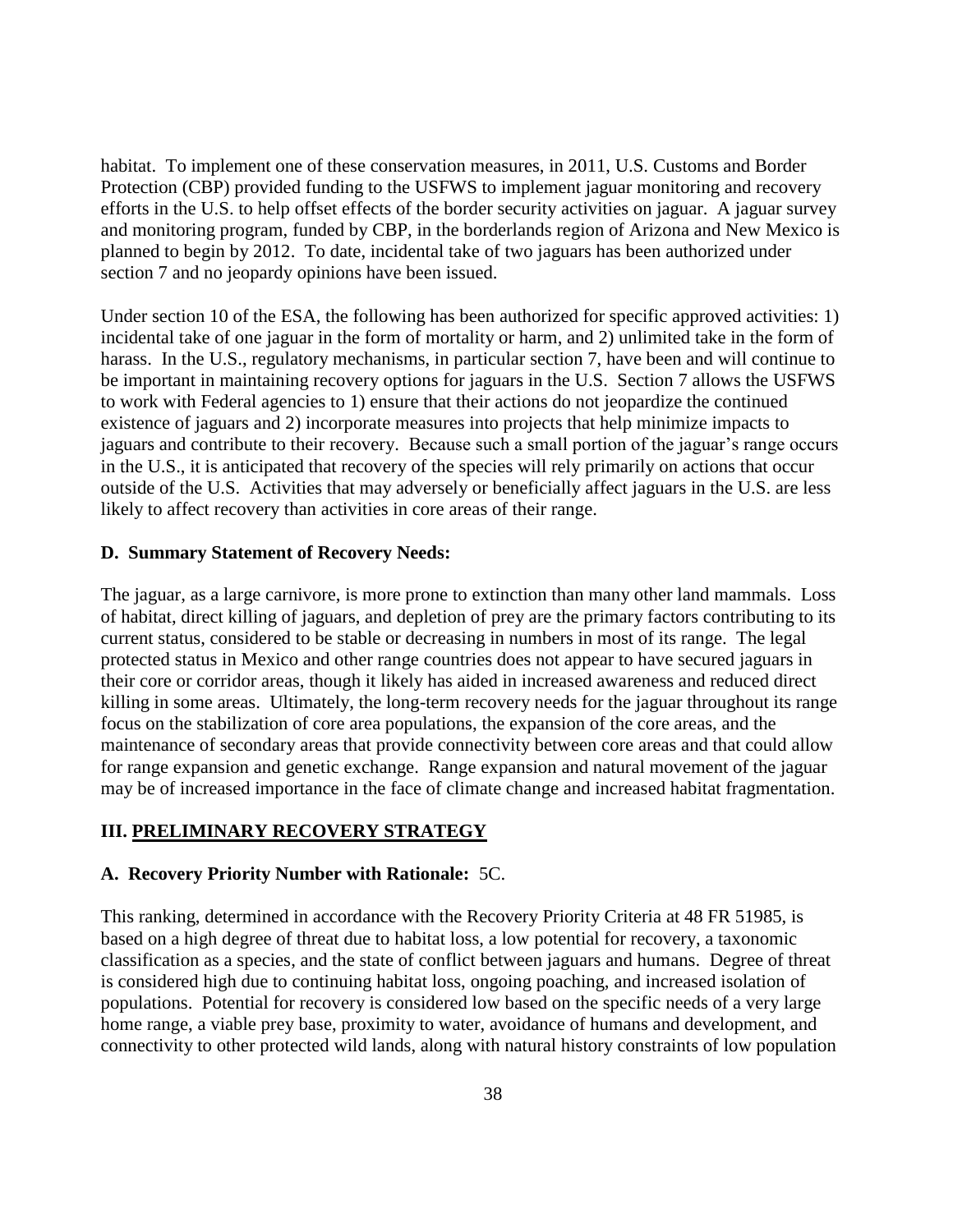densities, low reproductive rates, difficulty in controlling killing of jaguars by humans, and an increasing human population throughout the jaguar's range. Direct conflicts with humans remain, in the form of jaguar hunting to prevent damage to livestock, poaching, and human encroachment into jaguar habitat through expanding resource extraction and human development. Indirect conflicts of competing for the same prey and depending on shared water sources occur, and could be exacerbated by altered prey and water availability resulting from future changes in climate.

#### **B. Recovery Vision Statement**

### **1. Recovery Goal**

The goal for this plan is to conserve and protect the jaguar and its habitat so that its long-term survival is secured and it can be considered for removal from the list of threatened and endangered species (delisted). As a species that is listed throughout its range (historically the species occurred in 21 countries; currently the species occurs in 19 countries, including the United States), the jaguar presents a significant challenge for recovery planning. Our knowledge regarding the status of the species in much of its range is limited, and the USFWS and its partners lack the resources and authority to coordinate large scale international research and recovery for the entire species. However, we can establish the framework to better understand the status and conservation needs of the jaguar for recovery throughout its range. We can cooperate with our partners in the northwestern and western states of Mexico (Sonora, Chihuahua, Durango, Sinaloa, Nayarit, and Jalisco) to focus efforts within our respective jurisdictions to conserve and recover jaguar populations in the northwestern limits of the species' range. We can establish specific criteria for recovery, and actions that, if implemented, will conserve viable jaguar populations in the northwestern portion of their range (i.e., from Arizona and New Mexico south to Colima – see description of the NRU below).

### **2. Preliminary Recovery Strategy**

Our approach to the jaguar recovery plan will be as follows:

• To summarize what is known about the status of the jaguar throughout its range, and identify primary information gaps and broad actions necessary to address conservation of the species outside of the U.S. and northwestern/western Mexico (i.e., within the PARU).

• To address in significant detail the actions necessary to conserve jaguars in the northwestern portion of their range (i.e., within the NRU).

While we consider the jaguar throughout its range, we focus the details of this recovery plan on the NRU. We recognize the conservation needs and challenges facing the jaguar elsewhere in its range (i.e., throughout the PARU), but there are compelling circumstances that dictate this focus. The USFWS has little authority to implement actions needed to recover species outside the U.S. borders. The management and recovery of listed species outside of U.S. borders, including the jaguar, are primarily the responsibility of the countries in which the species occur, with the help, as appropriate, of available technical and monetary assistance from the U.S. Thus, it is appropriate to focus our efforts and resources on conservation of the jaguar in the northwestern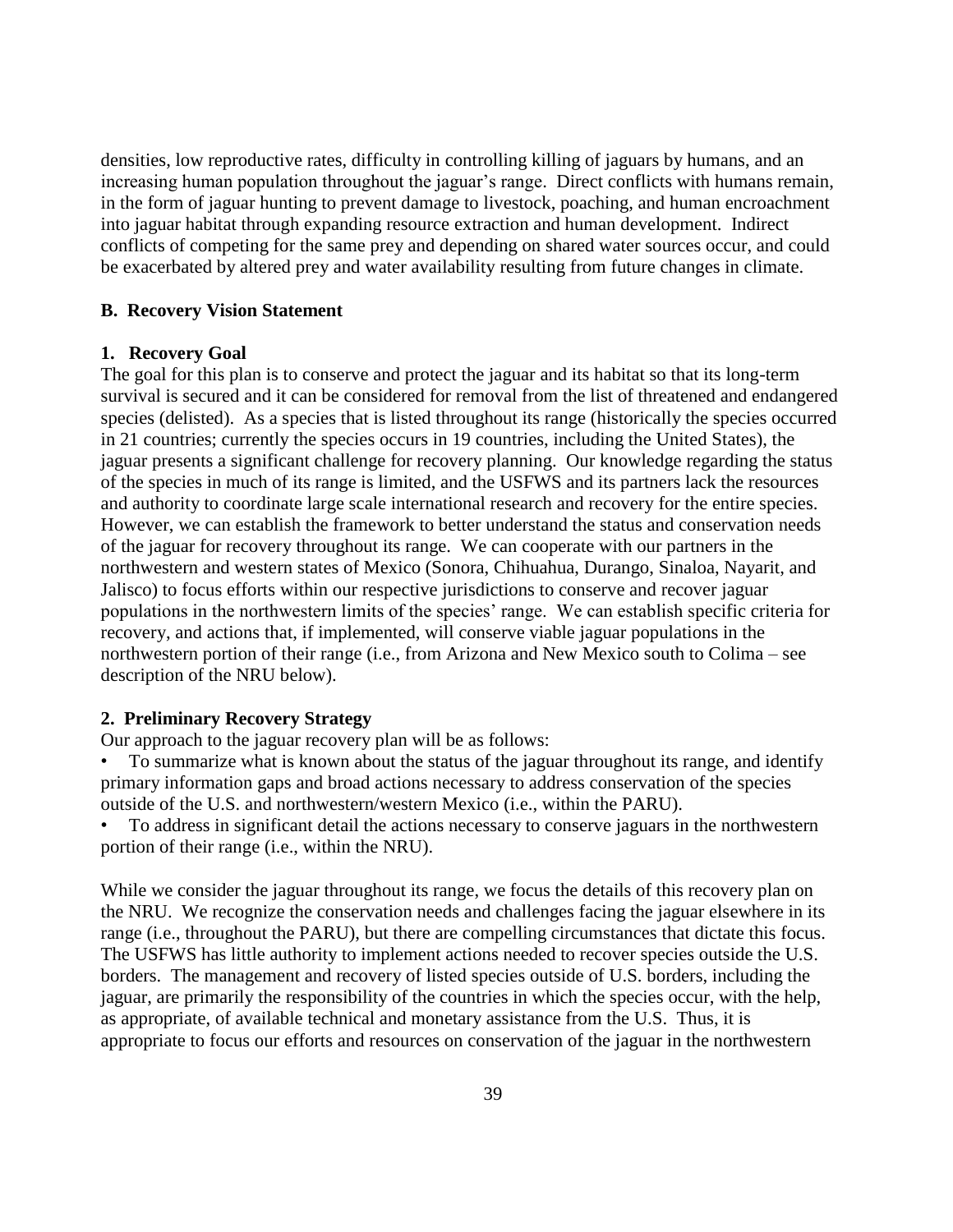part of its range as our contribution toward an international effort to conserve and recover the jaguar rangewide.

Recovery units are subunits of the listed species that are geographically or otherwise identifiable and essential to the recovery of the species. Recovery units are individually necessary to conserve genetic robustness, demographic robustness, important life history stages, or some other feature necessary for long-term sustainability of the species. Each designated recovery unit is critical to recovering the jaguar throughout its entire current range. Establishing recovery units is a useful tool for species occurring across wide ranges with multiple populations, varying ecological pressures, or different threats in different parts of their range. Recovery units are primarily delineated on a biological basis; however, boundaries may be modified to reflect differing management regimes. Recovery units are not necessarily self-sustaining viable units on their own, but instead need to be collectively recovered to ensure recovery of the entire listed entity.

Management units are subunits that might require different management, be managed by different entities, or encompass different populations. However, each management unit may not necessarily be essential to the recovery of the species, yet may provide a function within the unit that benefits the overall recovery unit. In this outline, the management unit falls entirely within the larger recovery unit (i.e., the NMU is a subset of the NRU).

#### Northwestern Recovery Unit

The NRU extends from south-central Arizona and extreme southwestern New Mexico, U.S. south through Jalisco, Mexico, (Figure 1) and is approximately  $222,197 \text{ km}^2 \ (85,791 \text{ mi}^2)$  in area:  $(32,081 \text{ km}^2 [12,386 \text{ mi}^2]$  in the U.S. and 190,116 km<sup>2</sup> [73,404 mi<sup>2</sup>] in Mexico). It is a logical recovery unit because: 1) it encompasses the current known range of the putative subspecies, *Panthera onca arizonensis*, and a portion of *P. o. hernandesii* (Hall 1981); 2) it includes two core areas (see definition above) and two highest priority Jaguar Conservation Units (Rabinowitz and Zeller 2010); 3) it has distinct ecological conditions (i.e., xeric habitat) that occur nowhere else in the species' range (Sanderson et al., 2002); 4) peripheral populations such as these are important genetic resources; and 5) peripheral populations may be beneficial to the protection of evolutionary processes and the environmental systems that are likely to generate future evolutionary diversity (Lesica and Allendorf 1995). This may be particularly important considering the potential threats of global climate change.

As described in the Distribution and Abundance section above, in the NRU, jaguars currently occur from the border of Colima and Jalisco north through Nayarit, Sinaloa, southwestern Chihuahua, Sonora, and southeastern Arizona. There are breeding populations in Sonora, Sinaloa, Nayarit, and Jalisco. Just south of the southern boundary of the NRU, jaguars may occur in very low densities. Colima has not had any verified jaguar sightings for more than 50 years (López-González, pers. comm. 2011); however, there have been credible jaguar reports from the state, mainly near the border with Jalisco (Núñez-Pérez, August 2, 2011, email to FWS). No jaguars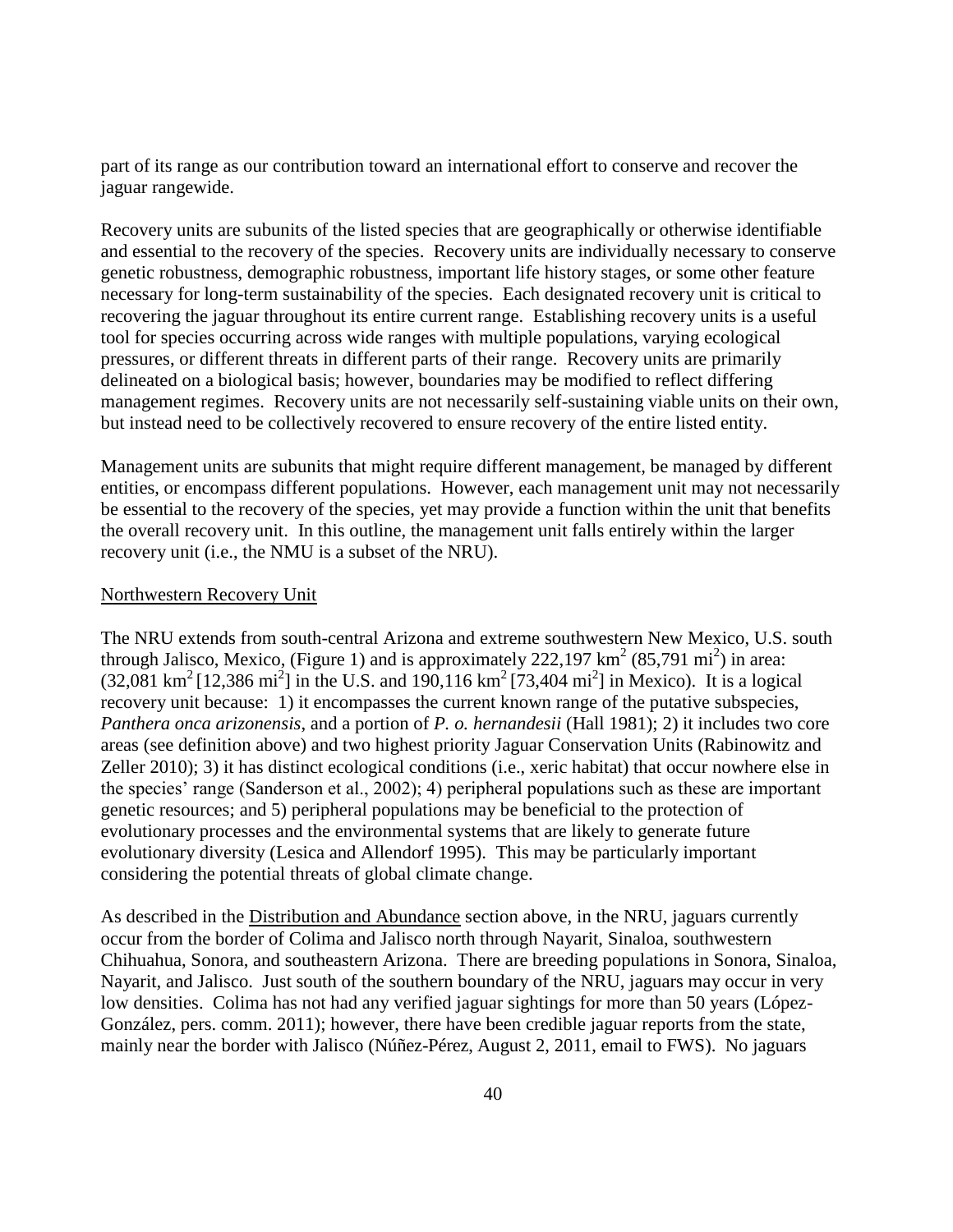have been documented in the northern part of the state of Michoacán for more than 50 years; however, jaguars have been confirmed in the last couple of years along the central coast of Michoacán. Although historically jaguars were present in the region, current habitat conditions in the Jalisco/Colima border area are likely not suitable to support jaguars or provide connectivity between the NRU and small extant populations in Guerrero, Oaxaca, and Chiapas. This poses a barrier for connectivity between the NRU and remaining jaguar populations along the pacific coast of Mexico into Central America. There is no verified connectivity between the Sierra Madre Occidental and the Sierra Madre Oriental. Zeller and Rabinowitz (2010) proposed a corridor between these mountain ranges but it seems unlikely that jaguars would use this corridor as it passes through one of the most arid regions of the Mexican plateau dominated by Chihuahuan desert.

In the U.S. portion of the NRU, including southeastern Arizona and extreme southwestern New Mexico, only male jaguars have been documented since 1950; the last female documented in this area was in 1949 (Brown and López-González 2001). No jaguars have been documented north of the NRU in the U.S. since 1963<sup>e</sup> (Brown and López-González 2001, Johnson et al. 2011). Hatten et al. (2005) hypothesize that current land use practices are limiting jaguar movement into central Arizona. In general, little is known about the current status of jaguars in Arizona and New Mexico; however, we anticipate that a three-year survey and monitoring effort, to be initiated soon in south-central and southeastern Arizona and extreme southwestern New Mexico, will provide more information. As more information is gathered on the distribution and status of jaguars within the NRU and adjacent areas, the boundaries of the NRU may need to be expanded or reconfigured.

In January and March 2011, the Conservation Breeding Specialist Group and the Jaguar Recovery Team conducted a population viability analysis (PVA), which can be a useful tool for investigating current and future demographic dynamics of jaguar populations in the northwestern portion of the species' range. *VORTEX*, a simulation software package written for PVA, was used as a vehicle to study the interaction of a number of jaguar life history and population parameters, and to test the effects of selected management scenarios. The results of the PVA suggest that jaguar populations in the central and southern portions of the NRU, namely those in Jalisco and southern/central Sonora, are of sufficient size to remain demographically viable as long as some level of dispersal acts to reduce the potentially deleterious effects that inbreeding depression may bring to a small and relatively isolated population. Moreover, this viability is critically dependent on at least minimal opportunities for population growth of key subpopulations in the absence of dispersal so that these areas can act as demographic source populations of dispersing individuals. The strength with which a source population can supply individuals for neighboring regions is critically dependent on its intrinsic capability for growth, itself a function of the threats imposed on it by local human activity.

 $\overline{a}$ 

<sup>e</sup> The validity of this record (a female jaguar killed in the White Mountains of Arizona) has been disputed. See Johnson et al. 2011 for further information.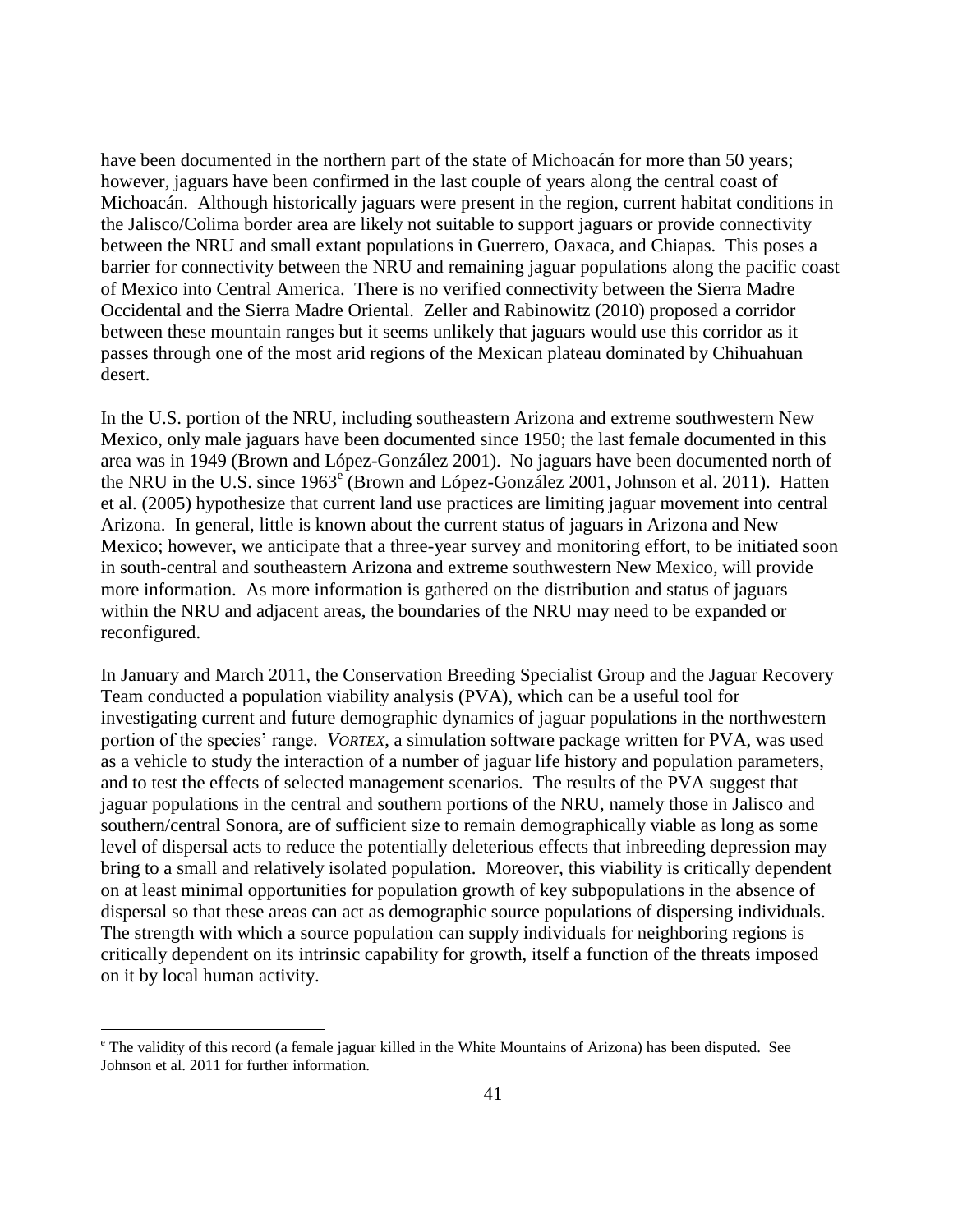### Northwestern Management Unit

Within the NRU, the NMU extends from south-central Arizona and extreme southwestern New Mexico, U.S. south through northeastern Sonora, Mexico, (Figure 1) and is approximately 74,832 km<sup>2</sup> (28,893 mi<sup>2</sup>); with (32,081 km<sup>2</sup> [12,386 mi<sup>2</sup>] in the U.S. and 42,751 km<sup>2</sup> [16,506 mi<sup>2</sup>] in Mexico). It is a logical management unit because it encompasses the secondary area north of the northwestern most core area (the Sonoran core area). Unlike other secondary areas, this secondary area does not connect two core areas; however, it may allow for expansion of the Sonoran core area.

# Pan American Recovery Unit

The PARU extends from Mexico to Argentina and encompasses 88 core areas and all corridors connecting these areas (Figure 2). Although general maps of this large unit may include peripheral areas, more refined maps would not include such areas (i.e., Texas or high mountain passes in the Andes) due to the lack of persistent presence in these parts.

# **3. Preliminary Recovery Objectives**

Recovery objectives collectively describe the specific conditions under which the goals for recovery of the jaguar will be met. These objectives apply to the recovery of the jaguar throughout its range and the five listing factors (see "Reasons for Listing/Threats" for a description of the five Listing Factors):

- 1) Assess, protect, and restore sufficient habitat to support viable populations of jaguars in the two recovery units (NRU and PARU) (Listing Factors A, E).
- 2) Mediate or mitigate the effects of human population growth and development on jaguar survival and mortality where possible (Listing Factors A, E).
- 3) Reduce direct human-caused (i.e., illegal and legal killing) mortality of jaguars (Listing Factor B).
- 4) Reduce illegal hunting of jaguar prey and improve regulation of legal hunting where appropriate (i.e., in cases where hunting is leading to significant reductions of jaguar prey) (Listing Factors B, E).
- 5) Maintain or improve genetic fitness, demographic conditions, and health of the jaguar (Listing Factors C, E).
- 6) Assure the long-term viability of jaguar conservation through partnerships, the development and application of incentives for landowners, application of existing regulations, and public education and outreach (Listing Factors A, B, D, E).
- 7) Practice adaptive management in which recovery is monitored and recovery tasks are revised by the USFWS in coordination with the Jaguar Recovery Team as new information becomes available. (Listing Factors A, B, C, D, E).
- 8) Support international efforts to ascertain the status and conservation needs of the jaguar in the two recovery units (NRU and PARU) (Listing Factors A, B, C, D, E).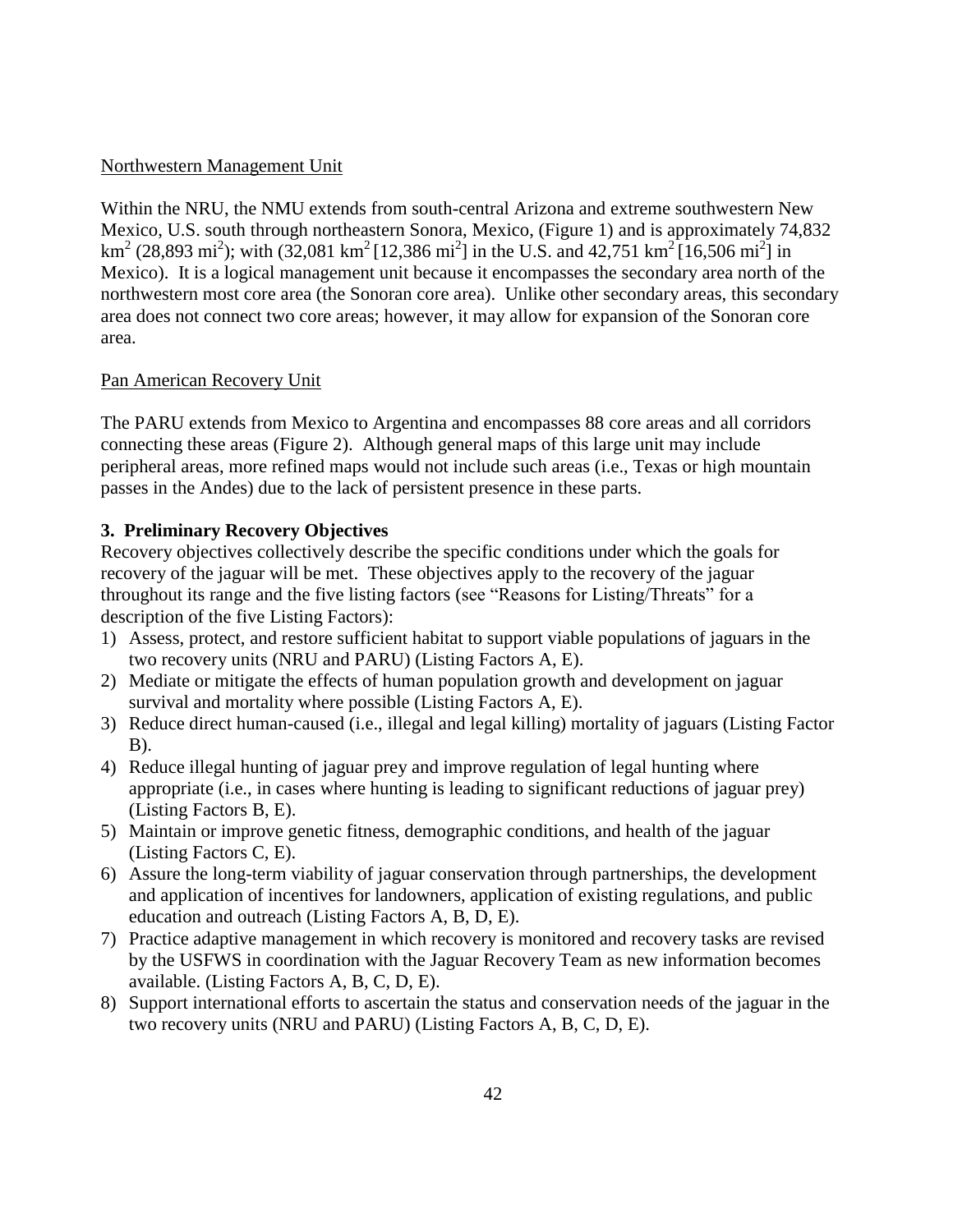# **4. Recovery Criteria**

Recovery criteria are the objective, measurable criteria that if met, provide a basis for determining whether a species can be considered for reclassification (downlisting to threatened status, or removing it from the list of threatened and endangered species [delisted]). Because the same five statutory factors must be considered in delisting as in listing, 16 U.S.C. § 1533 (a), (b), (c), the USFWS, in designing objective, measurable criteria, must address each of the five statutory delisting factors and measure whether threats to the [species] have been ameliorated (see Fund for Animals v. Babbitt, 903 F. Supp. 96 [D.D.C. 1995]). Recovery criteria will be presented in the recovery plan.

# Recovery Criteria for the Northwestern Recovery Unit – *To be developed.*

# Recovery Criteria for the Pan American Recovery Unit – *To be developed.*

Though specific recovery criteria will be presented in the recovery plan, in general, to recover jaguars key jaguar habitat must be protected from loss and fragmentation and jaguar populations and their prey must be protected from illegal killing. These protections will need to be wellestablished and remain in place after delisting to ensure the long-term viability of the species. Due to past habitat loss, it is unlikely that jaguars will be fully self-sustaining throughout their historical range; however, conservation of key jaguar habitat (including core and secondary areas) and populations will be critical to the recovery of jaguars. Recovery may include restoration of some historical habitats which could facilitate expansion of the current jaguar range; however a substantial increase in the number of jaguar populations is not anticipated.

# **C. Brief action plan for working with this vision**

Below are some preliminary recovery actions (not in order of priority) to help achieve the aforementioned goal and objectives. A more thorough list of prioritized actions will be developed for the recovery plan.

# Preliminary Recovery Actions common to the NRU and PARU:

- 1) Document jaguar presence in a reliable fashion.
- 2) Assess the habitat quality of occupied areas through some type of objective and defensible method.
- 3) Conduct studies to better understand the impacts of highways on jaguar movement and the effectiveness of under and overpasses and other design measures to facilitate jaguar movement across these highways.
- 4) Maintain and improve, when necessary, connectivity for movement of jaguars throughout the landscape and between populations to increase the long-term survival of subpopulations. This should include developing and maintaining highway under or overpasses and other design measures to facilitate jaguar movement where needed.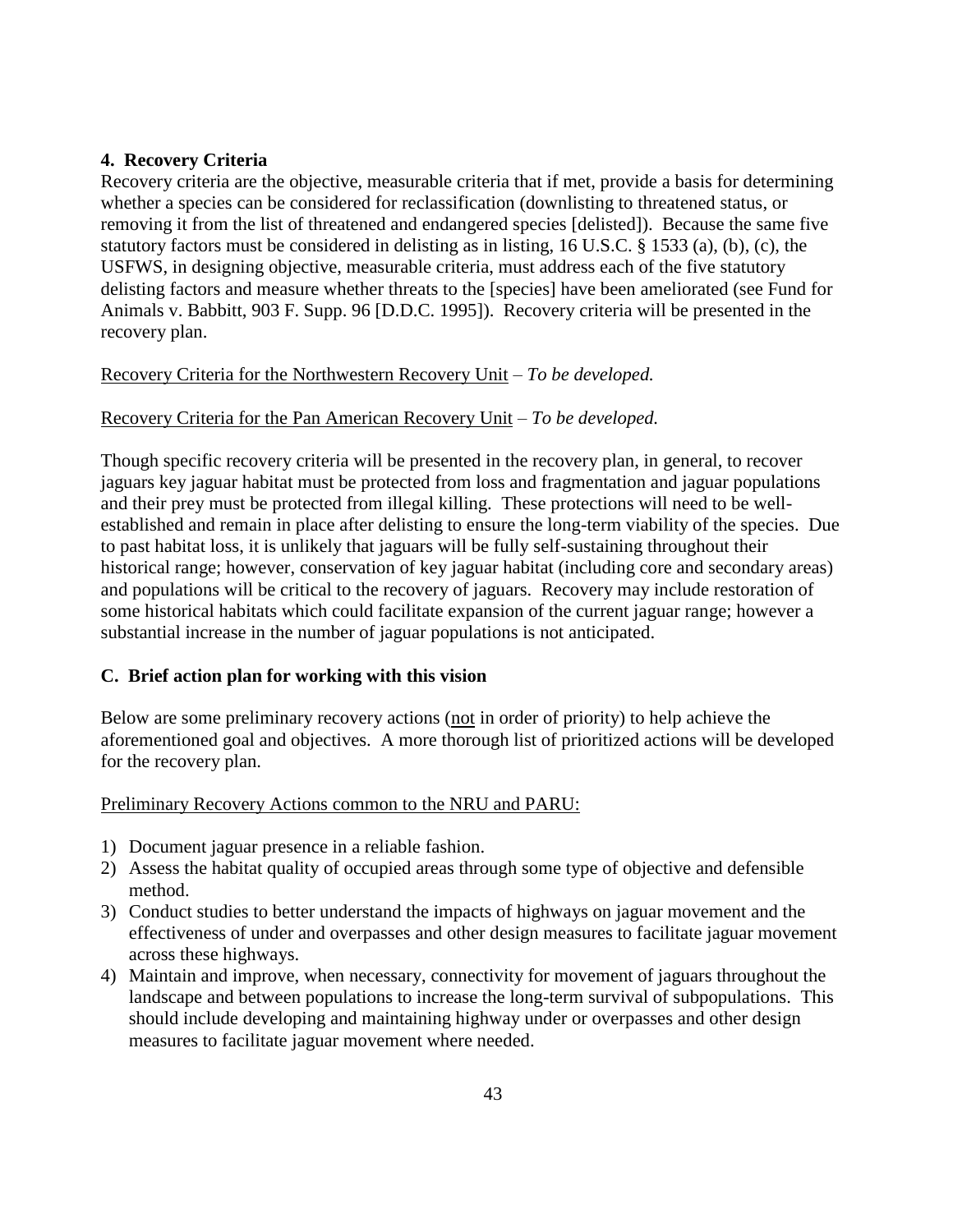- 5) Test and put in place conservation tools that 1) encourage the protection of jaguar habitat and corridors and 2) reduce illegal killing of jaguars. Although the tools will vary with the site, these are likely to include consideration of tax or other incentives (particularly economic incentives); enactment of new laws and enforcement of existing ones; research; and education programs to increase awareness of the value and current status of jaguars. Protection of jaguar habitat and corridors will not only help conserve jaguars, but will also improve ecosystem resiliency and the health of natural communities.
- 6) Reduce conflicts between jaguars and livestock through improvement of livestock management practices, which have been proven through field studies. Applying these practices may not eliminate jaguar killing of livestock, but it will reduce it and consequently the motivation for retaliatory killing of jaguars.
- 7) Reduce illegal and, where needed, legal hunting of jaguar prey through improved law enforcement programs and other programs aimed at developing alternative food sources for local communities.

# Preliminary Recovery Actions specific to the Northwestern Recovery Unit:

### *Research and monitoring*

- 8) Conduct surveys, using consistent methods in each area, for jaguars in (a) the northern Sonora secondary area, (b) northern Sinaloa secondary area, (c) southern Arizona, and (d) southwestern New Mexico. Surveys should last a minimum of three years to reflect year to year variation and be repeated in regular intervals.
- 9) Continue ongoing analyses and publication of habitat use by northern jaguars. Specifically, develop and implement rigorous, standardized methodologies to investigate and better understand habitat use (including use of corridors) of males and females across different regions of the NRU.
- 10) Obtain gender- and age-specific estimates of dispersal rates and travel distances.
- 11) Obtain accurate information on the drought cycle.
- 12) Obtain a better understanding of the extent to which poaching and depredation loss are compensatory with other types of mortality in order to conduct a more accurate PVA.
- 13) In conjunction with the aforementioned study, conduct a study of ungulate abundance and trends to better understand the relationship of prey populations and jaguars.
- 14) Characterize vegetation where jaguar and its prey occur to better understand water availability and vegetation structure necessary to support jaguars and their movements.
- 15) Obtain information on how climate change affects northern jaguar demography and ecology.
- 16) Conduct research to understand the impact of border security infrastructure and operations on jaguar movement.
- 17) Conduct research to understand the impact of subsistence hunting on jaguar prey species.
- 18) Conduct research to understand interspecific competition between jaguars and pumas, specifically focused on competition for prey.
- 19) Continue and expand studies to obtain more rigorous estimates of age-specific vital rates, including year to year variation.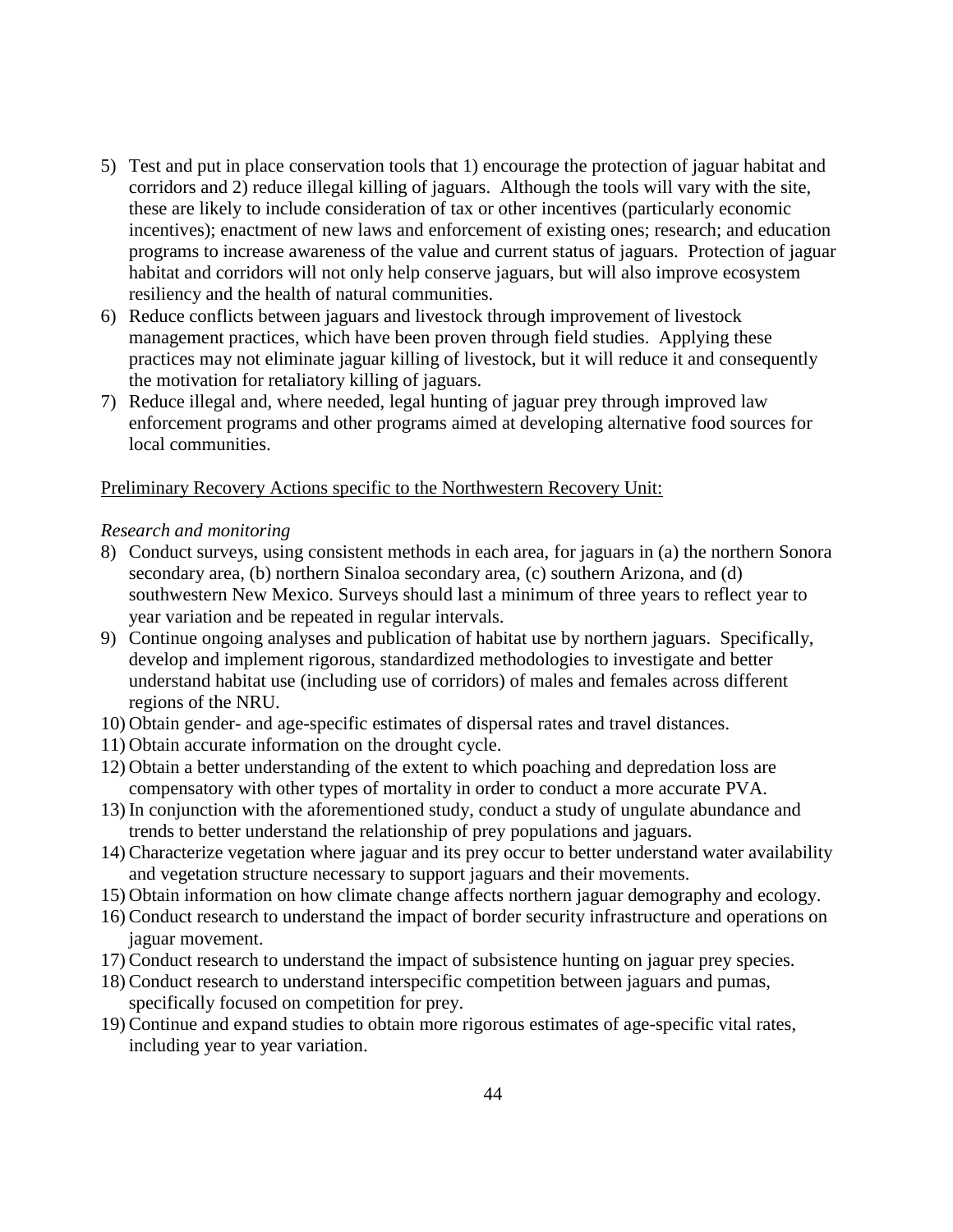- 20) Continue and expand studies to obtain more rigorous estimates of gender-specific vital rates, including year to year variation.
- 21) Continue and expand studies to obtain more rigorous estimates of region-specific vital rates, including year to year variation.

# *Partnerships*

22) Maintain existing collaborative local efforts to conserve jaguars and establish and maintain new collaborative efforts where possible (e.g. JAGCT in the borderlands and other efforts in the NRU).

# *Education and outreach*

23) Improve and increase landowner awareness of the importance of jaguars and their habitat.

# *Landowner Incentives*

- 24) Support ecotourism or other conservation efforts that promote the conservation of jaguars within the NRU.
- 25) Improve incentive programs for landowners within jaguar habitat in the NRU that support jaguar persistence, and increase the number of landowners enrolled in such programs.
- 26) Support and increase the number of ranchers enrolled in photo incentive programs (i.e., payment for jaguar photos) in the NRU.

# *Regulation and Enforcement*

- 27) Mitigate human activity, such as road and mine development, through improved regulation within jaguar habitat in the NRU.
- 28) Collaborate with Departments of Transportation, Regional Transportation Authorities, landowners, Department of Homeland Security, county planning offices, and others to voluntarily include jaguar conservation in their plans and activities.
- 29) Work with the Ministry of Communication and Transportation in Mexico to encourage the use of under or overpasses and other appropriate measures (i.e., guiding fences) that decrease the risk of mortality associated with roads and facilitate jaguar movement across roads in the NRU (i.e., Highway 2 in northern Sonora when it is expanded from two to four lanes [planned for 2013] and any other highways that impede or could impede jaguar movement).

# Preliminary Recovery Actions specific to the Pan American Recovery Unit *– To be developed.*

Actions that contribute to the conservation of core and secondary habitats and reduce illegal killing of jaguar and their prey should begin immediately where they are not being conducted and continue to be conducted where they have already begun. The USFWS will play an active role in initiating recovery actions for the jaguar in the U.S. and for supporting recovery actions outside of the U.S. Using funds provided by the Department of Homeland Security, the USFWS recently contracted the University of Arizona to conduct a three-year jaguar survey and monitoring effort in south-central and southeastern Arizona and extreme southwestern New Mexico to begin to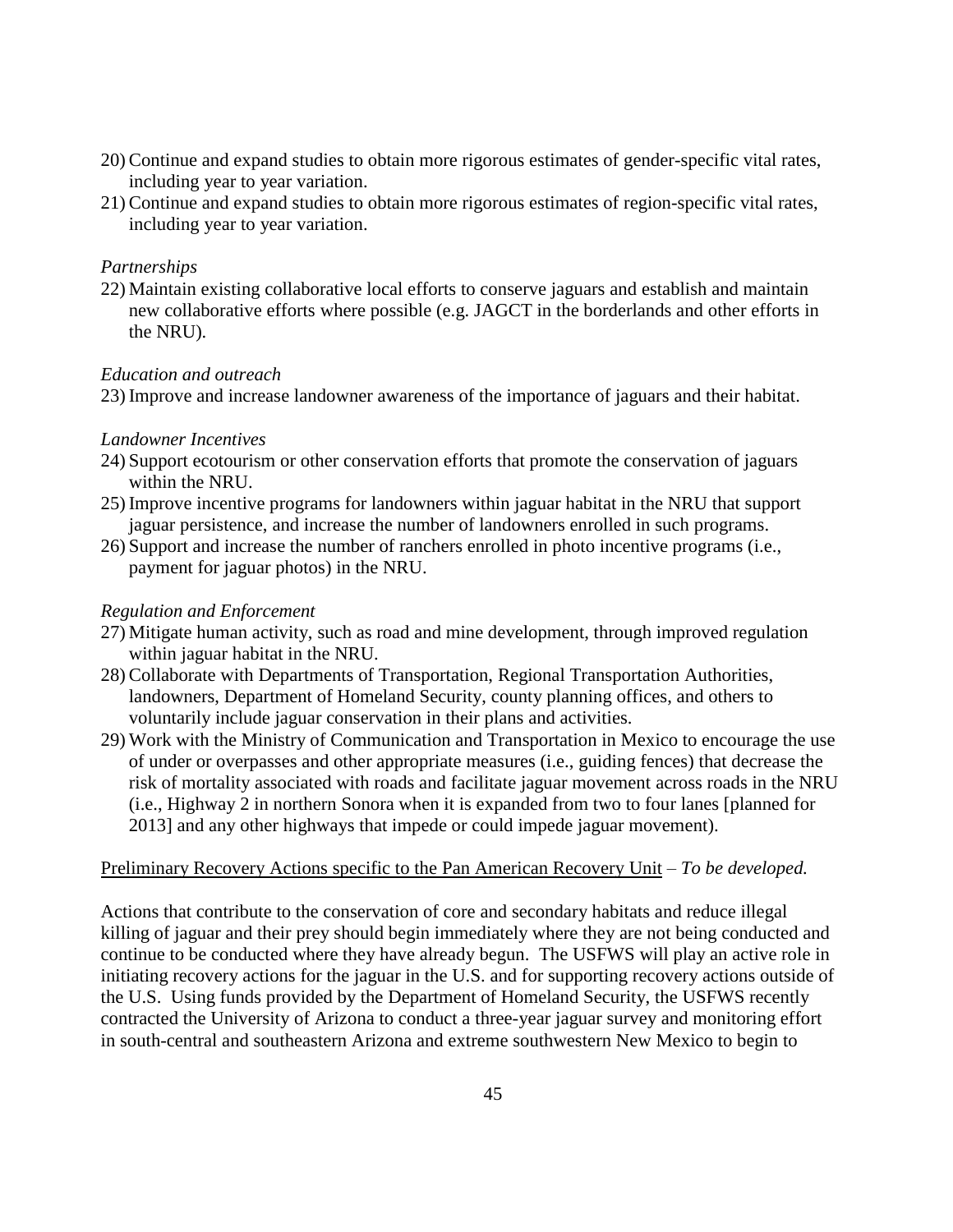address our research needs. Results of this study will be used to inform the implementation of future recovery actions in the U.S.

# **IV. PREPLANNING DECISIONS**

# **A. Will a recovery plan be prepared?** Yes

**B. Scope of the recovery plan:** Single species**,** focused on the Northwestern Recovery Unit for jaguar.

**C. Recovery Plan Coordinator:** Marit Alanen, USFWS's Jaguar Recovery Team Liaison.

**D. Plan preparer(s):** The recovery plan will primarily be authored by the Technical Subgroup of the Recovery Team working closely with the USFWS liaisons and the Implementation Subgroup of the Recovery Team. More specifically, the Recovery Team Technical Subgroup Co-leaders (one from the U.S. and one from Mexico) will have responsibility for writing portions of the plan and encouraging Technical and Implementation Subgroup authorship of other portions of the plan, as long as such input can be provided according to the schedule outlined above. The plan will reflect the input of both subgroups of the team. The Co-leaders, with the assistance of USFWS liaisons, will engage the Technical and Implementation Subgroups through regular teleconferences or meetings and reviews of draft plans.

# **E. Where will information sources and the administrative record be housed?** Arizona Ecological Services Office, Tucson

# **F. Will a recovery team be appointed?** Yes

# Recovery Team Expertise

The JRT, a binational team with members from the U.S. and Mexico, is composed of two subgroups: a Technical Subgroup (TS) and an Implementation Subgroup (IS). Both subgroups have nearly equal representation from the U.S. and Mexico. The Team has two Co-leaders, one from the U.S. and one from Mexico; both are members of the TS, though they serve as Co-leaders for the entire JRT.

# *Technical Subgroup of the Recovery Team*

The TS consists of feline ecologists, conservation biologists, and other experts, who will, among other tasks, advise the JRT and the USFWS on appropriate short- and long-term actions necessary to recover the jaguar.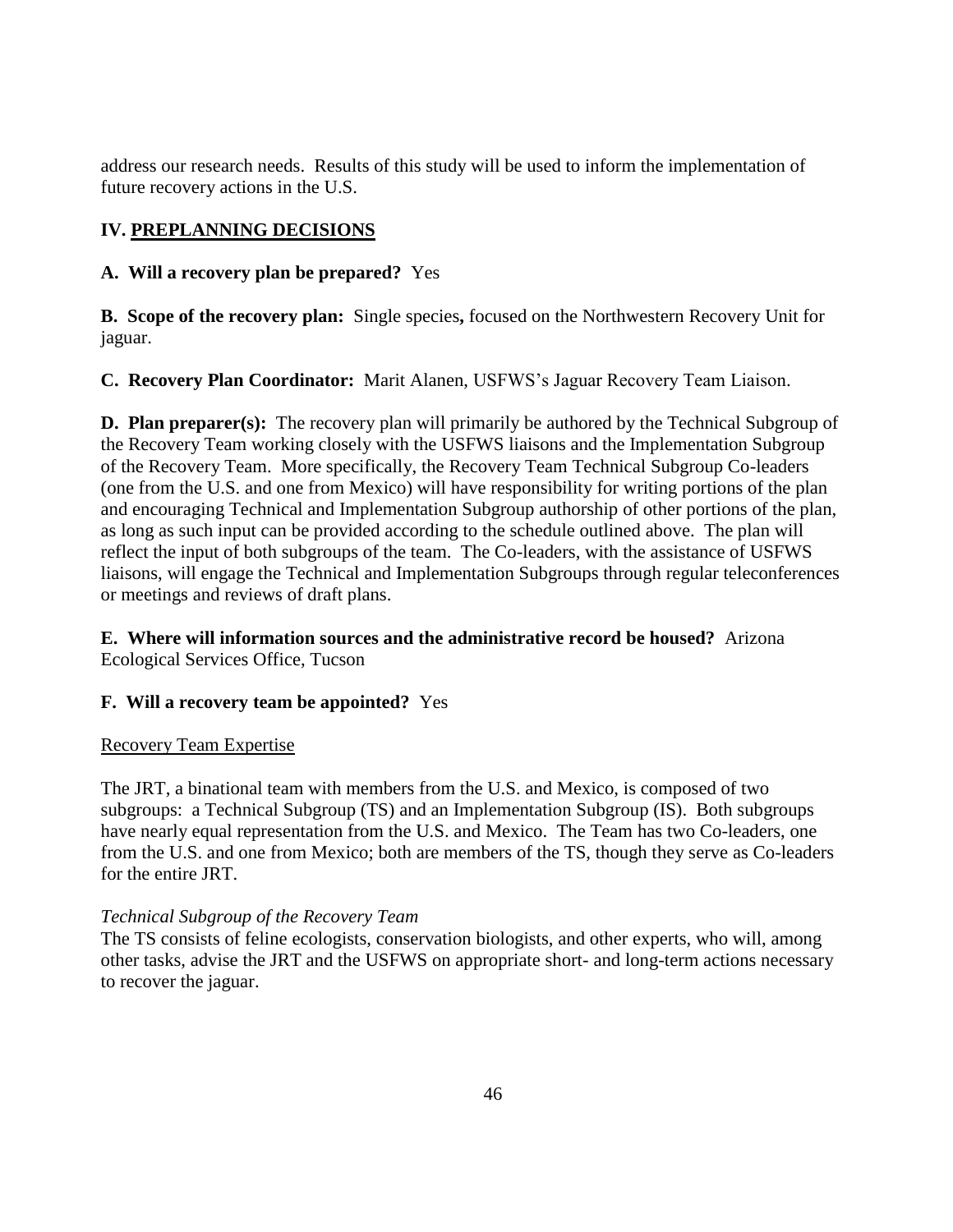#### *Implementation Subgroup of the Recovery Team*

The IS consists of members who will advise the TS, Co-leaders, and the USFWS on ways to achieve timely recovery with minimal social and economic impacts or costs. Specifically, the IS consists of landowners and land and wildlife managers, including, but not limited to, representatives of: Arizona Game and Fish Department; New Mexico Department of Game and Fish; U.S. Forest Service; Bureau of Land Management; USDA APHIS Wildlife Services; Customs and Border Protection; the Tohono O'odham Nation; the Malpai Borderlands Group; Altar Valley Conservation Alliance; Comisión Nacional de Áreas Naturales Protegidas; Comisión de Ecología y Desarrollo Sustentable del Estado de Sonora; Secretaría de Agricultura; Ganadería, Recursos Hidráulicos, Pesca y Acuacultura, Unión Ganadera Regional de Sonora, and Asociación para la Conservación del Jaguar en la Sierra Alta de Sonora, Sonora, Naturalia, Biodiversidad y Desarrollo Armónico, and private landowners in Arizona and Sonora.

If deemed appropriate, the IS will prepare a Participation Plan, which would become an Appendix to the Recovery Plan and would detail their recommendations on recovery action implementation. Arizona Game and Fish Department, New Mexico Department of Game and Fish, and the Tohono O'odham Nation will be full partners in developing the recovery plan pursuant to applicable regulations, policies, agreements, and memoranda of understanding.

**G. Production schedule for planning documents:** USFWS, Region 2, initiated the preparation of the recovery plan in fiscal year 2011. The USFWS policy establishes an 18-month time frame for preparation of a draft recovery plan with the final plan due within 2 ½ years of listing. No recovery plan was written for the species at the time of listing, and in 2007 the USFWS determined that a recovery plan would not promote the conservation of the species and therefore no plan was needed. Subsequently, the USFWS determined that a recovery plan would benefit the species. As a result, the USFWS aims to prepare a draft recovery plan by fall 2012 and a final plan by fall 2013.

As stated above, the USFWS is considering proposing critical habitat for the jaguar and will make that decision spring 2012. If critical habitat is proposed, by law, it can only be within the United States. Though designation of critical habitat is an internal USFWS task, documents developed by the Jaguar Recovery Team, including this recovery outline, and other relevant literature will be relied upon for the analysis.

**H. Key stakeholders:** In addition to the key stakeholders included in the subgroups, other stakeholders may also include agencies, organizations, institutions, and/or or individuals that take an interest in, contribute to, or are affected by recovery planning.

**I. Plan for stakeholder involvement in the recovery planning and/or implementation process:** As explained above, many stakeholders will be involved in the recovery planning process through their participation on the IS of the Jaguar Recovery Team. Locally-based implementation of recovery actions will be coordinated among the various partners and stakeholders that take an interest in, contribute to, or are affected by recovery planning.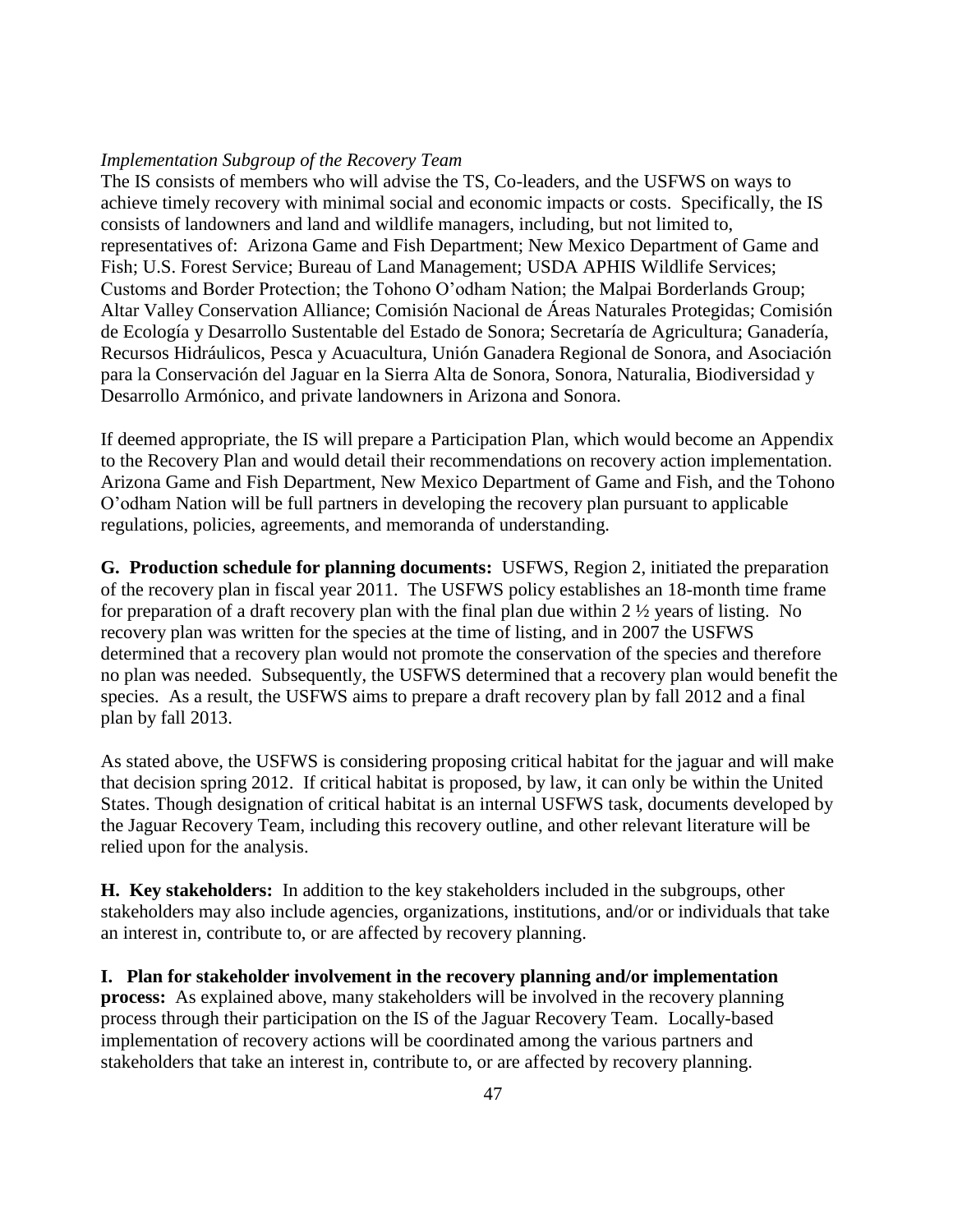Stakeholders will play a crucial role in plan development to ensure that recovery actions can be implemented effectively and in ways that minimize economic and social harm.

# Approval:

 $\epsilon$ 

Benjamin Wuggle<br>Benjamin Wuggle<br>Regional Director,<br>U.S. Fish and Wildlife Service, Region 2

 $\mathcal{A}^{\mathcal{A}}$ 

 $\bar{z}$ 

 $\ddot{\phantom{a}}$ 

 $Date_$ 

 $\epsilon$ 

 $\ddot{\phantom{1}}$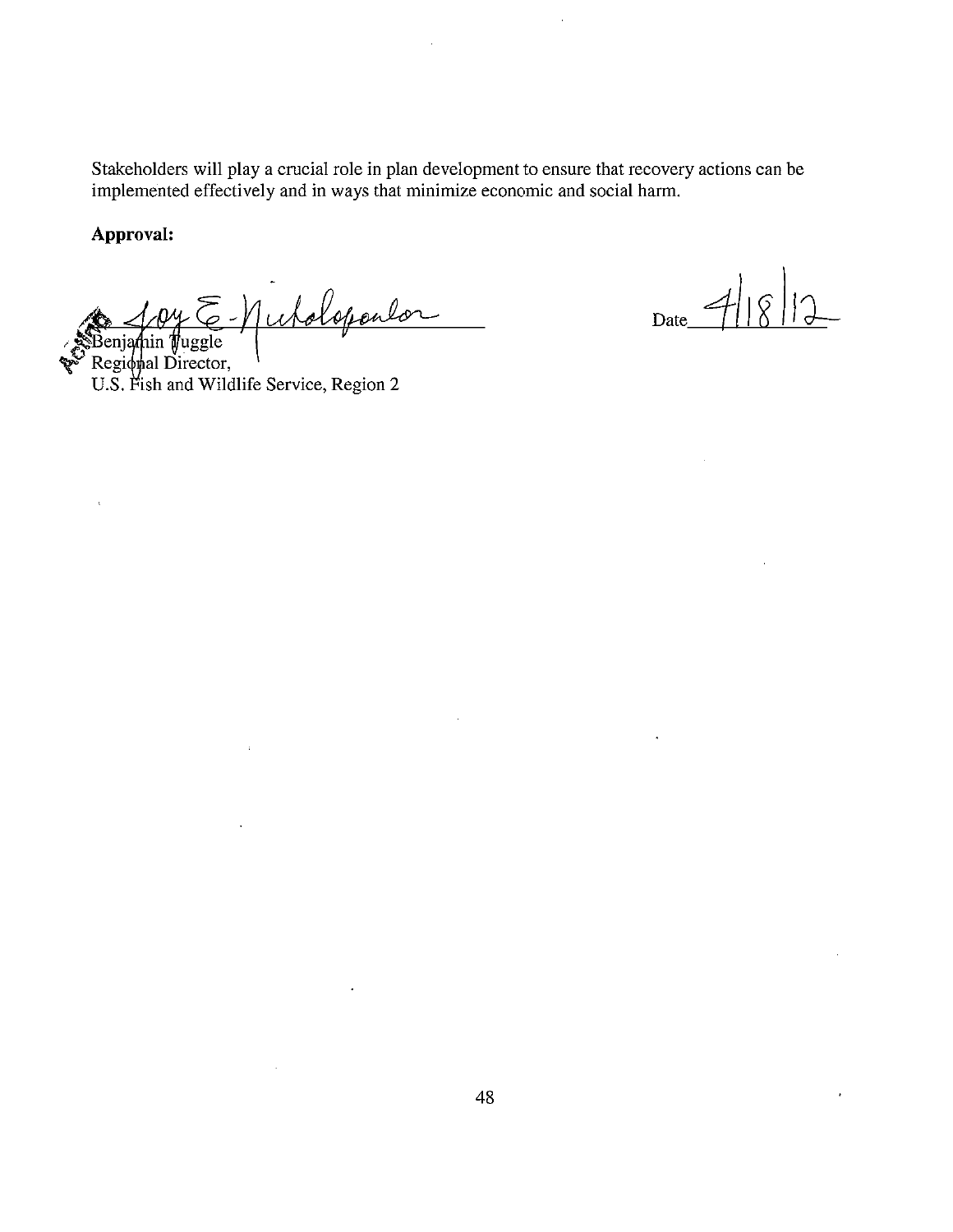#### **Literature Cited**

- Azuara, D., C. Manterola, E. Pallares, A. Soler, A. Rivera, I. Casaigne, D. Woolrich, R. Nuñez, A. Caso, S. Carvajal, J. Gutiérrez, J.C. Faller, E. Acosta, M. Calleja Alvarado, Á. Santamaría Ucán, E. Cruz, O. Moctezuma, G. Carreón, J.C. Bravo, C. Lopéz, D. Brousset Hernández, E. Saracho, O. Rosas, M. Aranda, F. Remolina, F. Cortes Villavicencio, P. Oropeza, R. Manriquez. 2010. Protocolo de Atención a Conflictos humano-jaguar por depredación de Ganado. Secretaría de Medio Ambiente y Recursos Naturales, México.
- Azuara, D., C.M. Manterola, E. Pallares, A. Soler, A. Rivera, D. Woolrich, R. Nuñez, A. Caso, J. Gutiérrez, J.C. Faller, E. Cruz, G. Carreón, M. Calleja Alvarado, Á. Santamaría Ucán. 2008. Diagnóstico Nacional de Atención a Conflictos de Depredación de Ganado por Grandes Felinos.
- Boydston, E.E. and C.A. López-González. 2005. Sexual differentiation in the distribution potential of northern jaguars (*Panthera onca*). Pp. 51-56 in Gottfried, G.J., B.S. Gebow, L.G. Eskew, and C.B. Edminster, comp., Connecting Mountain Islands and Desert Seas: Biodiversity and Management of the Madrean Archipelago II, RMRS-P-36, Rocky Mountain Research Station, Forest Service, Fort Collins, CO.
- Brousset, D.M. and A.A. Aguirre. 2007. Evaluación de salud de las poblaciones silvestres de jaguar como una estrategia para su conservación. Pp. 161-169 in Ceballos, G, C. Chávez, R. List y H. Zarza (editores). 2007. Conservación y manejo del jaguar en México: estudios de caso y perspectivas. Conabio - Alianza WWF- Telcel – Universidad Nacional Autónoma de México. México.

Brown, D.E. 1983. On the status of the jaguar in the Southwest. Southwestern Nat. 28:459-460.

- Brown DE. 1989. Cat fever. Game Country (May/June 1989):63-72.
- Brown, D.E. and C.A. López-González. 2001. Borderland jaguars: tigres de la frontera. University of Utah Press. 170 pp.
- Brown, D.E. and C.H. Lowe. Biotic Communities of the Southwest. Salt Lake City: University of Utah Press. 1994 (map originally printed in 1980).
- Brown J.H. and A. Kodric-Brown. 1977. Turnover rates in insular biogeography: effect of immigration on extinction. Ecology 58:445-9.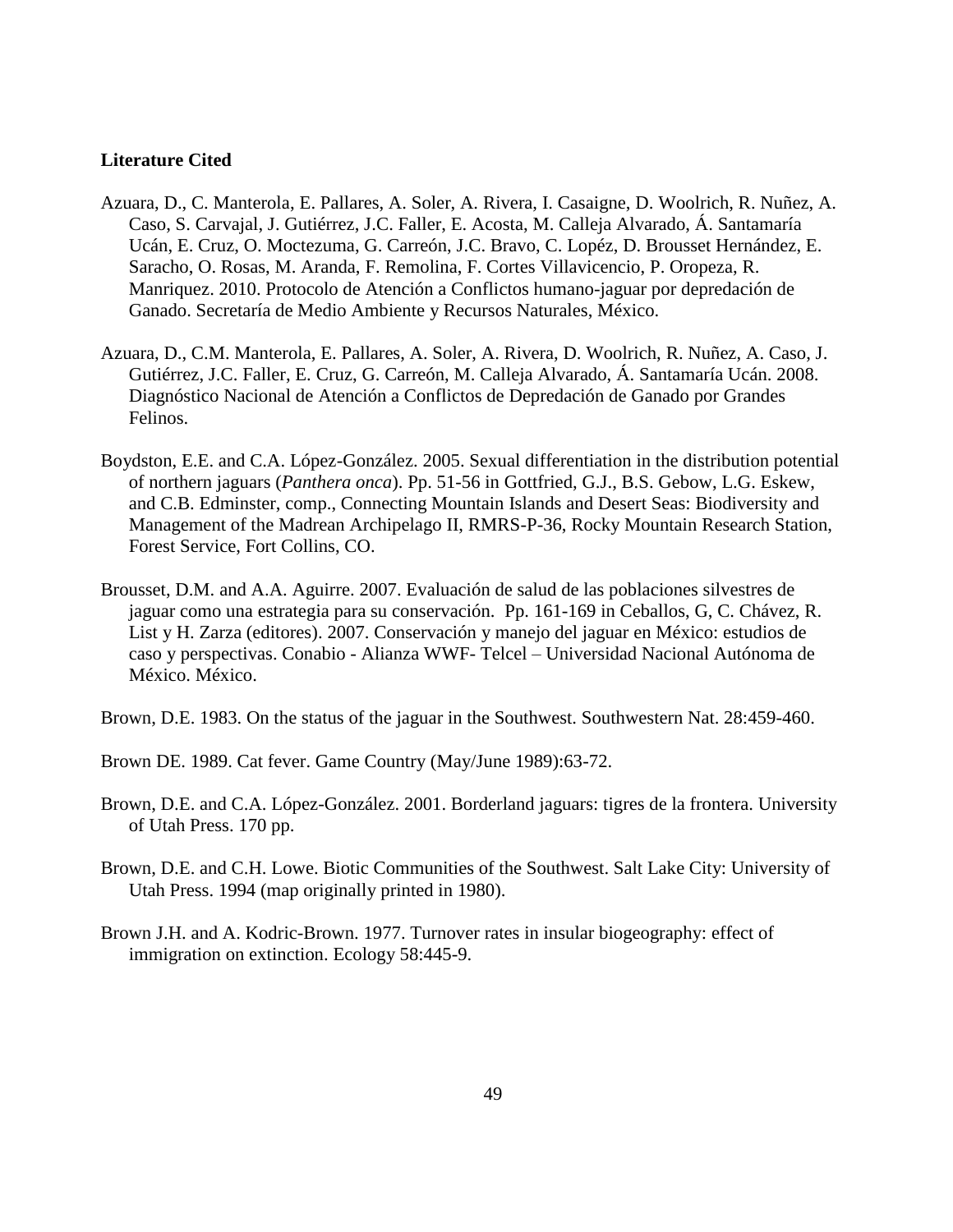- Carrillo, L., G. Ceballos, C. Chávez, J. Cornejo, J.C. Faller, R. List, and H. Zarza. 2007. Análisis de viabilidad de poblaciones y del hábitat del jaguar en México. Pp. 187-223 in Ceballos, G, C. Chávez, R. List y H. Zarza (editores). 2007. Conservación y manejo del jaguar en México: estudios de caso y perspectivas. Conabio - Alianza WWF- Telcel – Universidad Nacional Autónoma de México. México.
- Cavalcanti, S.M.C. 2008. Predator-prey relationships and spatial ecology of jaguars in the southern Pantanal, Brazil: implications for conservation and management [dissertation]. Utah State University, Logan, Utah.
- Cavalcanti, S.M.C. and E.M. Gese. 2009. Spatial ecology and social interactions of jaguars (*Panthera onca*) in the southern Pantanal, Brazil. Journal of Mammalogy 90(4):935-945.
- Caso, A., C. Lopez-Gonzalez, E. Payan, E. Eizirik, T. de Oliveira, R. Leite-Pitman, M. Kelly, and C. Valderrama. 2008. *Panthera onca*. In: IUCN 2010. IUCN Red List of Threatened Species. Version 2010.4. <www.iucnredlist.org>. Downloaded on 31 May 2011.
- Ceballos, G, C. Chávez, R. List y H. Zarza (editores). 2007. Conservación y manejo del jaguar en México: estudios de caso y perspectivas. Conabio - Alianza WWF- Telcel – Universidad Nacional Autónoma de México. México.
- Channell, R. and M.V. Lomolino. 2000. Dynamic biogeography and conservation of endangered species. Nature 403:84-86.
- Chávez, C., and G. Ceballos. 2006. Memorias del Primer Simposio. El Jaguar Mexicano en el Siglo XXI: Situación Actual y Manejo. CONABIO-Alianza WWF Telcel-Universidad Nacional Autónoma de México. México D.F.
- Chávez, C., G. Ceballos, R. Medellin, and H. Zarza. 2007. Primer censo nacional del jaguar. Pp. 133-141 in Ceballos, G, C. Chávez, R. List y H. Zarza (editores). 2007. Conservación y manejo del jaguar en México: estudios de caso y perspectivas. Conabio - Alianza WWF-Telcel – Universidad Nacional Autónoma de México. México.
- Colchero, F., D.A. Conde, C. Manterola, C. Chávez, A. Rivera, and G. Ceballos. 2010. Jaguars on the move: modeling movement to mitigate fragmentation from road expansion in the Mayan Forest. Animal Conservation 14: 158-166.
- Conde, D.A., F. Colchero, H. Zarza, N.L. Christensen Jr, J. Sexton, C. Manterola, A. Rivera, C. Chavez, D. Azuara, and G. Ceballos. 2010. Sex matters: modeling male and female jaguar habitat for conservation. Biological Conservation 143, 1980–1988.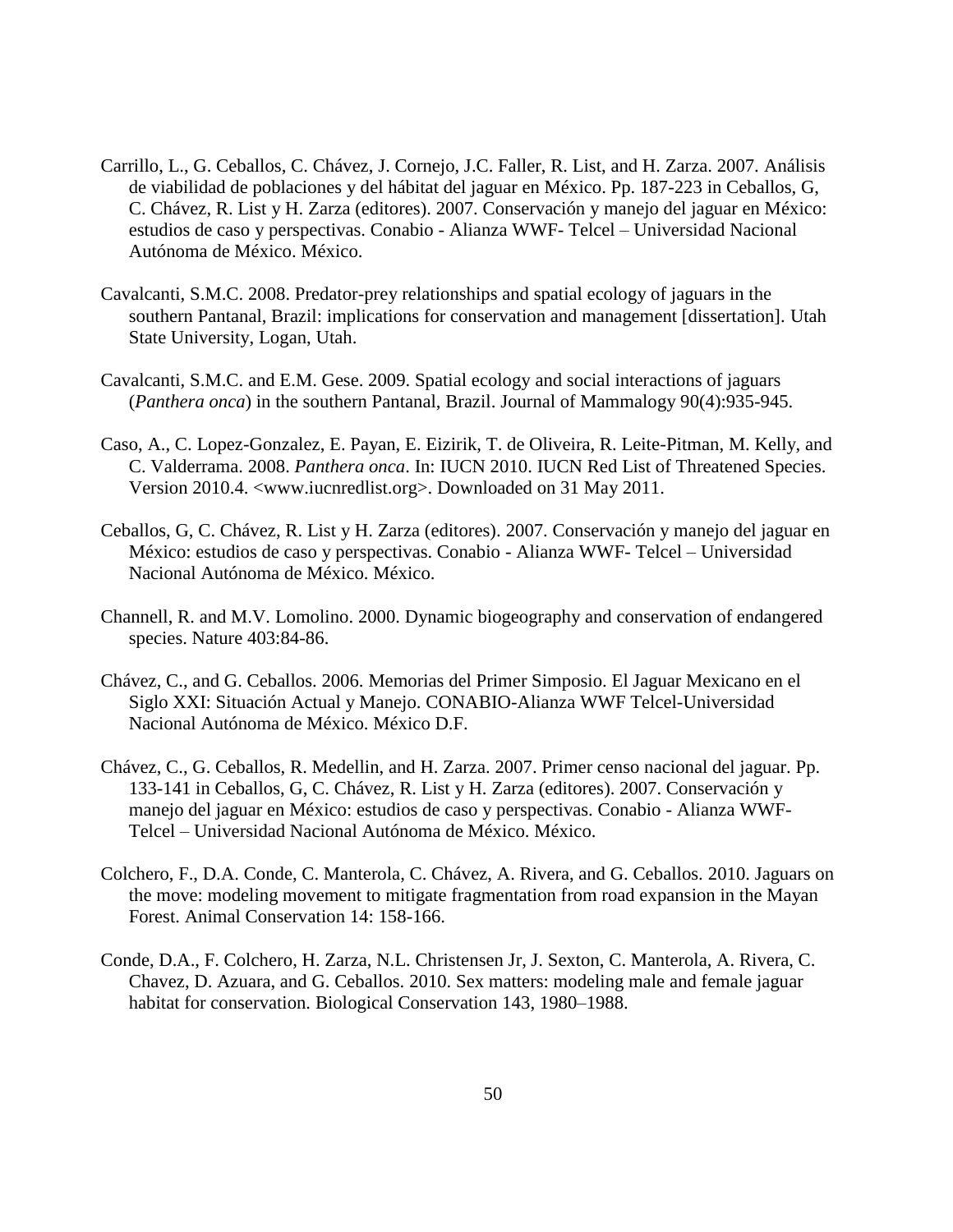- Crawshaw, P.G. and H.B. Quigley. 1991. Jaguar spacing, activity and habitat use in a seasonally flooded environment in Brazil. Journal of Zoology 223: 357-370.
- Da Silveira, R., E.E. Ramalho, J.B. Thorbjarnarson, and W.E. Magnusson. 2010. Depredation by Jaguars on Caimans and Importance of Reptiles in the Diet of Jaguar. Journal of Herpetology 44(3): 418-424.
- Ehrlich, P.R. and A.H. Ehrlich. 1992. The value of biodiversity. Ambio 21: 219-226.
- Eizirik, E., J.H. Kim, M. Menotti-Raymond, P.G. Crawshaw, S.J. O'Brien, and W.E. Johnson. 2001. Phylogeography, population history and conservation genetics of jaguars (*Panthera onca*, Mammalia, Felidae). Molecular Ecology 10: 65-79.
- Eizirik E, T. Haag, A.S. Santos, F.M. Salzano, L. Silveira, F.C.C Azevedo, and M.M. Furtado. 2008. Jaguar conservation genetics. Cat News Special Issue 4 – The Jaguar in Brazil.
- Emmons, L.H. 1999. Jaguar, *Panthera onca*. Pp. 236-237 *in* Wilson D.E., and S. Ruff, eds., The Smithsonian Book of North American Mammals, Smithsonian Institution Press, Washington D.C. xxvi +750pp.
- Furtado, M.M. and C. Filoni. 2008. Diseases and their role for jaguar conservation. CAT News Special Issue 4 – The Jaguar in Brazil.
- Garcia-Ramos, G. and M. Kirkpatrick. 1997. Genetic models of adaptation and gene flow in peripheral populations. Evolution 51:21-28.
- Government Accounting Office (GAO). 2007. Climate change: agencies should develop guidance for addressing the effects on federal land and water resources. GAO-07-863. <http://www.gao.gov/new.items/d07863.pdf>
- Grigione, M., A. Scoville, G. Scoville, and K. Crooks. 2007. Neotropical cats in southeast Arizona and surrounding areas: past and present status of jaguars, ocelots and jaguarundis. Mastozoología Neotropical, 14:189-199.
- Grigione, M.M., K. Menke, C. Lopez-Gonzalez, R. List, A. Banda, J. Carrera, R. Carrera, A.J. Giordano, J. Morrison, M. Sternberg, R. Thomas, and B. Van Pelt, 2009. Identifying potential conservation areas for felids in the USA and Mexico: integrating reliable knowledge across an international border. Oryx, 43, 78-86.
- Haag, T., A.S. Santos, D.A. Sana, R.G. Morato, L. Cullen Jr., P.G. Crawshaw Jr., C. de Angelo, M.S. Di Bitetti, F.M. Salzano, and E. Eizirik. 2010. The effect of habitat fragmentation on the genetic structure of a top predator: loss of diversity and high differentiation among remnant populations of Atlantic Forest jaguars (*Panthera onca*). Molecular Ecology 2010: 1-16.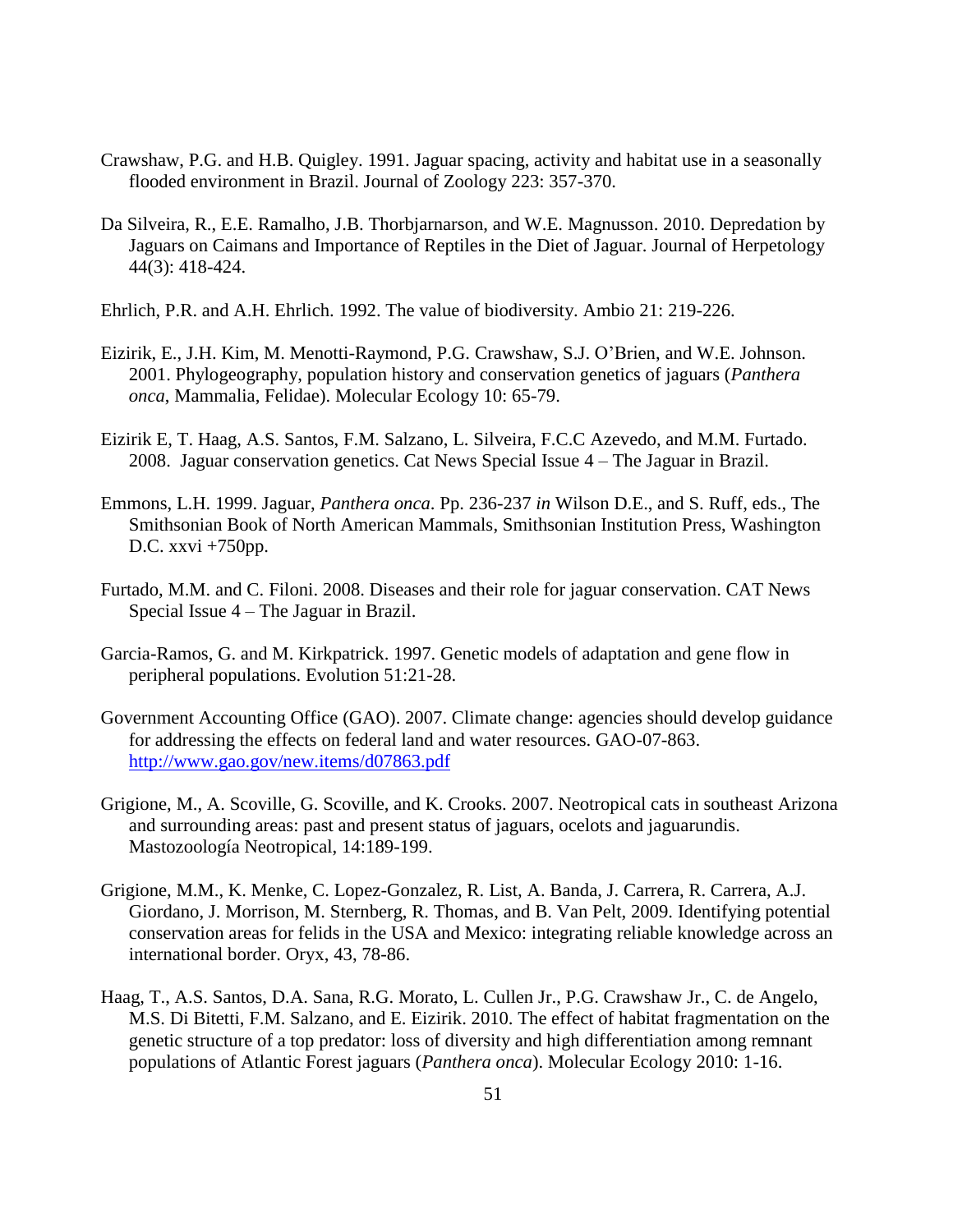Hall, E.R. 1981. The Mammals of North America. Blackburn Press.

- Hatten, J.R., A. Averill-Murray, and W.E. Van Pelt. 2002. Characterizing and mapping potential jaguar habitat in Arizona. Technical Report 203, Nongame and Endangered Wildlife Program, Arizona Game and Fish Department, Phoenix. 32pp.
- Hatten, J.R., A. Averill-Murray, and W.E. Van Pelt. 2005. A spatial model of potential jaguar habitat in Arizona. Journal of Wildlife Management 69(3):1024-1033.
- Johnson, D.H. 1980. The comparison of usage and availability measurements for evaluating resource preference. Ecology 61:65-71.b
- Johnson, T.B., W.E. Van Pelt, and J.N. Stuart. 2011. Jaguar conservation assessment for Arizona, New Mexico and Northern Mexico. Nongame and Endangered Wildlife Program, AGFD, Phoenix. 81pp.
- Johnson W.E., E.E. Eizirik, and S.J. O'Brien. 2002. Evolución y genética de poblaciones de jaguar: implicaciones para los esfuerzos futuros de conservación. Pp. 519-534 in Medellin, R.A., C. Equihua, C.L.B. Chetkiewicz, P.G. Crawshaw, Jr., A. Rabinowitz, K.H. Redord, J.G. Robinson, E.W. Sanderson, and A.B. Taber. 2002. El jaguar en el nuevo millenio. Fondo de Cultura Económica, Universidad Nacional Autónoma de México, Wildlife Conservation Society, México. 647pp.
- Lange, K.I. 1960. The jaguar in Arizona. Transactions of the Kansas Academy of Sciences 63:96- 101.
- Larson, S.E. 1997. Taxonomic re-evaluation of the jaguar. Zoo Biology 16:107-120.
- Leopold, A.S. 1959. Wildlife of Mexico. University of California Press, Berkeley. 568pp.
- López-González, C. A. and B. J. Miller. 2002. Do jaguars (*Panthera onca*) depend on large prey? Western North American Naturalist 62(2): 218–222.
- López-Gónzalez, C.A. and D. Brown. 2002. Pp. 379-391 in Medellin, R.A., C. Equihua, C.L.B. Chetkiewicz, P.G. Crawshaw, Jr., A. Rabinowitz, K.H. Redord, J.G. Robinson, E.W. Sanderson, and A.B. Taber, comps. 2002. El jaguar en el nuevo millenio. Fondo de Cultura Económica, Universidad Nacional Autónoma de México, Wildlife Conservation Society, México. 647pp.
- McCain, E.B. and J.L. Childs. 2008. Evidence of resident jaguars (*Panthera onca*) in the southwestern United States and the implications for conservation. Journal of Mammology, 89(1):1-10.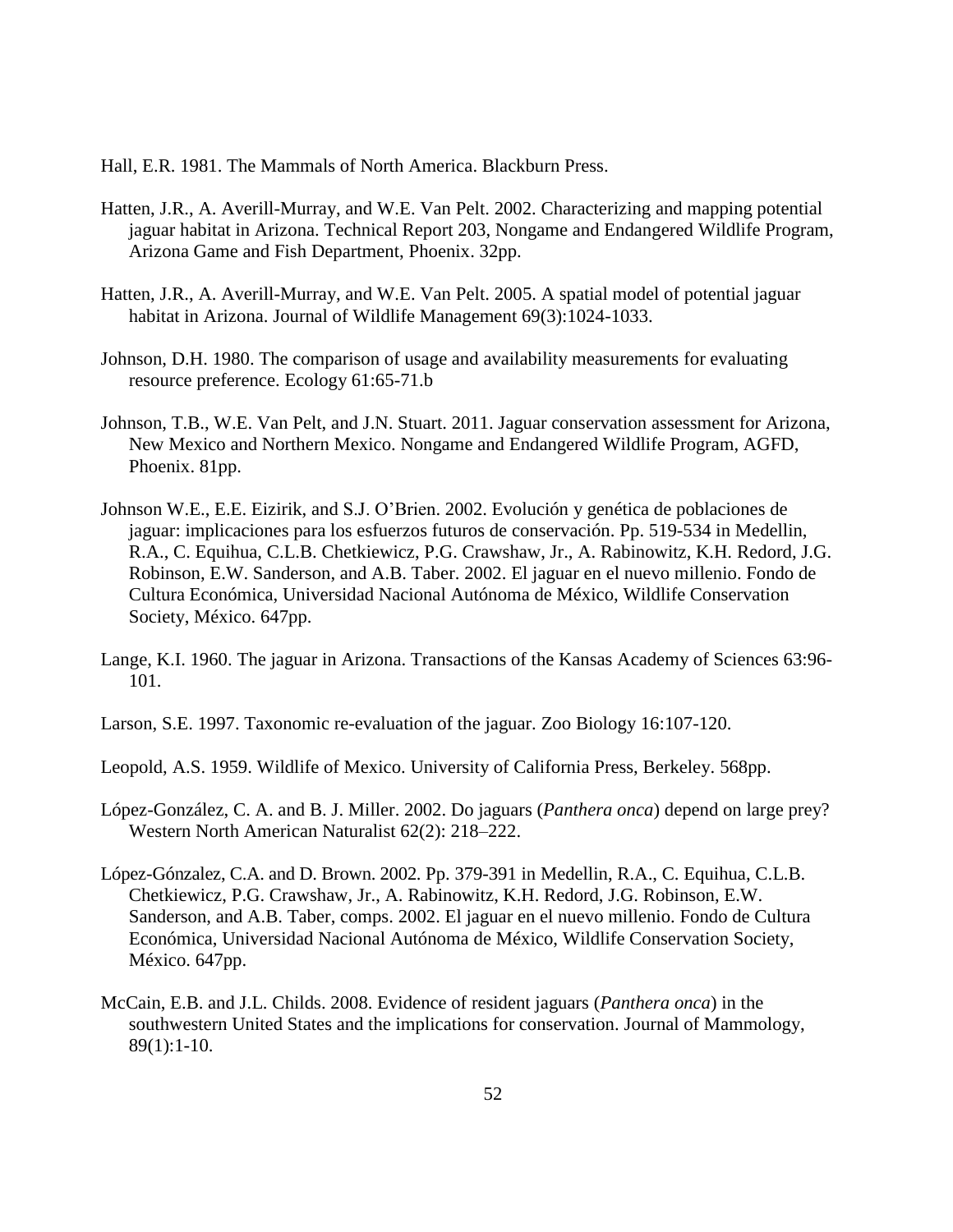- Medellin, R.A. 2009. The conservation of jaguars: A top priority for Latin America. Jaguar News  $35:2.$
- Medellin, R.A., C. Equihua, C.L.B. Chetkiewicz, P.G. Crawshaw, Jr., A. Rabinowitz, K.H. Redord, J.G. Robinson, E.W. Sanderson, and A.B. Taber, comps. 2002. El jaguar en el nuevo millenio. Fondo de Cultura Económica, Universidad Nacional Autónoma de México, Wildlife Conservation Society, México. 647pp.
- Menke, K.A., and C.L. Hayes. 2003. Evaluation of the relative suitability of potential jaguar habitat in New Mexico. Report to New Mexico Department of Game and Fish, Santa Fe, New Mexico. 31pp.
- Miller, B.J., R.P. Reading, and S.C. Forrest. 1996. Prairie night: black-footed ferrets and the recovery of endangered species. Washington DC: Smithsonian Institution Press.
- Monroy-Vichis, O., C. Rodríguez-Soto, M. Zarco-González, and V. Urios. 2007. Distribución, uso de hábitat y patrones de actividad el puma y jaguar en el estado de México. Pp 59-69 *in*  Ceballos, G, C. Chávez, R. List, y H. Zarza (editores). 2007. Conservación y manejo del jaguar en México: estudios de caso y perspectivas. Conabio - Alianza WWF- Telcel – Universidad Nacional Autónoma de México. México.
- National Marine Fisheries Service (NMFS). 2010. Interim Endangered and Threatened Species Recovery Planning Guidance, Version 1.3. (Adopted by the U.S. Fish and Wildlife Service August 2010). Silver Spring, MD. http://www.nmfs.noaa.gov/pr/recovery/.
- Navarro-Serment, C.J., C.A. López-González, J.P. Gallo-Reynoso. 2005. Occurrence of jaguars (*Panthera onca*) in Sinaloa, Mexico. Southwestern Naturalist, 50(1):102-105.
- Nielsen J.L., J.M. Scott, and J.L. Aycrigg. 2001. Endangered species and peripheral populations: cause for conservation. Endangered Species UPDATE 18(5):194-197.
- Nowak, R.M. 1975. Retreat of the jaguar. National Parks Conservation Magazine 49:10-13.
- Nowak RM. 1999. Walker's mammals of the world. 6th ed. Baltimore (MD): The Johns Hopkins University Press.
- Nowell, K. and Jackson, P. 1996. Wild Cats. Status Survey and Conservation Action Plan. IUCN/SSC Cat Specialist Group, Gland, Switzerland and Cambridge, UK.
- Núñez, R., B. Miller, and F. Lindzey. 2000. Food habits of jaguars and pumas in Jalisco, Mexico. Journal of Zoology, London, 252: 373-379.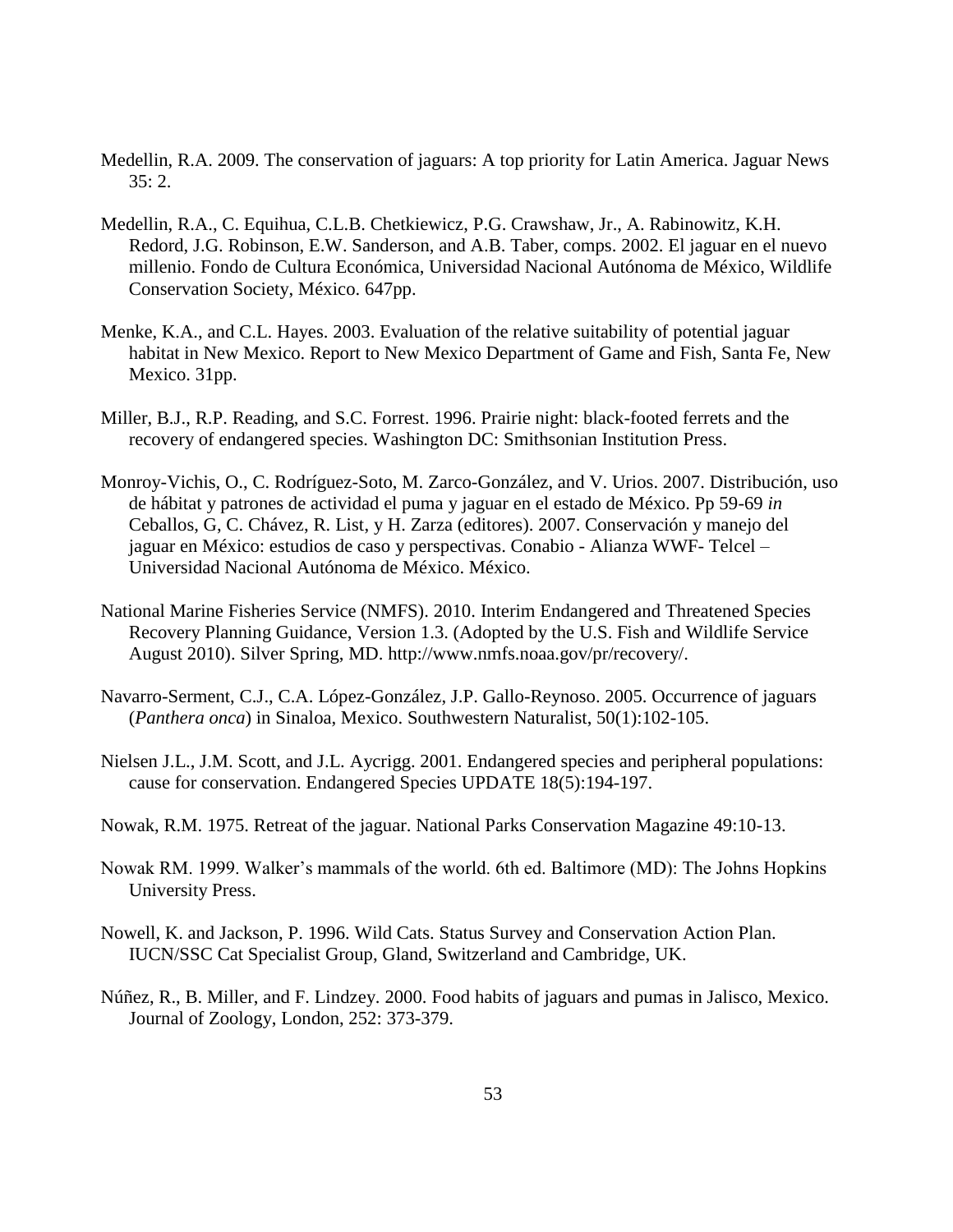- Núñez, R., B. Miller, and F. Lindzey. 2002. Ecología del jaguar en la reserva de la biosfera de Chamela-Cuixmala, Jalisco, México. Pp. 99-118 *in* Medellin, R.A.,C. Equihua, C.L.B. Chetkiewicz, P.G. Crawshaw, Jr., A. Rabinowitz, K.H. Redord, J.G. Robinson, E.W. Sanderson, and A.B. Taber, comps. 2002. El jaguar en el nuevo millenio. Fondo de Cultura Económica, Universidad Nacional Autónoma de México, Wildlife Conservation Society, México. 647pp.
- Núñez-Pérez, R. 2006. Área de actividad, patrones de actividad y movimiento del jaguar (*Panthera onca*) y del puma (*Puma concolor*), en la Reserva de la Biosfera "Chamela – Cuixmala", Jalisco. M.S. Thesis, Universidad Nacional Autónoma de México, México, D.F.
- Núñez-Pérez, R. 2011. Estimating jaguar population density using camera-traps: a comparison with radio-telemetry estimates. Journal of Zoology (2011) 1-7.
- Núñez-Pérez, R., J.R. Gomez-Jolly,E. Saracho, and V.H. Vazquez-Moran. 2010. Abundancia del jaguar (*Panthera onca*) y del ocelote (*Leopardus pardalis*) en la reserva de la biosfera de Marismas Nacionales, Nayarit. Memorias del X Congreso Nacional de Mastozoología y I Congreso Latinoamericano de Mastozoología. Universidad de Guanajuato, Gto, Gto. Nov. 2010.
- Panthera. 2011. Jaguars. [http://www.panthera.org/species/jaguar,](http://www.panthera.org/species/jaguar) accessed on June 13, 2011.
- Peterson A.T. 2001. Endangered species and peripheral populations: cause for reflection. Endangered Species UPDATE 18(2):30-31.
- Pulliam H.R. 1988. Sources, sinks and population regulation. American Naturalist 132: 652-661.
- Rabinowitz A. 1986. Jaguar: struggle and triumph in the jungles of Belize. New York: Arbor House.
- Rabinowitz, A. 1999. Present status of jaguars (*Panthera onca*) in the southwestern United States. The Southwestern Naturalist 44(1):96-100.
- Rabinowitz A.R and B. G. Nottingham Jr. 1986. Ecology and behaviour of the jaguar (Panthera onca) in Belize, Central America. Journal of Zoology 210:149-159.
- Rabinowitz, A. and K. Zeller. 2010. A range-wide model of landscape connectivity and conservation for the jaguar, *Panthera onca*. Biological Conservation, 143: 939-945.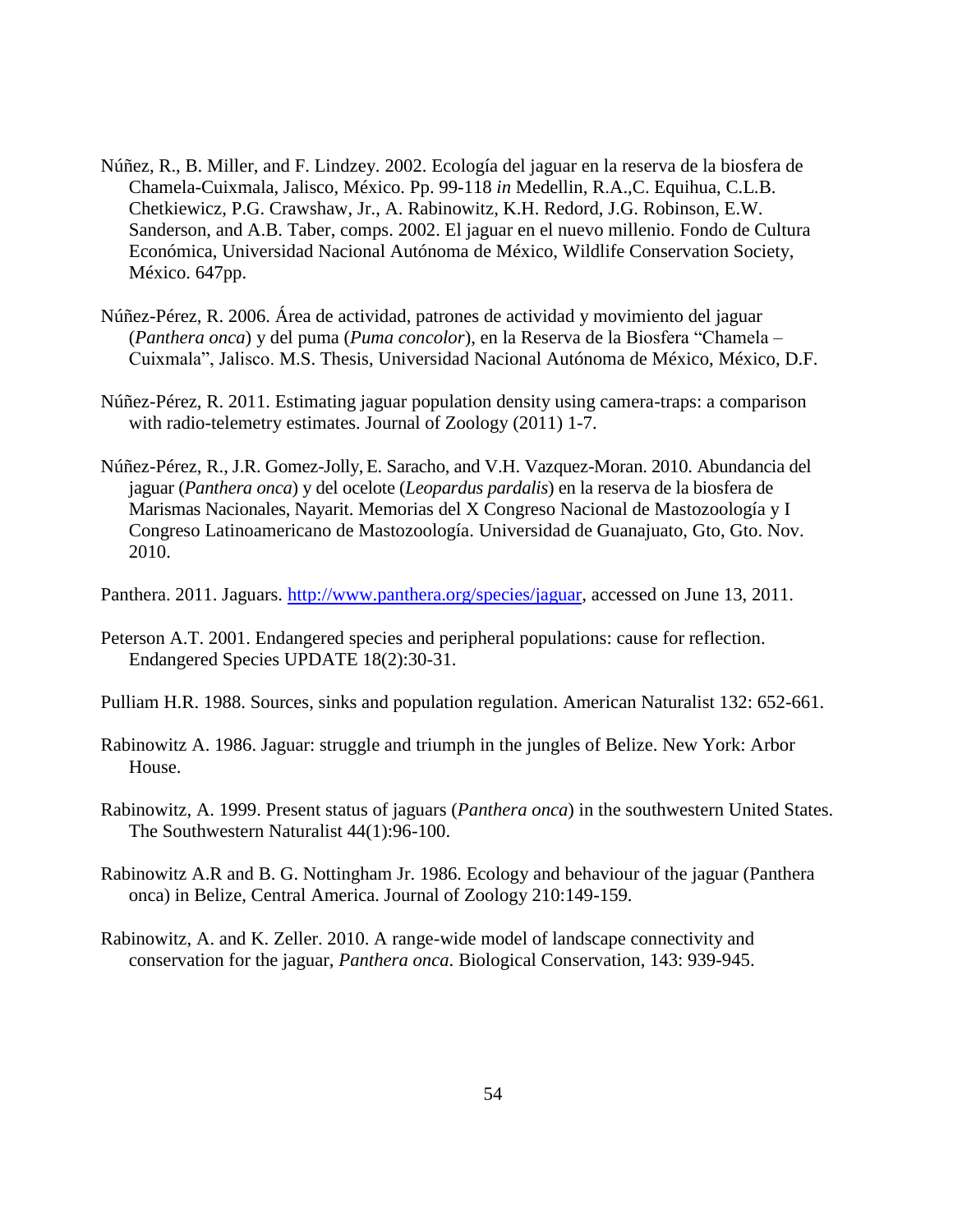- Ramírez-Flores, O.M. and P. Oropeza-Huerta. 2007. Acciones oficiales para la conservación del jaguar en México: perspectivas a mediano plazo. Pp. 171-178 in Ceballos, G, C. Chávez, R. List y H. Zarza (editores). 2007. Conservación y manejo del jaguar en México: estudios de caso y perspectivas. Conabio - Alianza WWF- Telcel – Universidad Nacional Autónoma de México. México.
- Robinson, M.J., C. Bradley, and J. Boyd. 2006. Potential habitat for jaguars in New Mexico. Report to AGFD (AGFD) from Center for Biological Diversity, Silver City, New Mexico.
- Rosas-Rosas O.C. 2006. Ecological status and conservation of jaguars (*Panthera onca*) in northeastern Sonora, Mexico. Ph.D. Dissertation, New Mexico State University, Las Cruces, New Mexico.
- Rosas-Rosas O.C., L.C. Bender, and R. Valdez. 2008. Jaguar and puma predations on cattle calves in northeastern Sonora, Mexico. Rangeland Ecology and Management 61(5):554-560.
- Rosas-Rosas O.C. and R. Valdez. 2010. The role of landowners in jaguar conservation in Sonora, Mexico. Conservation Biology 24(2):366-371.
- Rosas-Rosas O.C., L.C. Bender, R. Valdez. 2010. Habitat correlates of jaguar kill-sites of cattle in northeastern Sonora, Mexico. Human-Wildlife Interactions 4(1):103-111.
- Rosas-Rosas O.C. and L.C. Bender. In Review. Population status of jaguars (*Panthera onca*) and pumas (*Puma concolor*) in jaguar peripheral habitat in northeastern Sonora, Mexico. Acta Zoologica Mexicana.
- Ruiz-Garcia, M., E. Payan, A. Murillo, and D. Alvarez. 2006. DNA microsatellite characterization of the jaguar (*Panthera onca*) in Colombia. Genes & Genetic Systems, 81 (2): 115-127
- Sanderson, E.W., K.H. Redford, C.B. Chetkiewicz, R.A. Medellin, A.R. Rabinowitz, J.G. Robinson, and A.B. Taber. 2002. Planning to save a species: the jaguar as a model. Conservation Biology 16(1):58-72
- Schaller, G.B. 1972. The Serengeti lion: a study of predator-prey relations. University of Chicago Press, Chicago, Illinois, USA.

Schaller, G.B. 1993. The last panda. Chicago (IL): The University of Chicago Press.

SEMARNAT. 2010. NORMA Oficial Mexicana NOM-059-SEMARNAT-2010, Protección ambiental-Especies nativas de México de flora y fauna silvestres-Categorías de riesgo y especificaciones para su inclusión, exclusión o cambio-Lista de especies en riesgo. Secretaría de Medio Ambiente y Recursos Naturales, Jueves 30 de diciembre de 2010. Estados Unidos Mexicanos.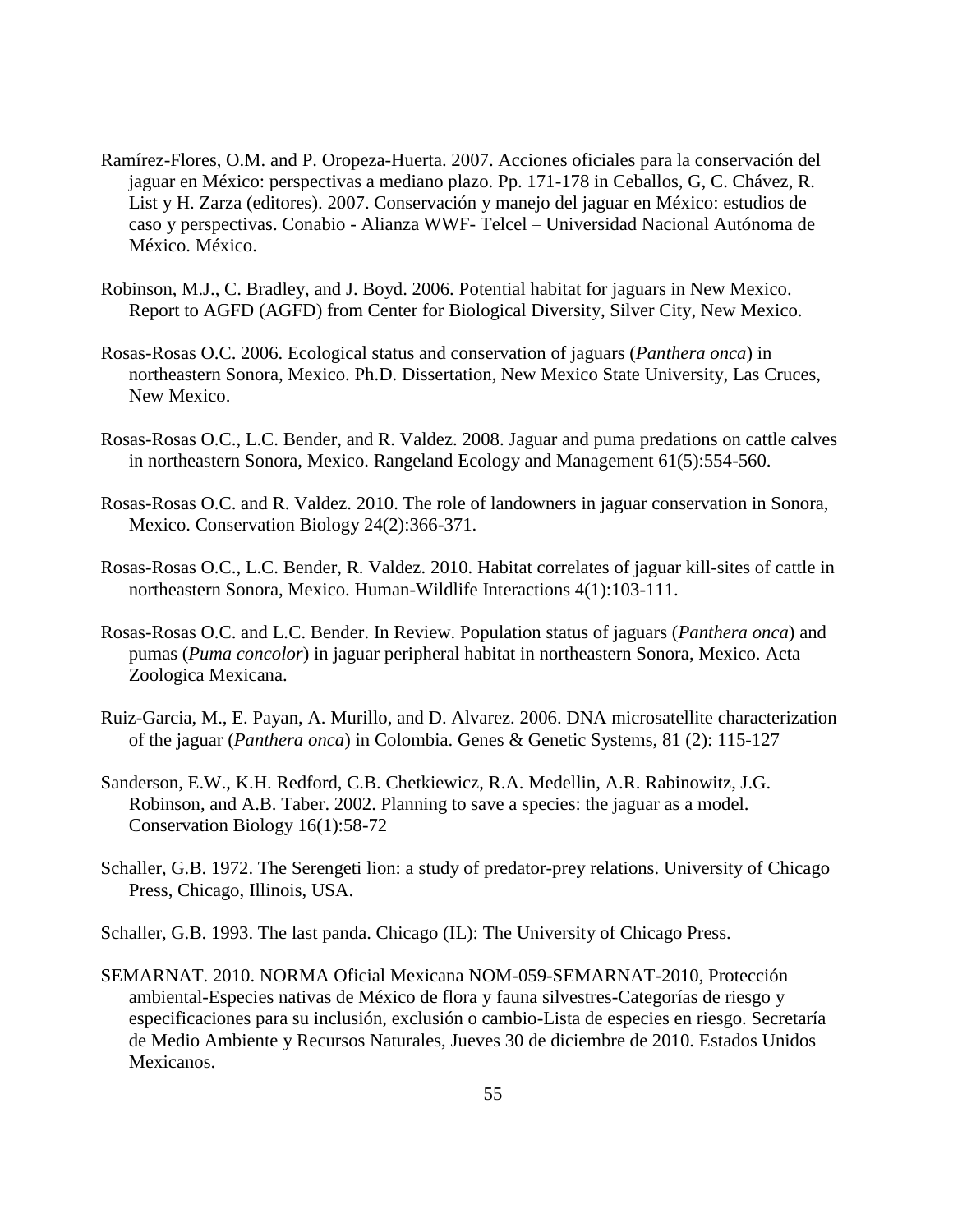Seymour, K.L. 1989. *Panthera onca*. Mammalian Species 340:1-9.

- Soisalo, M.K. and S.M.C. Cavalcanti. 2006. Estimating the density of a jaguar population in the Brazilian Pantanal using camera-traps and capture-recapture sampling in combination with GPS radio-telemetry. Biological Conservation 129: 487-496.
- Sunquist, F.C. and M.E. Sunquist. 2007. Jaguar (animal). Microsoft Encarta Online Encyclopedia 2007. Accessed May 24, 2007, [http://encarta.msn.com/encyclopedia\\_761554717/Jaguar\\_\(animal\).html](http://encarta.msn.com/encyclopedia_761554717/Jaguar_(animal).html)

Swank, W.G. and J.G. Teer. 1989. Status of the jaguar - 1987. Oryx 23:14-21.

- Tewes, M.E. and D. Schmidly. 1987. The neotropical felids: jaguar, ocelot, margay, and jaguarundi. Pp. 696-712 *in* Novak, M., J.A. Baker, M.E. Obbard, and B. Malloch, eds., Wild Furbearer Management and Conservation in North America, Ontario Ministry of Natural Resources, Toronto, Ontario, Canada.
- U.S. Department of Agriculture Foreign Agricultural Service (USDA-FAS). 2012. Global Agricultural Information Network Report, January 30, 2012. GAIN Report MX2007. http://gain.fas.usda.gov/Recent%20GAIN%20Publications/Mexico%20Plans%20to%20Addre ss%20Exceptional%20Drought\_Mexico\_Mexico\_1-30-2012.pdf
- U.S. Fish and Wildlife Service. 1990. Listed Cats of Texas and Arizona Recovery Plan (with Emphasis on the Ocelot. U.S. Fish and Wildlife Service, Region 2, Albuquerque, New Mexico. 131pp.
- U.S. Fish and Wildlife Service. 1999. Biological opinion on the Nationwide Wildlife Services Program on the Jaguar. Arizona Ecological Services Office, June 22, 1999.
- U.S. Fish and Wildlife Service. 2007. Biological opinion on the U.S. Customs and Border Protection proposed pedestrian fence along the U.S. and Mexico border near Sasabe, Pima County; Nogales, Santa Cruz County; and near Naco and Douglas, Cochise County. Arizona Ecological Services Office, Tucson, August 29, 2007.
- U.S. Fish and Wildlife Service. 2008. Biological Opinion on Secure Border Initiative (SBInet) Tucson West Tower Project, Ajo, Tucson, Casa Grande, Nogales, and Sonoita Stations Area of Operation, U.S. Border Patrol, Tucson Sector, Arizona. Arizona Ecological Services Office, Tucson, September 4, 2008.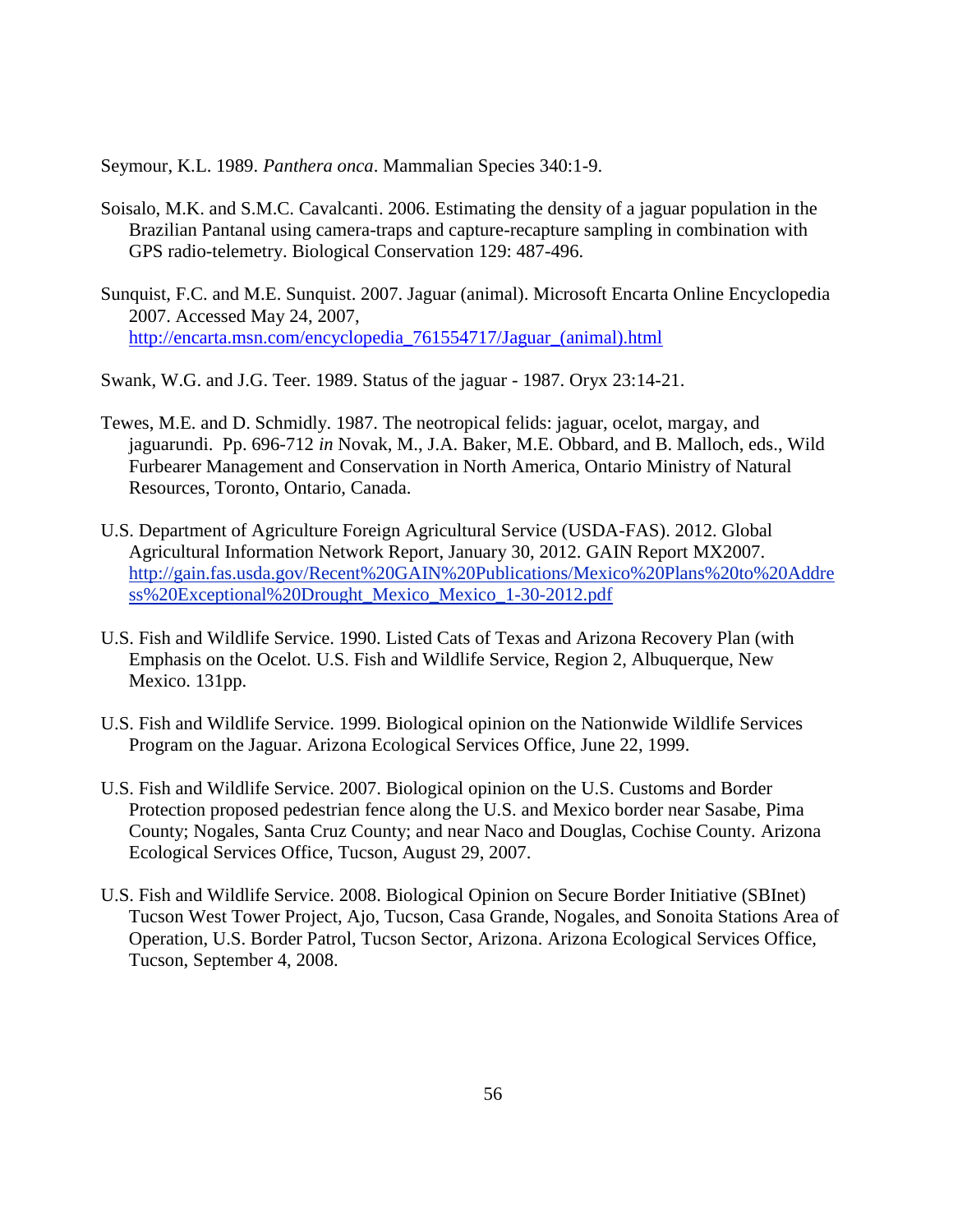- Valdez, R., A. Martínez-Mendoza, O.C. Rosas-Rosas. 2002. Componentes históricos y actuales del hábitat del jaguar en el noroeste de Sonora, México. Pp. 367-377 *in* Medellin, R.A., C. Equihua, C.L.B. Chetkiewicz, P.G. Crawshaw, Jr., A. Rabinowitz, K.H. Redord, J.G. Robinson, E.W. Sanderson, and A.B. Taber, comps. 2002. El jaguar en el nuevo millenio. Fondo de Cultura Económica, Universidad Nacional Autónoma de México, Wildlife Conservation Society, México. 647pp.
- Wildlife Conservation Society. 2007. Save the jaguar. http://savethejaguar.com/, accessed April, 2007.
- Wozencraft W.C. 2005. Order Carnivora. P 532-628 in Wilson D.E. and D.M. Reeder (editors). 2005. Mammal species of the world: a taxonomic and geographic reference. Baltimore (MD): Johns Hopkins University Press.
- Zarza, H., C. Chávez, and G. Ceballos. 2007. Uso de hábitat del jaguar a escala regional en un paisaje dominado por actividades humanas en el sur de la península de Yucatán. Pp 101-110 in Ceballos, G, C. Chávez, R. List y H. Zarza (editores). 2007. Conservación y manejo del jaguar en México: estudios de caso y perspectivas. Conabio - Alianza WWF- Telcel – Universidad Nacional Autónoma de México. México.
- Zarza, H., C. Chávez, and G. Ceballos. 2010. Asesoría para la coordinación e integración de los trabajos realizados sobre las poblaciones de jaguar en México. Instituto de Ecología, Universidad Nacional Autónoma de México. México.
- Zeller, K. 2007. Jaguars in the New Millenium Data Set Update: The State of the Jaguar in 2006. Unpublished Report. Wildlife Conservation Society, Bronx, New York, USA.
- Zeller, K.A. and Rabinowitz, A. 2011. Using Geographic Information Systems for Range-Wide Species Conservation Planning. In: C.J. Dawsen (Ed.) Geographic Information Systems. Nova Science Publishers, Inc., Hauppauge, NY.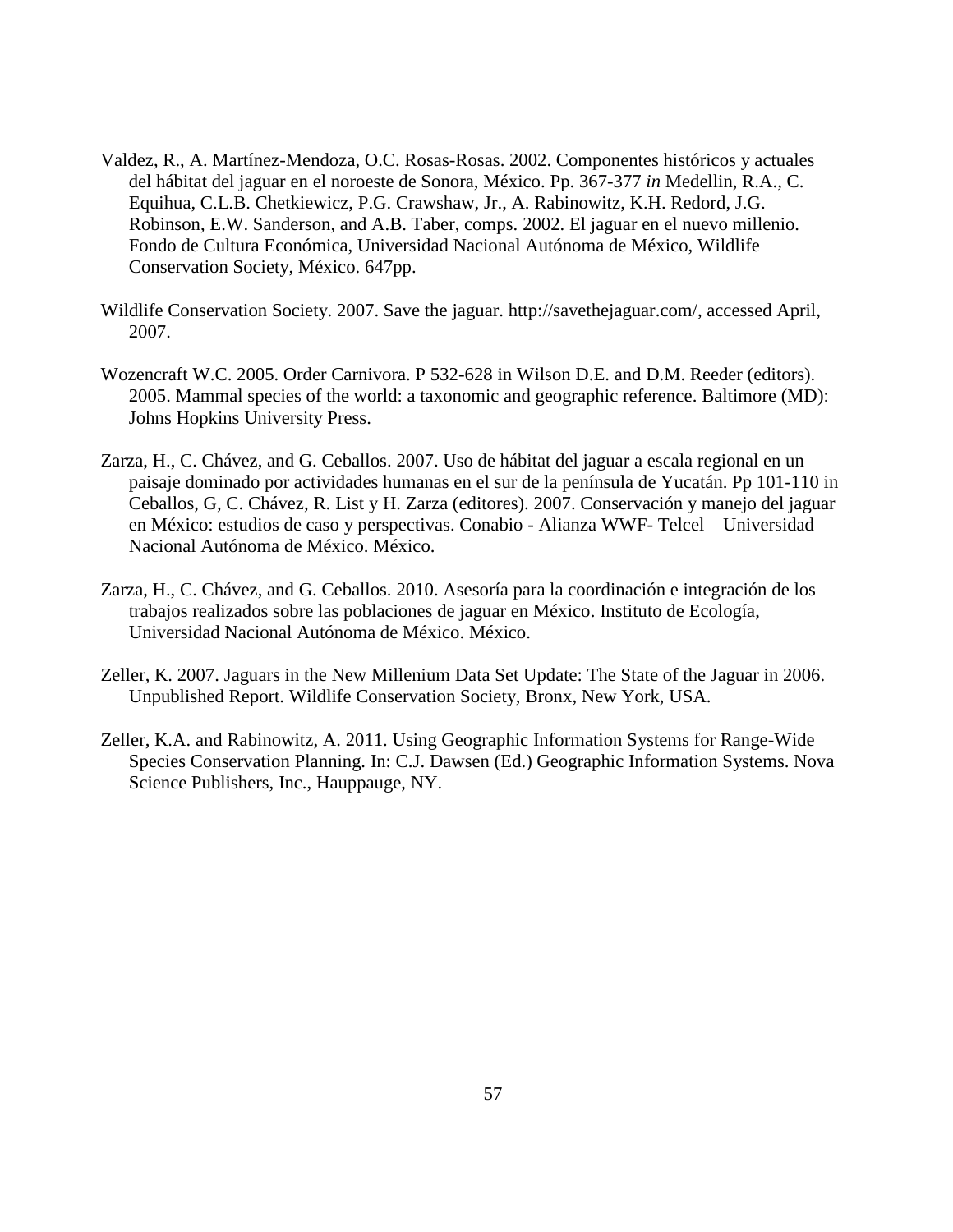### **TABLES AND FIGURES**

Figure 1. Northwestern Jaguar Recovery Unit.